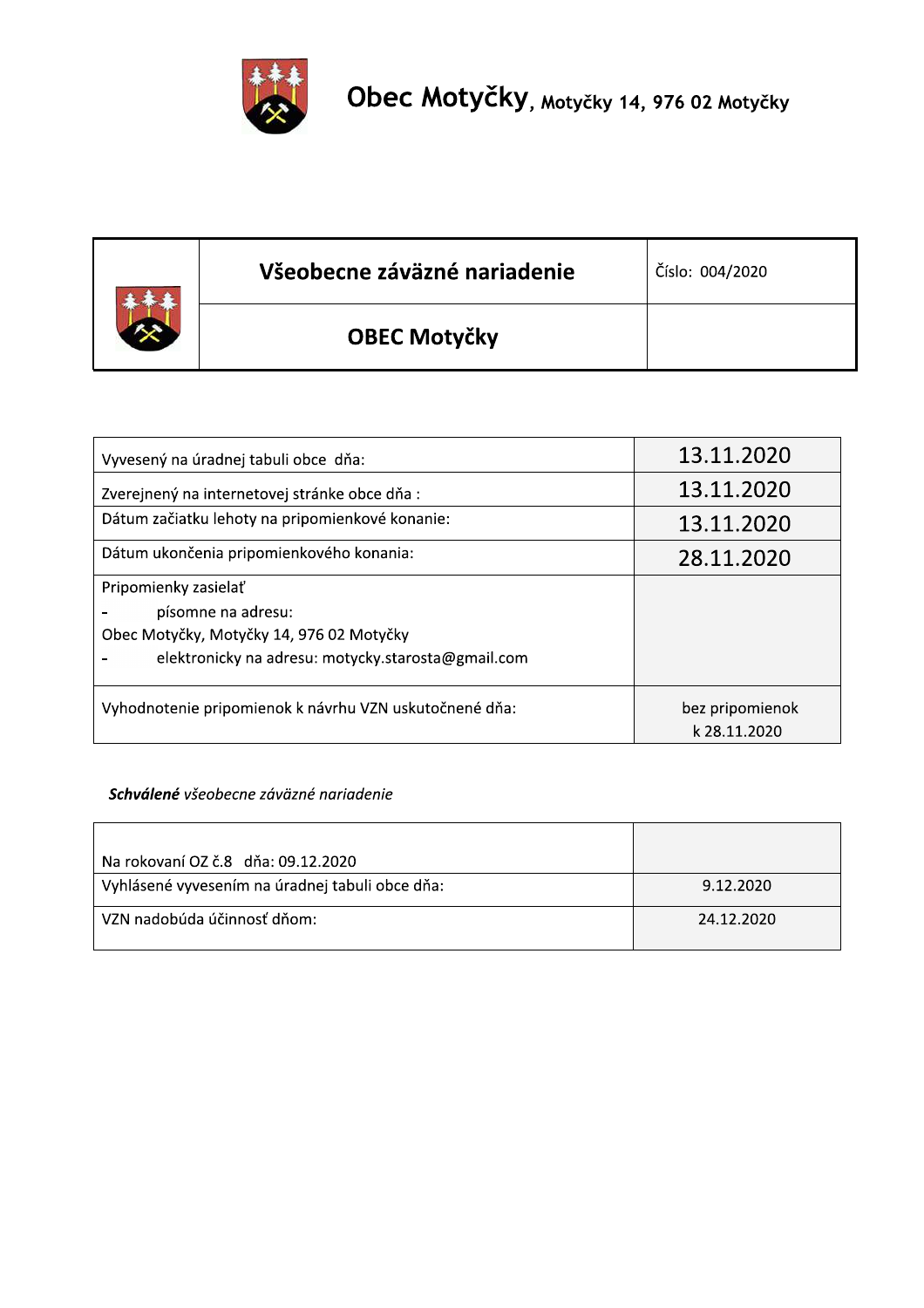

# Všeobecne záväzné nariadenie

# **VZN**

obce Motyčky



# č. 004/2020 o nakladaní s komunálnymi odpadmi a drobnými stavebnými odpadmi na území obce Motyčky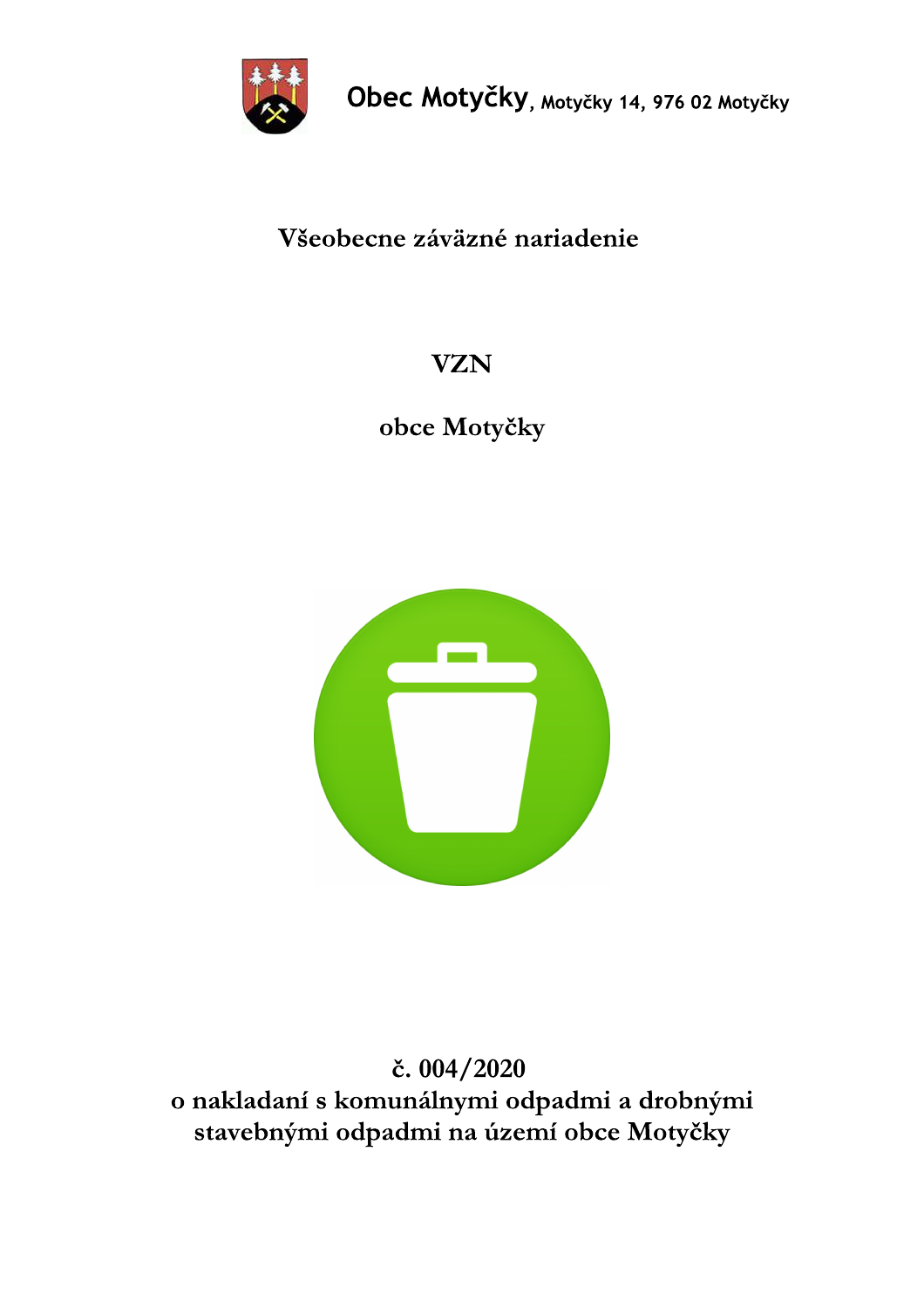

Obecné zastupiteľstvo Motyčky podľa § 6 a § 11 ods. 4 písm. g) zákona č. 369/1990 Zb. o obecnom zriadení a § 81 ods. 8 zákona č. 79/2015 Z. z. o odpadoch a o zmene a doplnení niektorých zákonov sa uznieslo:

## ČL T

## PRVÁ ČASŤ VŠEOBECNÉ USTANOVENIA

## $\sqrt{1}$ Predmet úpravy

Toto všeobecne záväzné nariadenie (ďalej len "nariadenie") upravuje v súlade s hierarchiou odpadového hospodárstva podrobnosti o nakladaní s komunálnymi odpadmi na území obce Motyčky,

- · o nakladaní so zmesovým odpadom a drobnými stavebnými odpadmi,
- o spôsobe zberu a prepravy komunálnych odpadov,  $\bullet$
- o nakladaní s biologicky rozložiteľným komunálnym odpadom,  $\bullet$
- o nakladaní s biologicky rozložiteľným kuchynským odpadom a reštauračným odpadom od prevádzkovateľ a kuchyne,
- · o spôsobe a podmienkach triedeného zberu komunálnych odpadov, najmä zberu elektroodpadov z domácností, odpadov z obalov a odpadov z neobalových výrobkov zbieraných spolu s obalmi, použitých prenosných batérií a akumulátorov a automobilových batérií a akumulátorov, veterinárnych liekov a humánnych liekov nespotrebovaných fyzickými osobami a zdravotníckych pomôcok, jedlých olejov a tukov, o spôsobe zberu objemného odpadu a odpadu z domácností s obsahom nebezpečných látok vrátane určenia miesta na ich ukladanie,
- podrobnosti o spôsobe nahlasovania nezákonne umiestneného odpadu,
- o spôsobe spätného zberu pneumatík  $\bullet$
- o prevádzkovaní zberného dvora
- a o spôsobe zberu drobného stavebného odpadu.

# $\sqrt{\frac{2}{3}}$ Vymedzenie základných pojmov

- (1) Pôvodca odpadu je každý, ktorého činnosťou vzniká komunálny odpad<sup>n</sup>a je poplatníkom za komunálne odpady a drobné stavebné odpady podľa osobitného predpisu.<sup>2)</sup>
- (2) Držiteľ odpadu je pôvodca odpadu alebo osoba, ktorá má komunálny odpad v držbe<sup>3)</sup>

<sup>&</sup>lt;sup>1</sup>) § 80 ods. 1 zákona č. 79/2015 Z. z. o odpadoch a o zmene a doplnení niektorých zákonov.

<sup>3) § 77</sup> ods. 2 zákona č. 582/2004 Z. z. o miestnych daniach a miestnom poplatku za komunálne odpady a drobné stavebné odpady.

<sup>&</sup>lt;sup>3</sup>) § 4 ods. 2 zákona č. 79/2015 Z. z.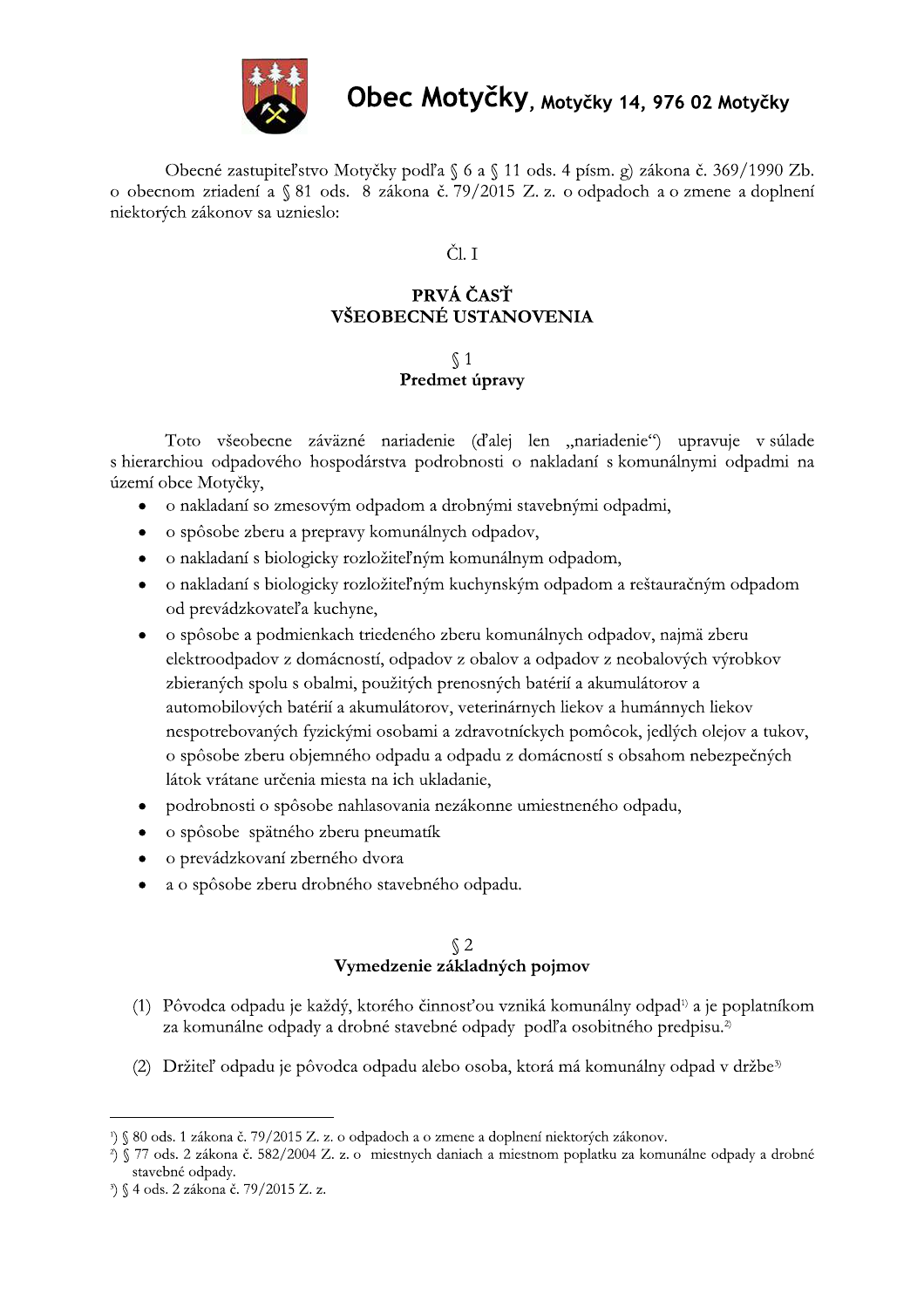

- (3) Systém zberu je spôsob zberu a prepravy komunálneho odpadu na území obce, spôsob triedenia jednotlivých zložiek komunálneho odpadu, spôsob nakladania s drobnými stavebnými odpadmi, určenie počtu a typu zberných nádob, kontajnerov a určenie miest na ukladanie týchto odpadov za účelom ich zhodnotenia alebo zneškodnenia.
- (4) Zložka komunálneho odpadu je časť komunálneho odpadu, ktorú možno mechanicky oddeliť a zaradiť ako samostatný druh odpadu. Zložka komunálneho odpadu sa považuje za vytriedenú, ak neobsahuje iné zložky komunálneho odpadu alebo iné nečistoty, ktoré možno zaradiť ako samostatné druhy odpadov.
- (5) Zložkami komunálnych odpadov v rámci triedeného zberu zavedeného na území obce Motyčky sa rozumejú:
- a) odpady z obalov a odpady z neobalových výrobkov zbieraných spolu s obalmi, ako sú papier, sklo, plasty, kovy,
- b) biologicky rozložiteľný komunálny odpad a to všetky druhy biologicky rozložiteľných odpadov, ktoré je možné zaradiť do skupiny 20 Komunálne odpady:
	- 1. odpad zo záhrad a parkov, potravinový odpad a kuchynský odpad z domácností, kancelárií. reštaurácií, veľkoobchodu, jedální, stravovacích zariadení  $\overline{a}$ maloobchodných zariadení, ktorý je biologicky rozložiteľný a porovnateľný biologický odpad z potravinárskych závodov.
- c) jedlé oleje a tuky,
- d) odpad z domácností s obsahom škodlivých látok, ktorý svojimi nebezpečnými vlastnosťami znižuje možnosť zhodnotenia komunálneho odpadu a ktorý svojím charakterom zapríčiňuje negatívne vplyvy pri nakladaní s ním, napríklad chemické prípravky z domácností, oleje a tuky, farby, lepidlá, rozpúšťadlá, obaly znečistené týmito zložkami,
- e) elektroodpad z domácností, ktorým je elektroodpad, ktorý pochádza z domácností a z obchodných, priemyselných, inštitucionálnych a iných zdrojov, ktorý je svojím charakterom a množstvom podobný tomu, ktorý pochádza z domácností, ako napríklad spotrebná elektronika, informačné technológie a telekomunikačné zariadenia, svietidlá, svetelné zdroje, zariadenia na prehrávanie zvuku alebo obrazu, hudobné zariadenia, elektrické a elektronické náradie, hračky, zariadenia na rekreačné a športové účely, zdravotnícke pomôcky, prístroje na monitorovanie a kontrolu,
- f) veľmi malý elektroodpad, ktorým je elektroodpad z domácností uvedený v písmene e) s vonkajším rozmerom najviac 25 cm,
- g) použité batérie a akumulátory, ktorými sú:
	- 1. prenosné batérie a akumulátory, napríklad gombíkový článok, súprava batérií alebo akumulátorov, ktoré sú hermeticky uzavreté, môžu sa ručne prenášať a
	- 2. automobilové batérie a akumulátory, napríklad batérie a akumulátory používané pre štartér, osvetlenie alebo spúšťanie motora vozidla<sup>4</sup> a jeho osvetlenie,
- h) veterinárne lieky a humánne lieky nespotrebované fyzickými osobami a zdravotnícke pomôcky,

<sup>1) § 2</sup> písm. a) a b) zákona č. 725/2004 Z. z. o podmienkach prevádzky vozidiel v premávke na pozemných komunikáciách a o zmene a doplnení niektorých zákonov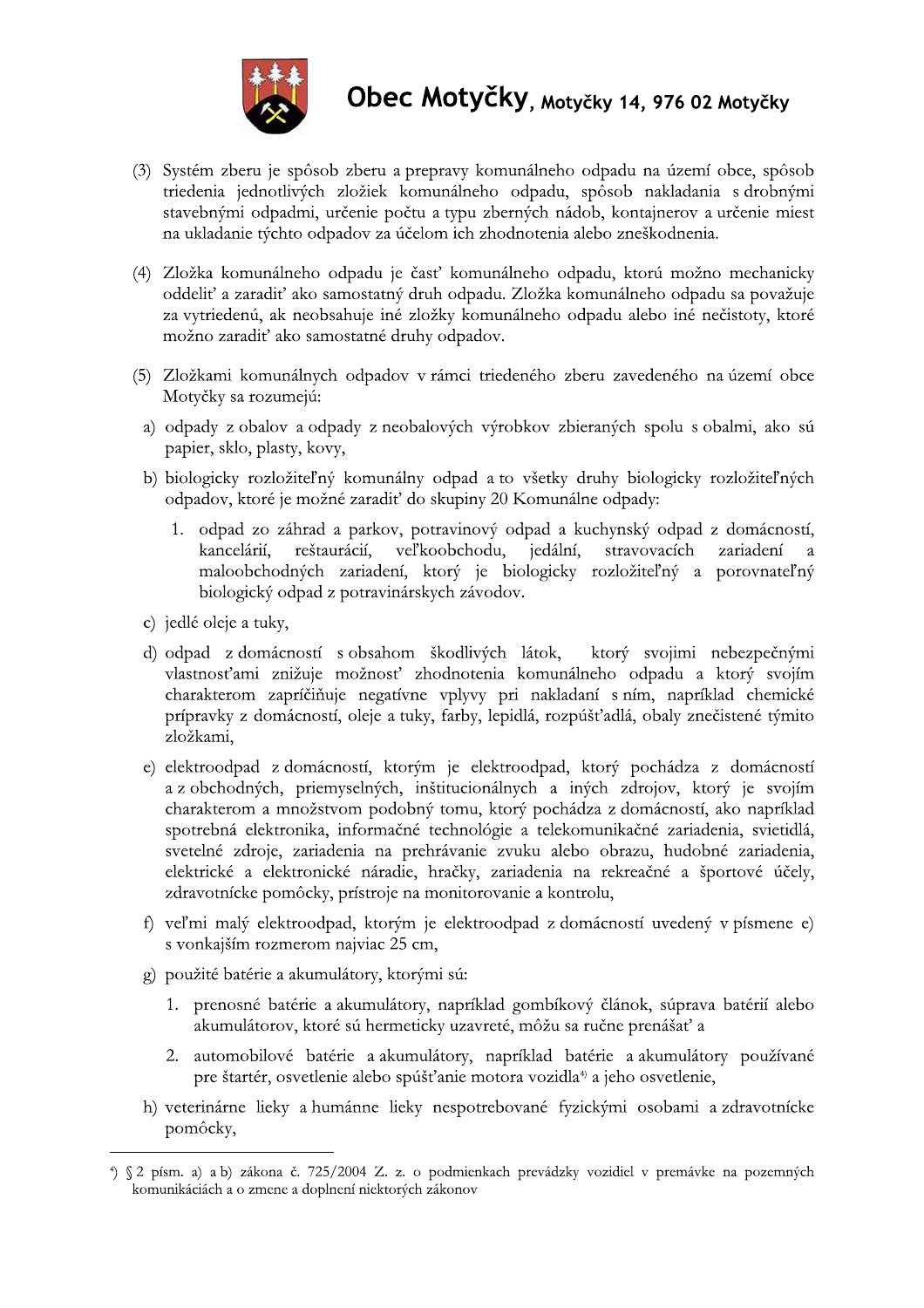

- i) objemný odpad, ktorým je napríklad nábytok, sanitárne zariadenie, dvere, okno, podlahová krytina, koberec,
- j) iné komunálne odpady, ako je odpad z trhovísk, odpad z čistenia ulíc, kal zo septikov,
- k) drobný stavebný odpad, ktorým je odpad z bežných udržiavacích prác<sup>5)</sup> vykonávaných fyzickou osobou alebo pre fyzickú osobu, za ktorý sa platí miestny poplatok za komunálne odpady a drobné stavebné odpady.<sup>6)</sup>
- (6) Zmesový komunálny odpad je nevytriedený komunálny odpad alebo komunálny odpad po vytriedení zložiek komunálneho odpadu.<sup>7</sup>
- (7) Zberná nádoba, kontajner, veľkokapacitný kontajner a odpadkový kôš umiestnený na verejnom priestranstve je typizovanou nádobou určenou na ukladanie zložiek komunálneho odpadu za účelom ich prechodného zhromaždenia do doby ich odvozu.
- (8) Stanovište zbernej nádoby/kontajnera (ďalej len "stanovište") je zariadenie na nádoby na odpadky<sup>8</sup> alebo miesto vyhradené na umiestnenie zbernej nádoby/kontajnera, ktoré vyhovuje hygienickým, estetickým a protipožiarnym požiadavkám a je zriadené a vybudované v súlade s osobitnými predpismi.<sup>9</sup>
- (9) Stále zberné miesto je stanovište zbernej nádoby/kontajnera nachádzajúce sa na verejnom priestranstve alebo v ohradenom priestranstve, ktoré je sprístupnené držiteľovi odpadu a ktoré je určené obcou na umiestenie veľkokapacitného kontajnera pre odpad zo záhrad alebo na umiestenie veľkokapacitného kontajnera pre objemný odpad.
- (10) Zberný dvor je zariadenie na zber komunálnych odpadov a drobných stavebných odpadov zriadené obcou Motyčky a prevádzkované obcou alebo oprávnenou osobou, ktorá má uzatvorenú zmluvu s obcou Motyčky na túto činnosť.
- (11) Správcom nehnuteľnosti pre
- a) rodinný dom<sup>10</sup> je vlastník, nájomca na základe zmluvy o nájme, správca na základe zmluvy o výkone správy alebo iný oprávnený užívateľ tejto nehnuteľnosti na základe iného právneho úkonu,
- b) bytový dom<sup>11</sup> alebo rodinný dom s nájomnými bytmi je:
	- $1<sub>1</sub>$ vlastník.
	- $2.$ nájomca na základe zmluvy o nájme alebo iný oprávnený užívateľ tejto nehnuteľnosti na základe iného právneho úkonu,
	- 3. správca pre nehnuteľnosti vo vlastníctve obce,

<sup>55</sup> ods. 2 písm. c) a d) a § 56 písm. h) zákona č. 50/1976 Zb. o územnom plánovaní a stavebnom poriadku (stavebný zákon) v znení zákona č. 479/2005 Z. z.

<sup>&</sup>lt;sup>6</sup>) zákon č. 582/2004 Z. z.

<sup>7) § 80</sup> ods. 4 zákona č. 79/2015 Z. z.

<sup>8) §139</sup>b ods. 6 zákona č. 50/1976 Zb.

<sup>&</sup>quot;)Napríklad zákon č. 50/1976 Zb., zákon č. 135/1961 Zb. o pozemných komunikáciách (cestný zákon) v znení neskorších predpisov.

<sup>&</sup>lt;sup>10</sup>) §43b ods. 3 zákona č. 50/1976 Zb. v znení zákona č. 237/2000 Z. z.

<sup>&</sup>lt;sup>11</sup>) §43b ods. 2 zákona č. 50/1976 Zb. v znení zákona č. 237/2000 Z. z.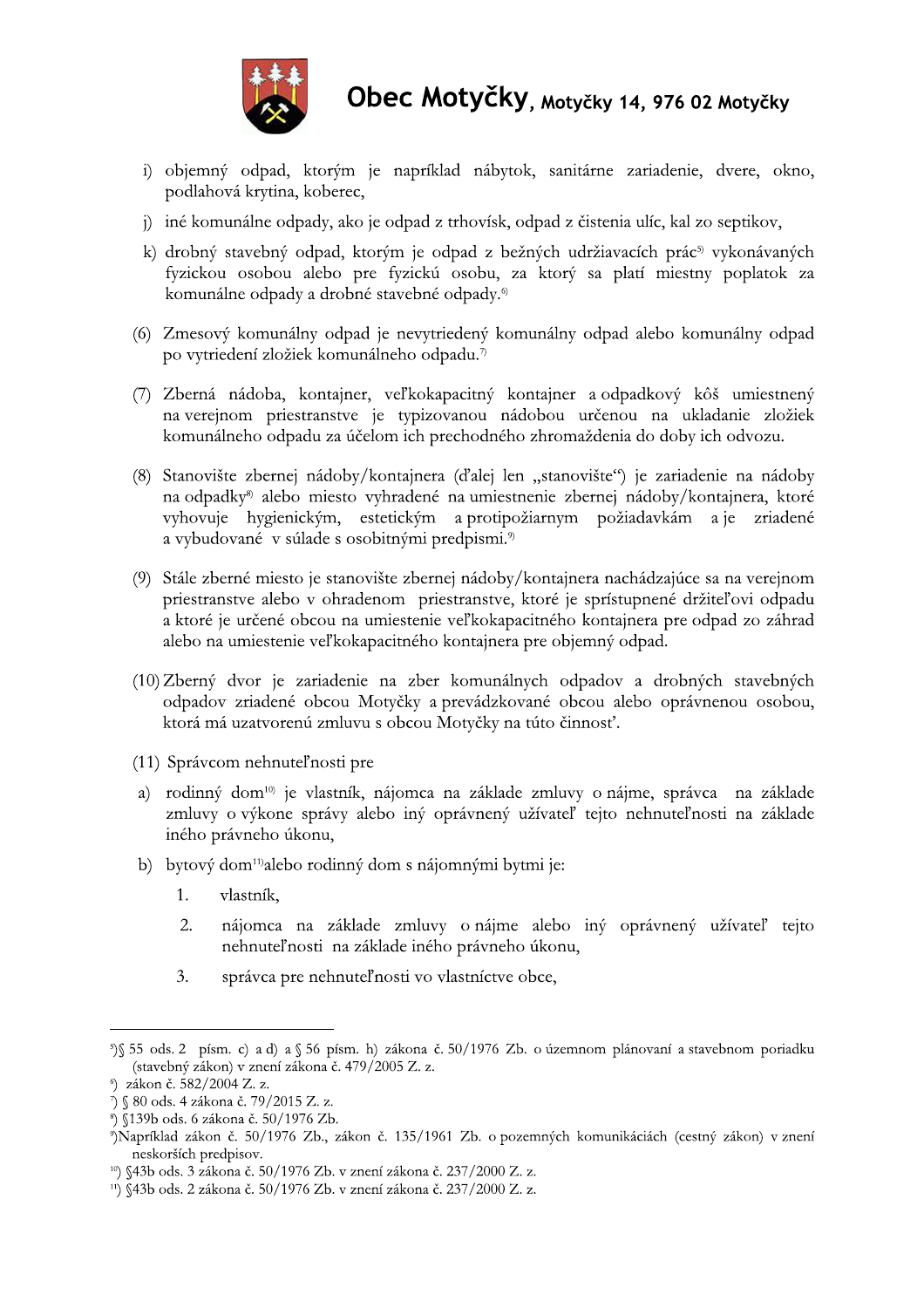

- c) bytový dom vo vlastníctve alebo v spoluvlastníctve fyzických osôb alebo právnických osôb je spoločenstvo vlastníkov bytov a nebytových priestorov alebo správca podľa osobitného predpisu,<sup>12)</sup>
- d) ostatné budovy na bývanie<sup>13</sup> je vlastník, nájomca na základe zmluvy o nájme, správca na základe zmluvy o výkone správy alebo iný oprávnený užívateľ tejto nehnuteľnosti na základe iného právneho úkonu,
- e) nebytový priestor v bytovej budove slúžiacej na podnikateľské účely alebo iné ako podnikateľské účely je vlastník, nájomca na základe zmluvy o nájme, správca na základe zmluvy o výkone správy alebo iný oprávnený užívateľ tejto nehnuteľnosti na základe iného právneho úkonu,
- f) nebytovú budovu<sup>14</sup> je vlastník, nájomca na základe zmluvy o nájme, správca na základe zmluvy o výkone správy alebo iný oprávnený užívateľ tejto nehnuteľnosti na základe iného právneho úkonu,
- g) inžiniersku stavbu<sup>15</sup> je vlastník, nájomca na základe zmluvy o nájme, správca na základe zmluvy o výkone správy alebo iný oprávnený užívateľ tejto nehnuteľnosti na základe iného právneho úkonu,
- h) nehnuteľnosť slúžiacu na individuálnu rekreáciu (napríklad chata, chatová osada, byt, nebytový priestor, záhrada, záhradkárska osada) je vlastník, nájomca na základe zmluvy o nájme, správca na základe zmluvy o výkone správy alebo iný oprávnený užívateľ tejto nehnuteľnosti na základe iného právneho úkonu.
- (12) Ak je nehnuteľnosť, byt alebo nebytový priestor v spoluvlastníctve viacerých vlastníkov, správcom nehnuteľnosti je zástupca vlastníkov alebo správca určený vlastníkmi. Ak je vlastníkom štát alebo obec, správcom nehnuteľnosti je správca.<sup>16)</sup>
- (13) Oprávnená osoba je právnická osoba alebo fyzická osoba podnikateľ, ktorá má s obcou uzatvorenú zmluvu podľa osobitného predpisu<sup>17)</sup> na vykonávanie zberu vrátane mobilného zberu a prepravy komunálnych odpadov, s výnimkou biologicky rozložiteľného kuchynského a reštauračného odpadu od prevádzkovateľa kuchyne. Oprávnenou osobou pre zber odpadov z obalov a odpadov z neobalových výrobkov je právnická osoba alebo fyzická osoba - podnikateľ, ktorá má okrem zmluvy podľa predchádzajúcej vety uzatvorenú aj zmluvu s organizáciou zodpovednosti výrobcov, s ktorou má obec uzatvorenú zmluvu na prevádzkovanie systému združeného nakladania s odpadmi z obalov a s odpadmi z neobalových výrobkov.

<sup>&</sup>lt;sup>12</sup>) § 6 zákona Národnej rady Slovenskej republiky č. 182/1993 Z. z. o vlastníctve bytov a nebytových priestorov v znení neskorších predpisov.

<sup>&</sup>lt;sup>13</sup>) §43b ods. 1 písm. c) zákona č. 50/1976 Zb. v znení zákona č. 237/2000 Z. z.

<sup>&</sup>lt;sup>14</sup>) § 43c zákona č. 50/1976 Zb. v znení zákona č. 237/2000 Z. z.

<sup>&</sup>lt;sup>15</sup>) § 43a ods. 3 písm. j) až p) zákona č. 50/1976 Zb. v znení neskorších predpisov.

<sup>&</sup>lt;sup>16</sup>) Zákon Slovenskej národnej rady č. 138/1991 Zb. o majetku obcí v znení neskorších predpisov, zákon Národnej rady Slovenskej republiky č. 278/1993 Z. z. o správe majetku štátu v znení neskorších predpisov.

<sup>&</sup>lt;sup>17</sup>) § 81 ods. 13 zákona č. 79/2015 Z. z.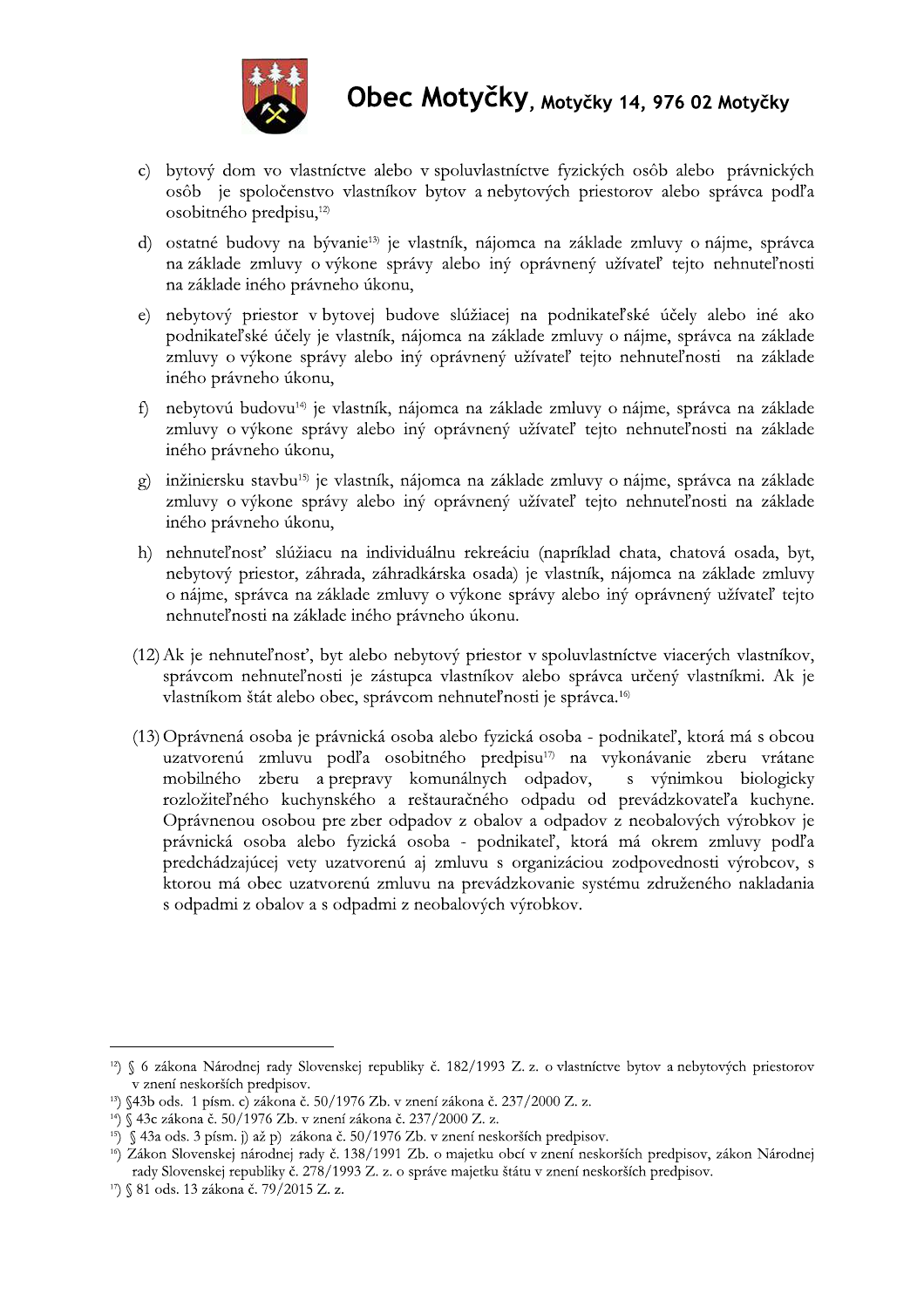

## DRUHÁ ČASŤ NAKLADANIE S KOMUNÁLNYMI ODPADMI A DROBNÝMI STAVEBNÝMI ODPADMI NA ÚZEMÍ OBCE MOTYČKY

#### PRVÁ HLAVA

#### SPOLOČNÉ USTANOVENIA PRE NAKLADANIE S KOMUNÁLNYMI ODPADMI

 $\S$  3

- (1) Hierarchia odpadového hospodárstva na území obce je záväzné poradie týchto priorít v súlade s osobitným predpisom<sup>18)</sup>:
- predchádzanie vzniku odpadu, a)
- $b)$ príprava na opätovné použitie,
- $\mathbf{c}$ ) recyklácia,
- d) iné zhodnocovanie, napríklad energetické zhodnocovanie,
- e) zneškodňovanie.
- (2) Pôvodca odpadu predchádza vzniku odpadu zo svojej činnosti napríklad uprednostňovaním nákupu tovaru vo vratných obaloch, používaním výrobkov z recyklovaných materiálov, predĺžením životnosti výrobkov, ako sú napríklad knihy, CD nosiče, šatstvo, hračky, športový tovar, nábytok, odovzdaním na prípravu na jeho opätovné použitie na zberných dvoroch, kompostovaním odpadu zo záhrad, využívaním viacnásobne použiteľných batérií, obalov.
- (3) Oprávnená osoba je povinná:
- a) zosúladiť činnosť nakladania s komunálnym odpadom a drobným stavebným odpadom s platným Programom odpadového hospodárstva kraja,
- b) prednostne zabezpečiť materiálové zhodnotenie vytriedených zložiek komunálneho odpadu podľa hierarchie odpadového hospodárstva,
- c) zabezpečiť energetické zhodnotenie zmesového komunálneho odpadu činnosťou využitia zmesového komunálneho odpadu najmä ako paliva alebo na získavanie energie iným spôsobom<sup>19)</sup> (ďalej len "činnosť R1"),
- d) zabezpečiť termické zneškodnenie, ak zložku komunálneho odpadu nie je možné preukázateľne z objektívnych príčin materiálovo zhodnotiť podľa písmena b),
- e) zabezpečiť zneškodnenie komunálneho odpadu v súlade s osobitným predpisom<sup>20</sup>, ak zložku komunálneho odpadu nie je možné preukázateľne z objektívnych príčin zhodnotiť podľa písmena b) alebo c) alebo termicky zneškodniť podľa písmena d).

<sup>&</sup>lt;sup>18</sup>) § 6 zákona č. 79/2015 Z. z.

<sup>&</sup>lt;sup>19</sup>) Príloha č. 1 k zákonu č. 79/2015 Z. z.

<sup>&</sup>lt;sup>20</sup>) Príloha č. 2 k zákonu č. 79/2015 Z. z.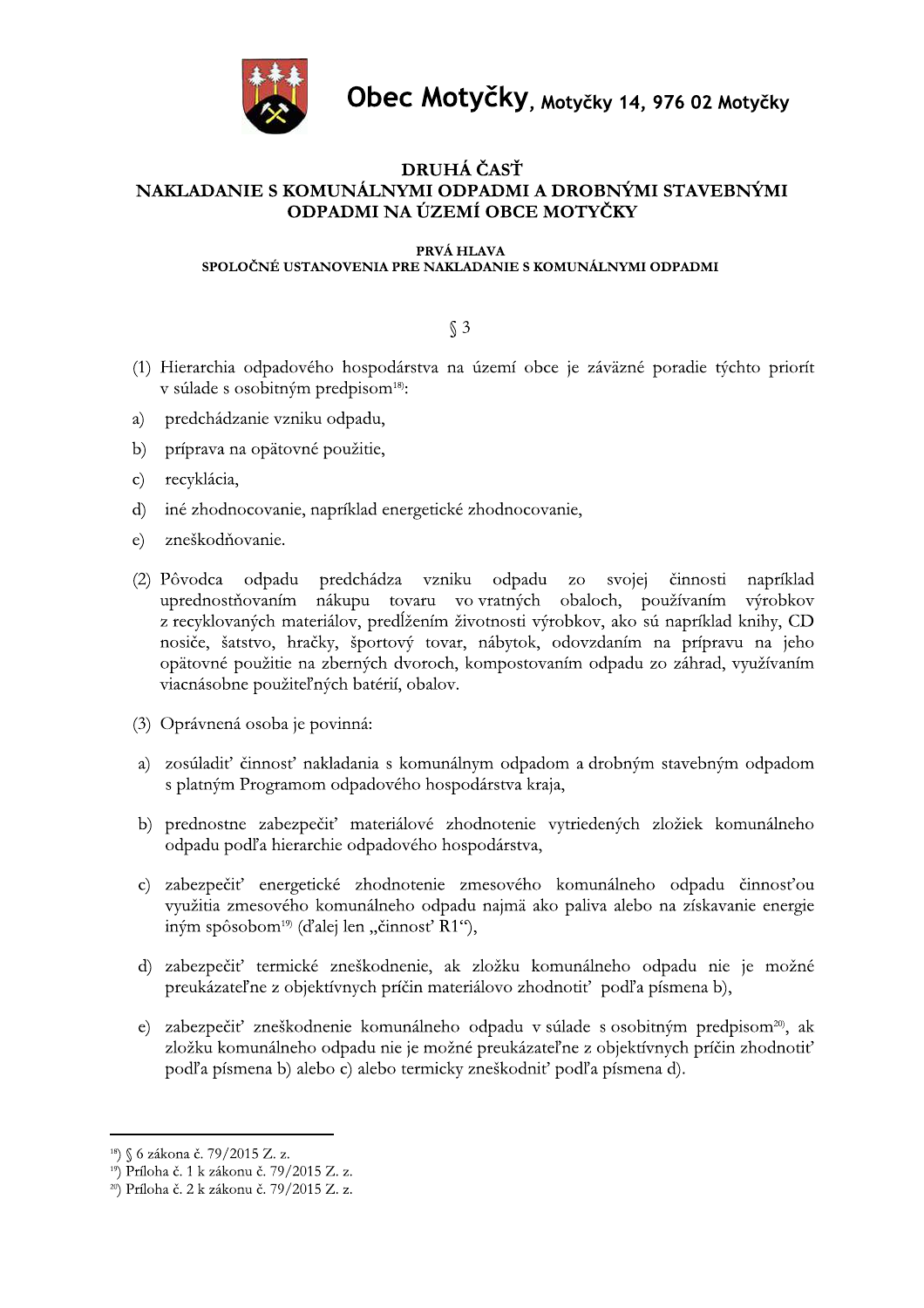

- (4) Na území obce Motyčky sa uplatňuje množstvový zber zmesového komunálneho odpadu podľa § 9 tohto nariadenia a množstvový zber drobného stavebného odpadu podľa § 19 ods. 5 až 8 tohto nariadenia.
- (5) Na území obce Motyčky sa nezavádza triedený zber komunálneho odpadu pre biologicky rozložiteľný kuchynský odpad z dôvodu, že 100 % domácností kompostuje vlastný odpad. ; týmto nie je dotknutá zodpovednosť prevádzkovateľa kuchyne za nakladanie s biologicky rozložiteľným kuchynským a reštauračným odpadom v súlade s § 14 tohto nariadenia.
- (6) Obec prostredníctvom svojho webového sídla zverejňuje popis celého systému nakladania s komunálnymi odpadmi vrátane triedeného zberu na území obce Motyčky a priebežne ho aktualizuje.

#### **DRUHÁ HLAVA** PRÁVA A POVINNOSTI PÔVODCU A DRŽITEĽA ODPADU, SPRÁVCU NEHNUTEĽNOSTI

 $\sqrt{4}$ Práva pôvodcu a držiteľ a odpadu

Pôvodca a držiteľ odpadu má právo na:

- a) poskytnutie kontajnerov/zberných nádob v množstve a druhu zodpovedajúcom systému zberu.
- b) označenie, údržbu kontajnera/zbernej nádoby a dezinfekciu kontajnera minimálne jedenkrát ročne,
- c) vykonanie náhradného odvozu oprávnenou osobou v prípade nedodržania jej povinností,
- d) informáciu o systéme zberu komunálneho odpadu a harmonograme zberu odpadu, zberných miestach a zozname oprávnených osôb podľa § 3 ods. 7 tohto nariadenia,
- e) zber, pravidelný odvoz a zneškodnenie zmesového komunálneho odpadu podľa § 9 a 10 tohto nariadenia,
- f) zber a pravidelný odvoz odpadov z obalov a odpadov z neobalových výrobkov zbieraných spolu s obalmi (papier, sklo, plasty, kovy) podľa § 11 tohto nariadenia,
- g) zber a odvoz odpadu zo záhrad v prípade, ak pôvodca a držiteľ odpadu nepredchádza vzniku tohto odpadu zo zelene v súlade s § 13 tohto nariadenia,
- h) zber jedlých olejov a tukov z domácností podľa § 15 tohto nariadenia,
- i) bezplatné odovzdanie elektroodpadu z domácností podľa § 16 tohto nariadenia a použitých prenosných batérií a akumulátorov a použitých automobilových batérií a akumulátorov do systému oddeleného zberu podľa § 17 tohto nariadenia,
- j) zber a prepravu objemného odpadu podľa § 19 ods. 1 až 4 tohto nariadenia,
- k) zber a prepravu oddelene vytriedených odpadov z domácností s obsahom škodlivých látok zo zberných miest určených na zhromažďovanie podľa § 20 tohto nariadenia,
- I) odovzdanie drobného stavebného odpadu na zberných dvoroch podľa § 19 ods. 5 až 7 tohto nariadenia.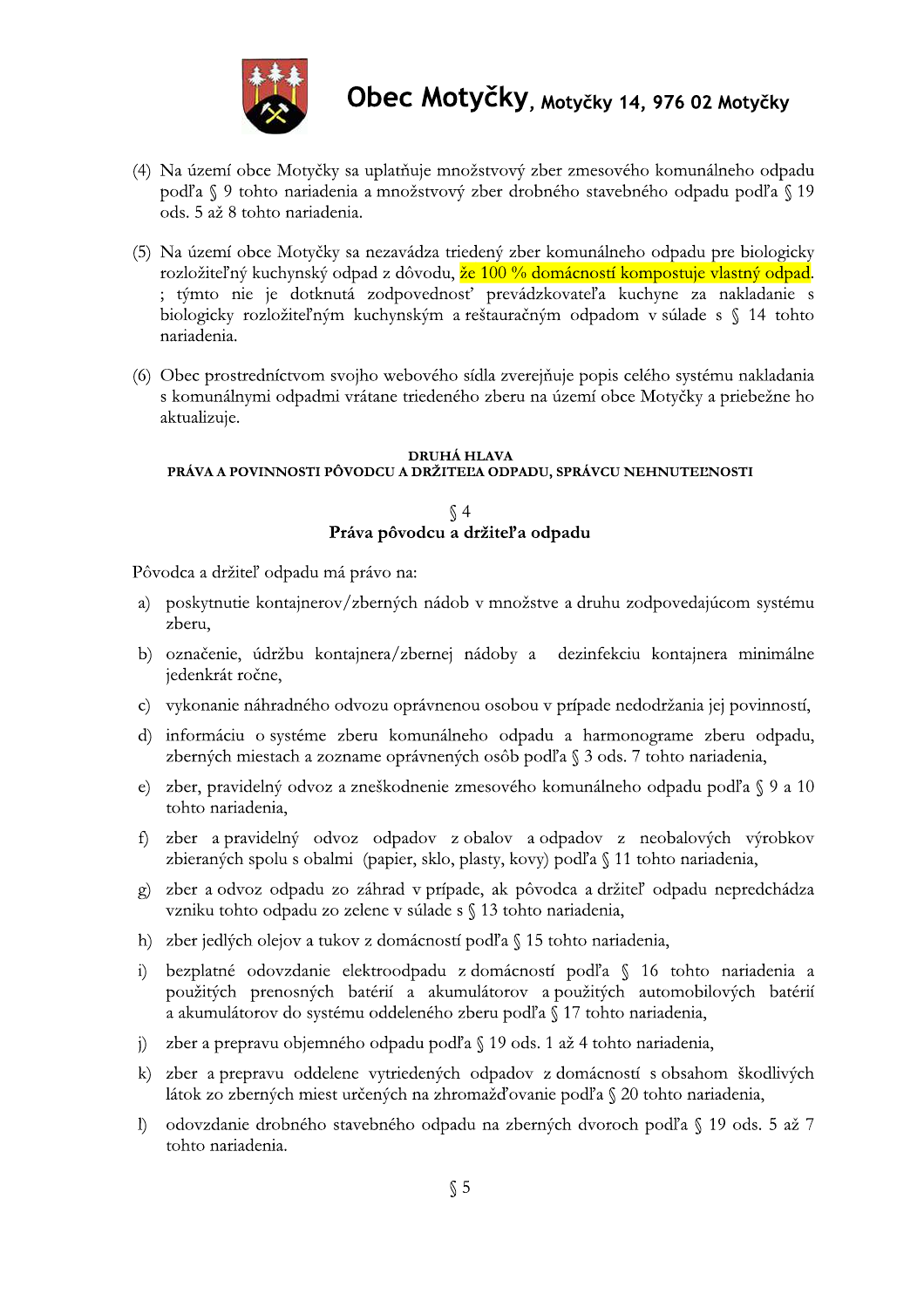

- **Obec Motyčky, motyčky 14, 976 02 Motyčky<br>
Povinnosti pôvodcu a držiteľa odpadu<br>
(1) Pôvodca odpadu je povinný zapojiť sa do systému zberu prostredníctvom správcu<br>
nehnuteľnosti podľa § 6 tohto nariadenia; povinnosť zapoji** 
	-
	-
	- a veľkokapacitných kontajnerov umiestených na stanovištiach, zberných dvoroch alebo zberných miestach na to určených obcou Motyčky v súlade s týmto nariadením,
	- c) vylúčiť zo zmesového komunálneho odpadu jednotlivé zložky komunálneho odpadu uvedené v  $\S$  2 ods. 5 tohto nariadenia,
	- d) ukladať zmesový komunálny odpad do zberných nádob/kontajnerov umiestených výlučne na stanovištiach určených obcou Motyčky a označených v písomnom potvrdení o prebratí a dodaní zbernej nádoby/kontajnera podľa § 6 ods. 5 tohto nariadenia,
	- e) komunálny odpad vkladať do kontajnerov/zberných nádob na to určených tak, aby sa dali uzavrieť a komunálny odpad z nich nevypadával a pri ich vyprázdňovaní neohrozil zdravie a majetok osôb,
	- f) ukladať komunálny odpad, napríklad ohorok z cigarety, plechovku, papierový odpad a podobne do odpadkových košov na to určených a umiestených na komunikáciách alebo verejných priestranstvách určených obcou Motyčky tak, aby nedochádzalo k jeho rozptýleniu do okolia.
	- (3) Zakazuje sa
	- a) ukladať do zberných nádob/kontajnerov horúci popol, uhynuté zvieratá,<sup>22</sup> horľavý, výbušný odpad,<sup>23</sup> nebezpečný odpad<sup>24</sup> a iný odpad, ktorý by svojím zložením ohrozil zdravie a majetok osôb,
	- b) znečisťovať stanovište a okolie ukladaním odpadov mimo zberných nádob/kontajnerov a odpadkových košov alebo ukladaním odpadov, pre ktoré nie je stanovište určené, napríklad objemný odpad, drobný stavebný odpad,
	- a) układał do zberných nádob/kontujnerov horúci popol, uhynuté zvieratá,<sup>25</sup> horľavý, výbusný odpad<sup>24</sup> náný odpad, ktorý by svojím zložením ohrozil zdravie a majetok osób,<br>
	b) znečisťovať stanovište a okolie ukladaním od
		-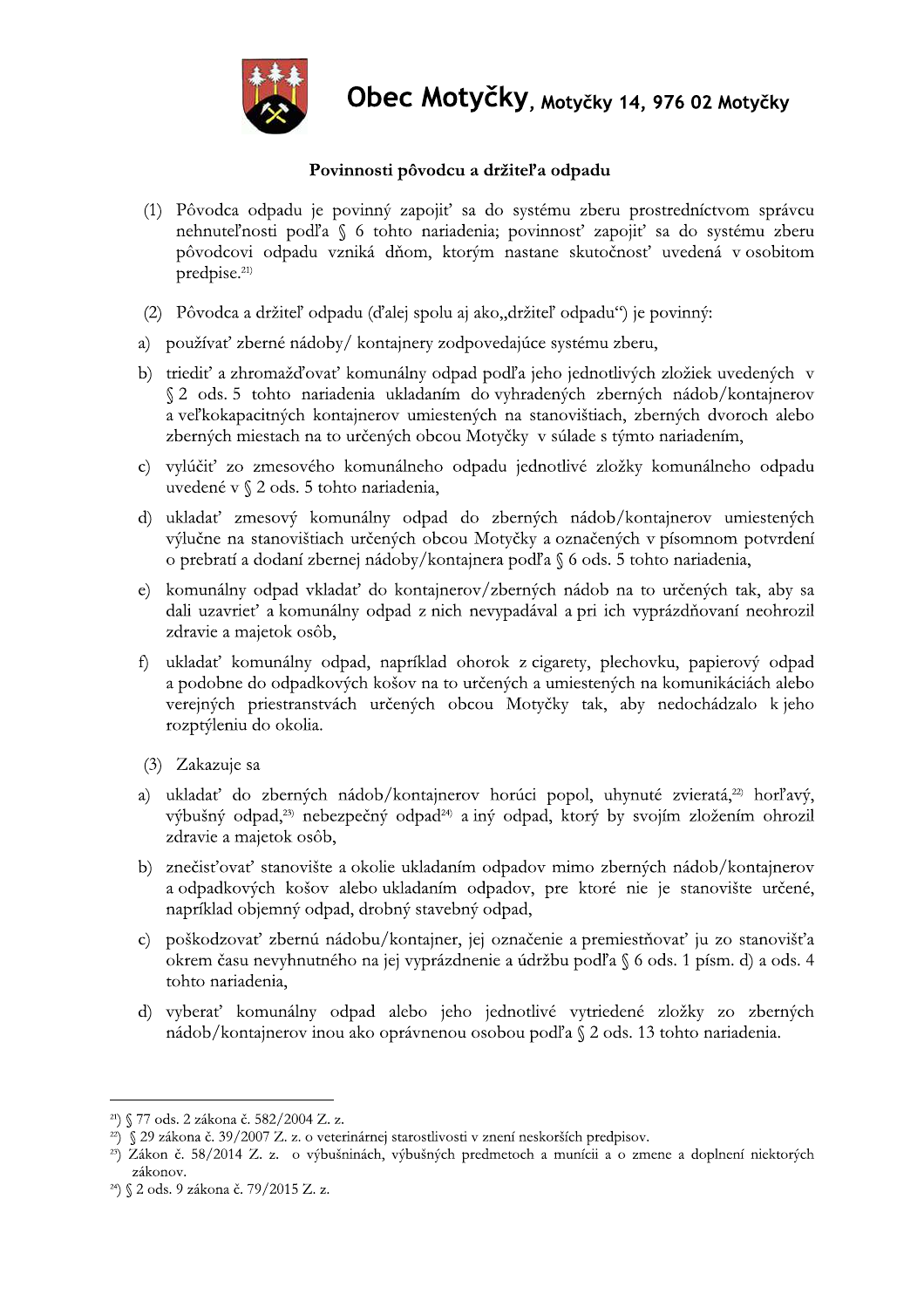

(4) Ak držiteľ odpadu uloží do zbernej nádoby/kontajnera odpad v rozpore s odsekom 2 písm. e) alebo uloží odpad podľa odseku 3 písm. a), oprávnená osoba upozorní na to obec Motyčky. Oprávnená osoba prednostne vykoná alebo zabezpečí odvoz a ďalšie nakladanie odpadu uvedeného v odseku 3 písm. a) v súlade s osobitnými predpismi<sup>25)</sup> a do toho času sa odvoz ostatného odpadu nevykoná.

#### $\S$  6 Povinnosti správcu nehnuteľnosti

- (1) Správca nehnuteľnosti je okrem povinností podľa § 5 tohto nariadenia povinný:
- požiadať obec Motyčky o zapojenie do systému zberu na území obce najneskôr do 15  $a)$ dní odo dňa vzniku povinnosti zapojiť sa do systému zberu podľa vzoru uvedeného v prílohe a súčasne požiadať obec Motyčky o dostatočný počet kontajnerov/zberných nádob na zmesový komunálny odpad podľa § 9 tohto nariadenia a na vytriedené zložky komunálneho odpadu podľa §11 a 12 tohto nariadenia; o tejto skutočnosti obec Motvčky písomné potvrdenie o dodaní a prevzatí vystaví zbernej nádoby/kontajnera a dodá alebo zabezpečí dodanie zbernej nádoby/kontajnera správcovi nehnuteľnosti najneskôr do 15 dní od podania úplnej žiadosti o zapojenie sa do systému zberu,
- oznámiť obci Motyčky skutočnosť, ktorá má vplyv na zmenu v zapojení v systéme  $b)$ zberu podľa ustanovenia § 7 ods. 1 tohto nariadenia najneskôr do 15 dní odo dňa vzniku tejto skutočnosti podľa vzoru uvedeného v prílohe a zároveň požiadať o zmenu v zapojení v systéme zberu; o tejto skutočnosti vystaví obec Motyčky písomné potvrdenie o dodaní a prevzatí zbernej nádoby/kontajnera alebo písomné potvrdenie o odobratí zbernej nádoby/kontajnera a dodá alebo odoberie alebo zabezpečí dodanie alebo odobratie zbernej nádoby/kontajnera správcovi nehnuteľnosti najneskôr do 15 dní od podania úplnej žiadosti o zmenu zapojenia sa v systému zberu,
- oznámiť obci Motyčky skutočnosť odôvodňujúcu zánik zapojenia do systému zberu  $\mathbf{C}$ najneskôr do 15 dní odo dňa vzniku tejto skutočnosti podľa vzoru uvedeného v prílohe a zároveň vrátiť zbernú nádobu/kontajner; o tejto skutočnosti vystaví obec  $\check{\rm c}. 1$ Motyčky písomné potvrdenie o odbere zbernej nádoby/ kontajnera a odoberie alebo zabezpečí odobratie zbernej nádoby/kontajnera správcovi nehnuteľnosti najneskôr do 15 dní od podania oznámenia o tejto skutočnosti,
- zabezpečiť sprístupnenie stanovišťa zbernej nádoby/kontajnera za účelom jej  $\mathbf{d}$ vyprázdnenia, len "manipulácia údržby a dezinfekcie (d'alej <sub>so</sub> zbernou nádobou/kontajnerom") alebo zabezpečiť premiestnenie zbernej nádoby/kontajnera v deň odvozu na miesto dostupné zvozovej technike oprávnenej osoby v bezprostrednej blízkosti stanovišťa alebo na odvozné miesto určené podľa odseku 2 a 3, a to na čas nevyhnutný na manipuláciu so zbernou nádobou/kontajnerom; správca nehnuteľnosti môže zabezpečiť sprístupnenie stanovišťa zbernej nádoby/kontajnera okrem iného aj prostredníctvom oprávnenej osoby poskytnutím súhlasu oprávnenej osobe na použite špeciálneho zámku a univerzálneho kľúča na uzatváranie a odomykanie stanovišťa,
- požiadať obec Motyčky o vykonanie mimoriadneho odvozu zmesového komunálneho  $\epsilon$ ) odpadu z dôvodu nadmernej produkcie odpadu alebo z dôvodu porušenia povinnosti správcu nehnuteľnosti ustanovenej v písmene d).

<sup>&</sup>lt;sup>25</sup>) Napríklad zákon č. 79/2015 Z. z., zákon č. 39/2007 Z. z., zákon č. 58/2014 Z. z.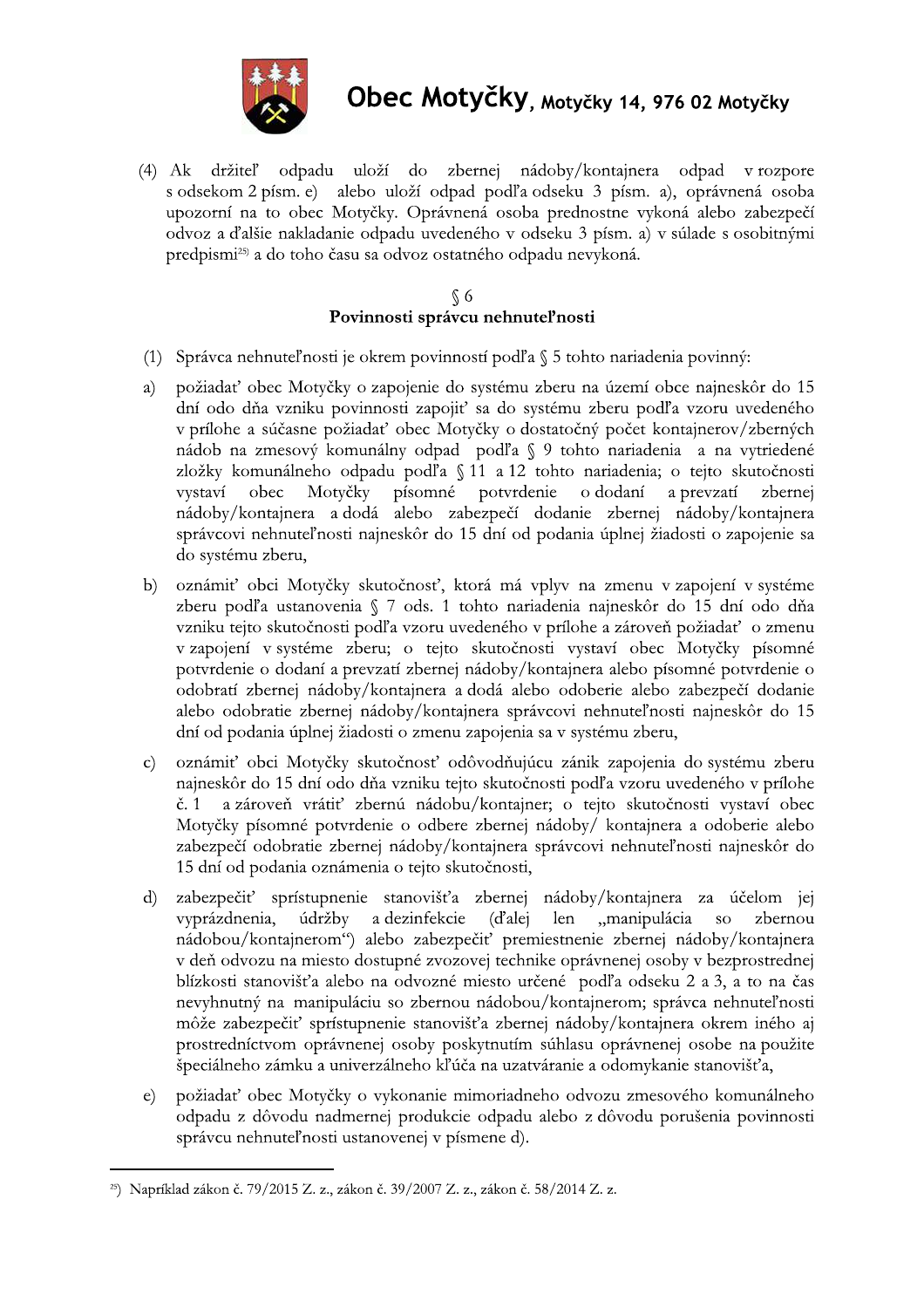

- (2) Odvozné miesto je totožné s miestom stanovišťa, ak ide o miesto s bezbariérovým prístupom, z ktorého oprávnená osoba priamo zvozovou technikou vykoná manipuláciu so zbernou nádobou/kontajnerom a ktoré je vzdialené najviac 10 metrov od miestnej pozemnej komunikácie širokej minimálne 3,8 m s pozdĺžnym sklonom terénu maximálne 15%, na ktorej oprávnená osoba zastaví zvozovú techniku za účelom manipulácie so zbernou nádobou/kontajnerom.
- (3) Ak stanovište nie je určené na mieste dostupnom zvozovej technike oprávnenej osoby, obec Motyčky na základe dohody so správcom nehnuteľnosti určí odvozné miesto, ktorého adresu vyznačí v potvrdení o dodaní a prevzatí zbernej nádoby/kontajnera. Pri určení odvozného miesta sa prihliada na to, aby pri manipulácii so zbernou nádobou/kontajnerom nedošlo k ohrozeniu zdravia a majetku osôb, a aby zberná nádoba/kontajner netvorila prekážku cestnej premávky.
- (4) Na území historického centra obce ... správca nehnuteľnosti zabezpečí sprístupnenie stanovišťa zbernej nádoby/kontajnera alebo zabezpečí premiestnenie zbernej nádoby/kontajnera od 21:00 hod. predchádzajúceho dňa odvozu do 9:00 hod. dňa odvozu. Správca nehnuteľnosti zabezpečí premiestnenie zbernej nádoby alebo kontajnera do bezprostrednej blízkosti vonkajších vstupov do priestorov budovy. Pre správcu nehnuteľnosti v historickom centre obce ... platí primerane odsek 1 písm. d).
- (5) Potvrdenie o dodaní a prevzatí zbernej nádoby/kontajnera podľa odseku 1 písm. a) a b) obsahuje:
- identifikačné údaje správcu nehnuteľnosti, a)
- b) číslo zbernej nádoby/kontajnera, druh a počet zberných nádob/kontajnerov,
- dátum prvého odvozu,  $\mathbf{c}$
- interval odvozu, odvozné dni,  $\mathbf{d}$
- označenie miesta stanovišťa,  $\epsilon$ )
- $f$ označenie odvozného miesta v prípade, ak nie je zhodné s miestom stanovišťa,
- dátum odovzdania a prevzatia zbernej nádoby/kontajnera (dátum vystavenia potvrdenia  $\circ$ ) o dodaní a prevzatí zbernej nádoby/kontajnera),
- h) podpisy odovzdávajúceho a preberajúceho.
- (6) Potvrdenie o odobratí zbernej nádoby/kontajnera podľa odseku 1 písm. b) a c) obsahuje:
- $a)$ identifikačné údaje správcu nehnuteľnosti,
- číslo zbernej nádoby/kontajnera, druh a počet zberných nádob/kontajnerov,  $b)$
- dátum posledného odvozu,  $\mathbf{c}$
- d) označenie miesta stanovišťa,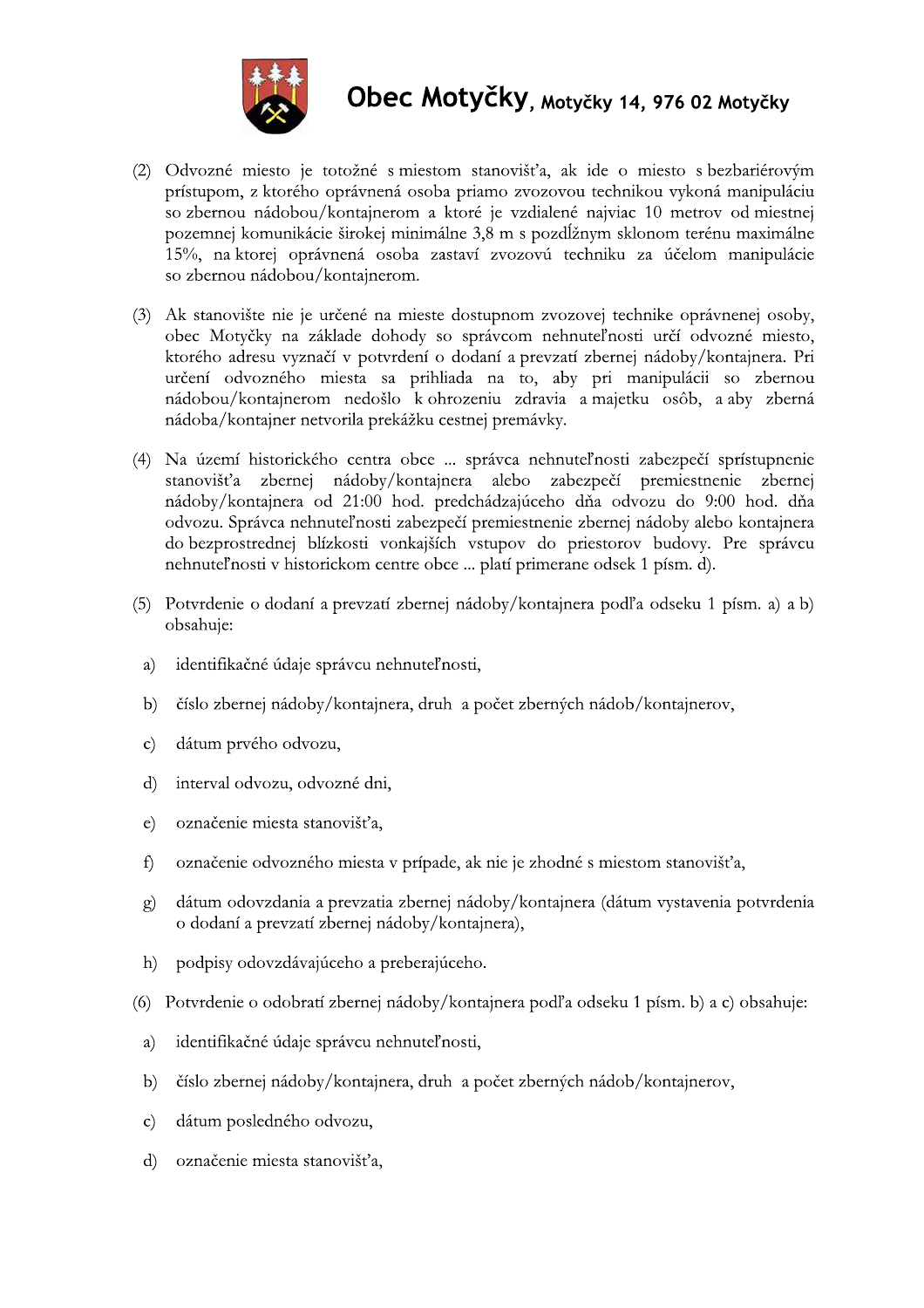

- dátum odobratia zbernej nádoby/kontajnera (dátum vystavenia potvrdenia o odobratí  $\epsilon$ ) zbernej nádoby/kontajnera),
- $f$ podpisy odovzdávajúceho a preberajúceho.
- (7) Správca nehnuteľnosti podá žiadosť podľa odseku 1 písm. a) až c) osobne alebo písomne obci Motyčky. Vyplnené náležitosti podľa prílohy sú údajmi rozhodujúcimi na určenie poplatku podľa osobitného predpisu.<sup>26</sup> Správca nehnuteľnosti, ktorý nemôže vystupovať samostatne, musí byť zastúpený svojím zákonným zástupcom, opatrovníkom alebo splnomocneným zástupcom v rozsahu písomného splnomocnenia (ďalej len "zástupca").
- (8) Žiadosť podľa odseku 1 písm. a) a b) a oznámenie podľa odseku 1 písm. c) podávané písomne musia okrem náležitostí uvedených v prílohe obsahovať podpis osoby, ktorá ich podáva, v prípade podpisu zástupcu splnomocnenie alebo iný doklad preukazujúci jeho oprávnenie na zastupovanie. Ak sa žiadosť a oznámenie podávajú elektronickými prostriedkami alebo telefaxom, musia byť doručené obci Motyčky aj písomne najneskôr do piatich dní odo dňa ich odoslania elektronickými prostriedkami alebo telefaxom.
- (9) Ak žiadosť podľa odseku 1 písm. a) a b) a oznámenie podľa odseku 1 písm. c) neobsahuje náležitosti uvedené v prílohe, alebo ak označenie veľkosti zberných nádob/kontajnerov, počtu zberných nádob/kontajnerov a interval odvozu je v rozpore s § 9 alebo § 11 tohto nariadenia, alebo obsahuje neúplné údaje, obec Motyčky vyzve správcu nehnuteľnosti, aby v určenej lehote nedostatky odstránil.
- (10) Ak správca nehnuteľnosti nedostatky žiadosti alebo oznámenia podľa odseku 9 v určenej lehote neodstráni, obec Motyčky určí typ zbernej nádoby/kontajnera a interval odvozu na základe predpokladanej produkcie odpadu pri zapojení sa do systému zberu podľa § 9 alebo § 11 tohto nariadenia, o čom vydá stanovisko a doručí ho správcovi nehnuteľnosti.

# $$7$ Zmena zapojenia v systéme zberu

- (1) Správca nehnuteľnosti požiada obec Motyčky o zmenu zapojenia v systéme zberu, ak sa skutočná produkcia odpadu pôvodcov odpadu v spravovanej nehnuteľnosti zvýšila alebo znížila oproti produkcii odpadu určenej pri ohlásení vzniku povinnosti na zapojenie sa do systému zberu alebo pri predchádzajúcej zmene zapojenia v systéme zberu.
- (2) Obec Motyčky posúdi žiadosť správcu nehnuteľnosti podľa odseku 1 z dôvodu zníženia skutočnej produkcie odpadu a vydá o zmene zapojenia v systéme zberu stanovisko, ktoré doručí správcovi nehnuteľnosti.
- (3) Obec Motyčky je oprávnená zvýšiť počet zberných nádob/kontajnerov alebo upraviť interval odvozu podľa skutočnej produkcie odpadu, ak zistí, že dochádza k nadmernej produkcii odpadu počas troch po sebe nasledujúcich vykonaných odvozoch. Obec Motyčky vydá stanovisko o zmene počtu kontajnerov/zberných nádob a intervalu odvozu a doručí ho správcovi nehnuteľnosti.

<sup>&</sup>lt;sup>26</sup>) § 80 ods. 1 písm. b) zákona č. 582/2004 Z. z.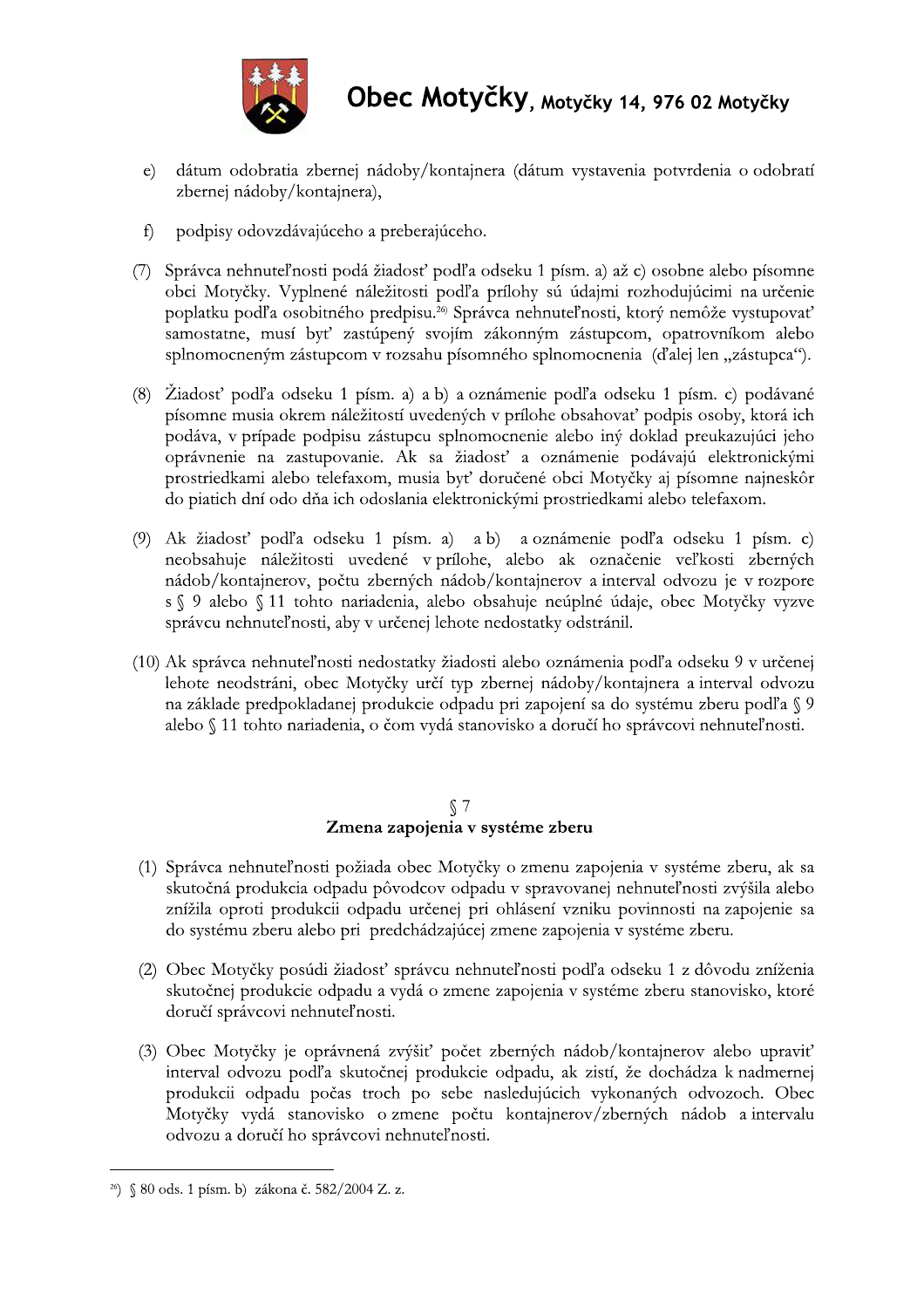

(4) Za nadmernú produkciu odpadu sa považuje skutočná produkcia odpadu, ktorá je vyššia ako bola produkcia odpadu určená pri ohlásení vzniku povinnosti na zapojenie sa do systému zberu alebo produkcia odpadu určená pri zmene zapojenia v systéme zberu a v dôsledku nadmernej produkcie odpadu dochádza k porušeniu ustanovenia § 5 ods. 2 písm. b) alebo § 5 ods. 2 písm. e) tohto nariadenia.

#### $\sqrt{$}8$ Dočasná úprava zapojenia v systéme zberu

- (1) Za dočasnú úpravu zapojenia v systéme zberu sa považuje prerušenie určeného intervalu odvozu podľa § 9 tohto nariadenia z objektívne preukázateľných dôvodov zániku produkcie odpadu podľa odseku 2 a 3.
- (2) Správca nehnuteľnosti môže obec Motyčky požiadať o dočasnú úpravu zapojenia sa v systéme zberu v prípade pozastavenia prevádzky škôl a školských zariadení<sup>27</sup> v období letných školských prázdnin a zimných prázdnin a prevádzky vysokých škôl<sup>28)</sup> v období vysokoškolských letných prázdnin. Žiadosť o dočasnú úpravu zapojenia v systéme zberu podá správca nehnuteľnosti obci Motyčky najneskôr 15 kalendárnych dní pred dňom, v ktorom nastane skutočnosť odôvodňujúca zmenu produkcie množstva odpadu.
- (3) Správca nehnuteľnosti môže obec Motyčky požiadať o dočasnú úpravu zapojenia sa v systéme zberu, ak sa preukázateľne bude zdržiavať mimo územia obce Motyčky 90 po sebe nasledujúcich kalendárnych dní. Žiadosť o dočasnú úpravu zapojenia v systéme zberu podá správca nehnuteľnosti obci Motyčky v lehote najneskôr 15 kalendárnych dní pred dňom, v ktorom nastane skutočnosť odôvodňujúca zmenu produkcie množstva odpadu.
- (4) K žiadosti o dočasnú úpravu zapojenia sa v systéme zberu podľa odseku 3 doloží správca nehnuteľnosti doklad hodnoverne preukazujúci pobyt pôvodcu odpadu mimo územia obce Motyčky, a to najmä:
- potvrdenie od zamestnávateľa, že vykonáva prácu mimo obce Motyčky vrátane dokladu, a) ktorý preukazuje ubytovanie v mieste výkonu práce, napríklad zmluvu o ubytovaní alebo nájomnú zmluvu s potvrdením jej platnosti, potvrdenie o dočasnom ubytovaní,
- potvrdenie od agentúry, ktorá sprostredkovala prácu v zahraničí alebo potvrdenie  $b)$ o štúdiu v zahraničí vrátane dokladu, ktorý preukazuje ubytovanie v zahraničí, zmluvu o ubytovaní alebo nájomnú zmluvu s potvrdením jej platnosti, potvrdenie o dočasnom ubytovaní,
- doklad preukazujúci dočasné uzavretie prevádzky právnickej osoby alebo fyzickej osoby  $\mathbf{c}$ - podnikateľa, napríklad kópiu ohlásenia o dočasnom uzavretí prevádzky,
- potvrdenie vecne príslušného úradu o pobyte v zahraničí vrátane dokladu, ktorý  $\mathbf{d}$ preukazuje ubytovanie v zahraničí, napríklad zmluvu o ubytovaní alebo nájomnú zmluvu s potvrdením jej platnosti, potvrdenie o dočasnom ubytovaní.

<sup>&</sup>lt;sup>27</sup>) Zákon č. 245/2008 Z. z. o výchove a vzdelávaní (školský zákon) a o zmene a doplnení niektorých zákonov v znení neskorších predpisov.

<sup>&</sup>lt;sup>28</sup>) Zákon č. 131/2002 Z. z. o vysokých školách a o zmene a doplnení niektorých zákonov v znení neskorších predpisov.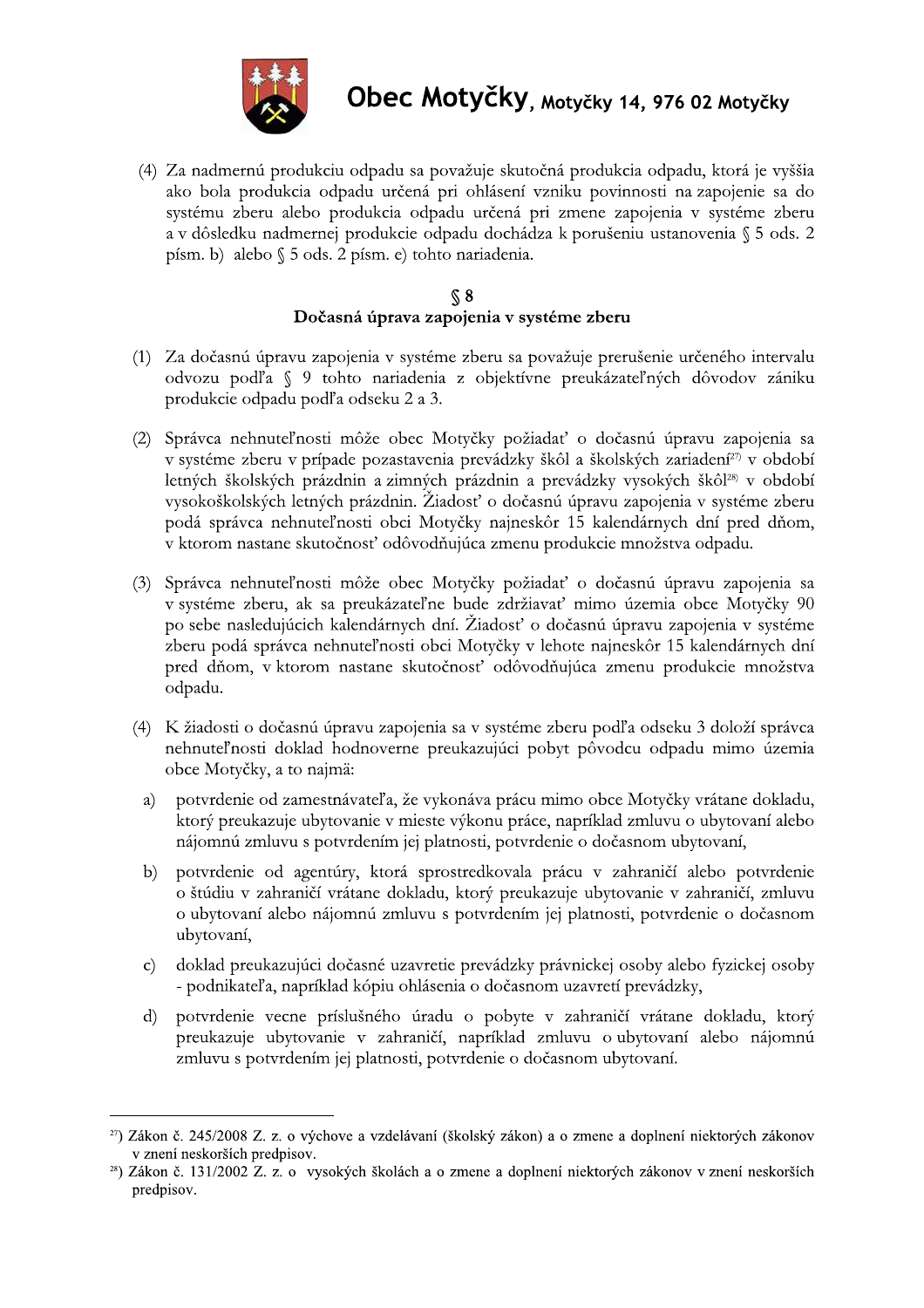

- 
- 
- **CONTROLLAR CONTROLLAR CONTROLLAR CONTROLLAR CONTROLLAR CONTROLLAR CONTROLLAR CONTROLLAR CONTROLLAR CONTROLLAR CONTROLLAR CONTROLLAR CONTROLLAR CONTROLLAR CONTROLLAR CONTROLLAR CONTROLLAR CONTROLLAR CONTROLLAR CONTROLLAR** 
	-
	-
	-

- 
-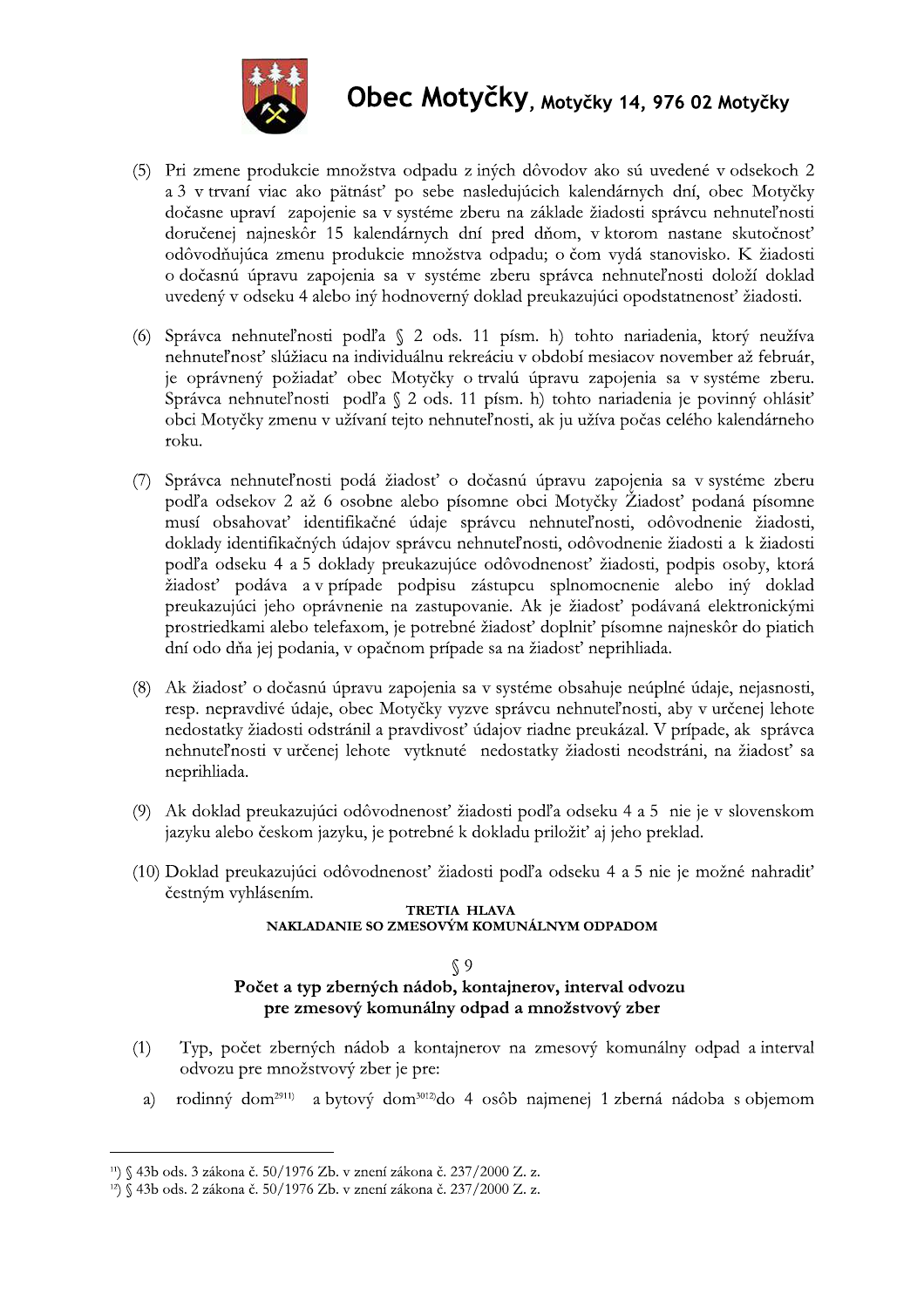

110/120 litrov s intervalom odvozu minimálne jedenkrát za dva týždne; nad 4 osoby ekvivalentný počet zberných nádob, prípadne počet intervalov odvozu,

- b) bytový dom<sup>3112</sup> a ostatné budovy na bývanie<sup>3214)</sup> do 12 osôb najmenej 1 zberná nádoba s objemom 240 litrov s intervalom odvozu jedenkrát za týždeň; pre každých ďalších 12 osôb ekvivalentný počet zberných nádob, prípadne počet intervalov odvozu,
- bytový dom a ostatné budovy na bývanie do 30 osôb najmenej 1 kontajner s objemom  $\mathbf{c})$ 1 100 litrov s intervalom odvozu jedenkrát za týždeň; pre každých ďalších 30 osôb sa upraví ekvivalentne počet kontajnerov, prípadne počet intervalov,
- nebytovú budovu<sup>3315)</sup>a inú nehnuteľnosť vo vlastníctve, v správe alebo v inom užívaní  $\mathbf{d}$ fyzickej osoby – podnikateľa alebo právnickej osoby<sup>34)</sup> na základe predpokladanej produkcie odpadu pri zapojení sa do systému zberu alebo na základe skutočnej produkcie odpadu pri zmene v zapojení sa v systéme zberu, ale najmenej 1 zberná nádoba s objemom 120 litrov s intervalom odvozu minimálne jedenkrát za dva týždne,
- inžiniersku stavbu<sup>3516</sup>sa určí typ zbernej nádoby/kontajnera podľa odseku 2 a interval  $\epsilon$ ) odvozu na základe predpokladanej produkcie odpadu pri zapojení sa do systému zberu alebo na základe skutočnej produkcie odpadu pri zmene v zapojení sa v systéme zberu,
- nehnuteľnosť slúžiacu na individuálnu rekreáciu (napríklad chata, chatová osada, byt,  $f$ nebytový priestor, záhrada, záhradkárska osada) najmenej 1 zberná nádoba s objemom 110/120 litrov s intervalom odvozu minimálne jedenkrát za dva týždne.
- $(2)$ Výber veľkosti zbernej nádoby/kontajnera je možný z týchto typov: s objemom 110 litrov, 120 litrov, 240 litrov a 1100 litrov; ak ide o pôvodcov komunálnych odpadov, ktorí sú spoluvlastníkmi nehnuteľnosti, alebo ak ide o bytový dom, výber typu zbernej nádoby/kontajnera je možný len po dohode všetkých pôvodcov; ak sa títo nedohodnú, rozhodne obec ... v súlade s odsekom 1 písm. a) až c).<sup>36</sup>
- $(3)$ Miestom určeným na zber zmesového komunálneho odpadu je zberná nádoba/kontajner, z pozinkovaného plechu alebo plastu čiernej farby umiestnená na stanovišti určenom v písomnom potvrdení o dodaní a prevzatí zbernej nádoby/kontajnera podľa § 6 ods. 5 tohto nariadenia.
- V oblasti individuálnej rodinnej zástavby s terénom nedostupným pre zvozovú techniku  $(4)$ oprávnenej osoby je stanovišťom pre zmesový odpad spoločné stanovište, ktoré sa nachádza:
- na verejnom priestranstve určenom na základe dohody obce Motyčky a oprávnenej a) osoby o vytvorení spoločného stanovišťa pre zmesový komunálny odpad alebo
- na pozemku vo vlastníctve fyzickej osoby alebo právnickej osoby, určenom na základe  $b)$ dohody vlastníka pozemku, najmenej štyroch správcov nehnuteľností podľa § 2 ods. 11

<sup>&</sup>lt;sup>12</sup>) § 43b ods. 2 zákona č. 50/1976 Zb. v znení zákona č. 237/2000 Z. z.

<sup>&</sup>lt;sup>14</sup>) § 43b ods. 1 písm. c) zákona č. 50/1976 Zb. v znení zákona č. 237/2000 Z. z.

<sup>&</sup>lt;sup>15</sup>) § 43c zákona č. 50/1976 Zb. v znení zákona č. 237/2000 Z. z.

<sup>34) § 18</sup> zákona č. 40/1967 Zb. Občiansky zákonník

<sup>&</sup>lt;sup>16</sup>) § 43a ods. 3 písm. j) až p) zákona č. 50/1976 Zb. v znení neskorších predpisov

<sup>&</sup>lt;sup>36</sup>) § 81 ods. 18 písm. b) zákona č. 79/2015 Z. z.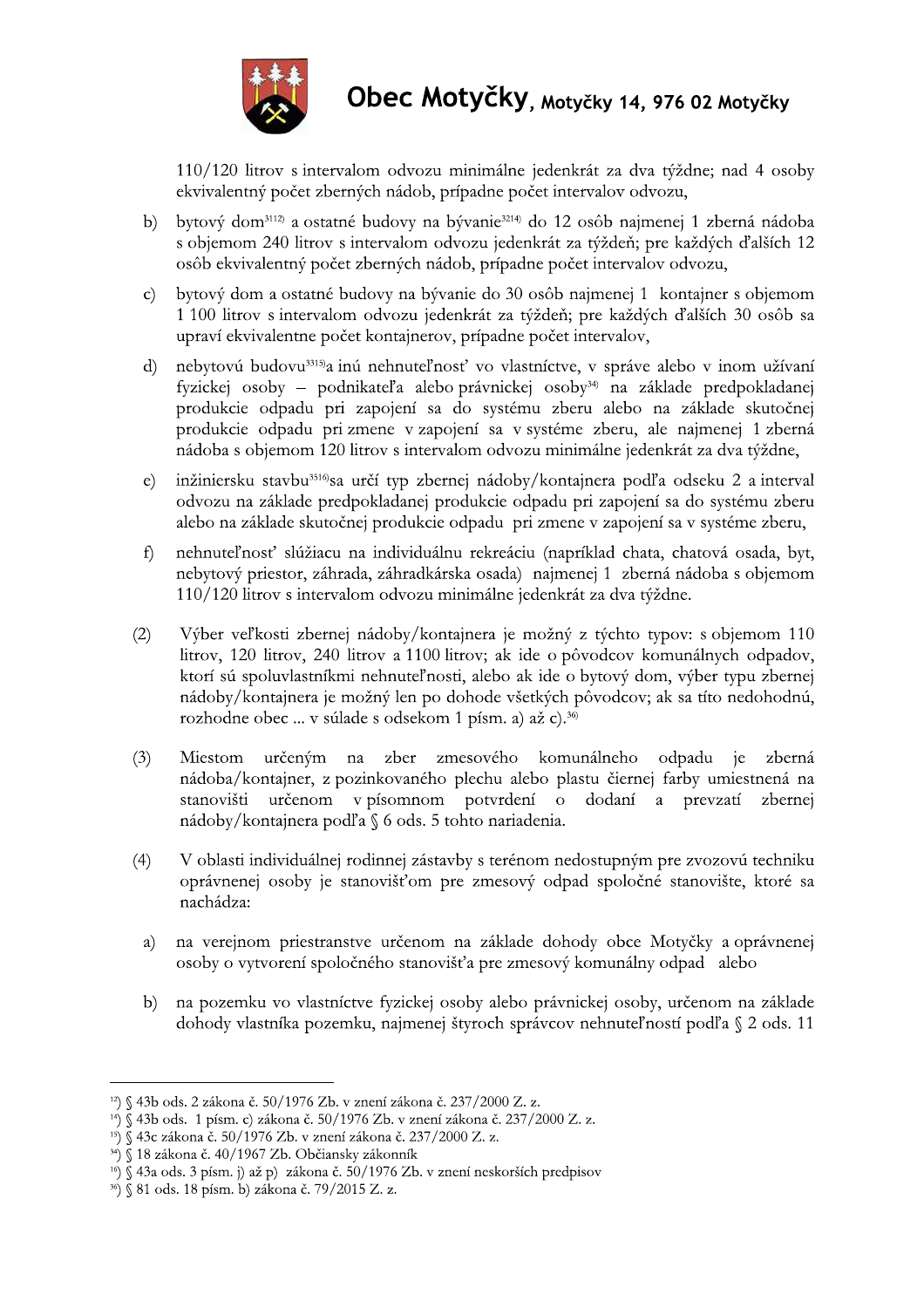

písm. a) tohto nariadenia, obce Motyčky a oprávnenej osoby o vytvorení spoločného stanovišťa pre zmesový komunálny odpad.

- Dohoda o vytvorení spoločného stanovišťa pre zmesový komunálny odpad obsahuje  $(5)$ označenie strán dohody podľa odseku 4. adresu stanovišťa zbernej nádoby/kontajnera. druh a počet zberných nádob/kontajnerov podľa odseku 2, dátum prvého odvozu, interval odvozu, odvozné dni a podpisy strán dohody. Dohoda o vytvorení spoločného stanovišťa pre zmesový komunálny odpad nenahrádza postupy alebo rozhodnutie vydávané podľa osobitného predpisu.<sup>37)</sup>
- $(6)$ Na zber biologicky rozložiteľného kuchynského odpadu z domácností sa určuje spoločná zberná nádoba/kontajner na zmesový komunálny odpad.
- $(7)$ Na zber popola z krbu alebo pece z domácností sa určuje spoločná zberná nádoba/kontajner na zmesový komunálny odpad; držiteľ odpadu je povinný uložiť odpad do zbernej nádoby/kontajnera vychladnutý.

#### ŠTVRTÁ HLAVA

#### ZBER A PREPRAVA ODPADOV Z OBALOV A ODPADOV Z NEOBALOVÝCH VÝROBKOV ZBIERANÝCH SPOLU S OBALMI (PAPIER, SKLO, PLASTY, KOVY)

#### $$11$

#### Počet a typ zberných nádob a kontajnerov a interval odvozu

- (1) Zberné nádoby/kontajnery na triedený zber odpadov z obalov a odpadov z neobalových výrobkov zbieraných spolu s obalmi (papier, sklo, plasty, kovy) sú farebne rozlíšené nasledovne:
- modrou farbou pre papier s objemom 120 litrov, 240 litrov a1 100 litrov, a)
- zelenou farbou pre sklo s objemom 120 litrov, 240 litrov, 1 100 litrov, typu zvon 1 200  $b)$ litrov a1 800 litrov,
- žltou farbou pre plasty s objemom 120 litrov, 240 litrov a1 100 litrov.  $\mathbf{c}$
- červenou farbou pre kovy s objemom 120 litrov, 240 litrov a1 100 litrov  $d$
- (2) Každá zberná nádoba/kontajner je označená štítkom s údajmi o tom, pre ktorý odpad z obalov a odpad z neobalových výrobkov je určená. V súlade s textom na štítku sa do farebne rozlíšených zberných nádob/kontajnerov ukladajú tieto odpady:
- a) do zbernej nádoby/kontajnera modrej farby: čistý papier, ako sú noviny, časopisy, katalógy, reklamné letáky, zošity, knihy, kancelársky papier, aj skartovaný, poskladané obaly z tvrdého kartónu alebo vlnitej lepenky,
- b) do zbernej nádoby/kontajnera zelenej farby: biele a farebné čisté sklo rôznej veľkosti (poháre, fľaše, a pod.), sklenené črepy,
- do zbernej nádoby/kontajnera žltej farby: stlačené PET fľaše neznečistené chemikáliami  $\mathbf{c}$ a olejmi, fólie, tégliky, iné stlačené plastové obaly, plastové obaly z mlieka a iných nápojov, kombinované viacvrstvové obaly, fólie kombinované s inými materiálmi,
- d) do zbernej nádoby/kontajnera červenej farby: kovové obaly, konzervy, plechové obaly z nápojov.

<sup>&</sup>lt;sup>37</sup>) zákon č. 50/1976 Zb.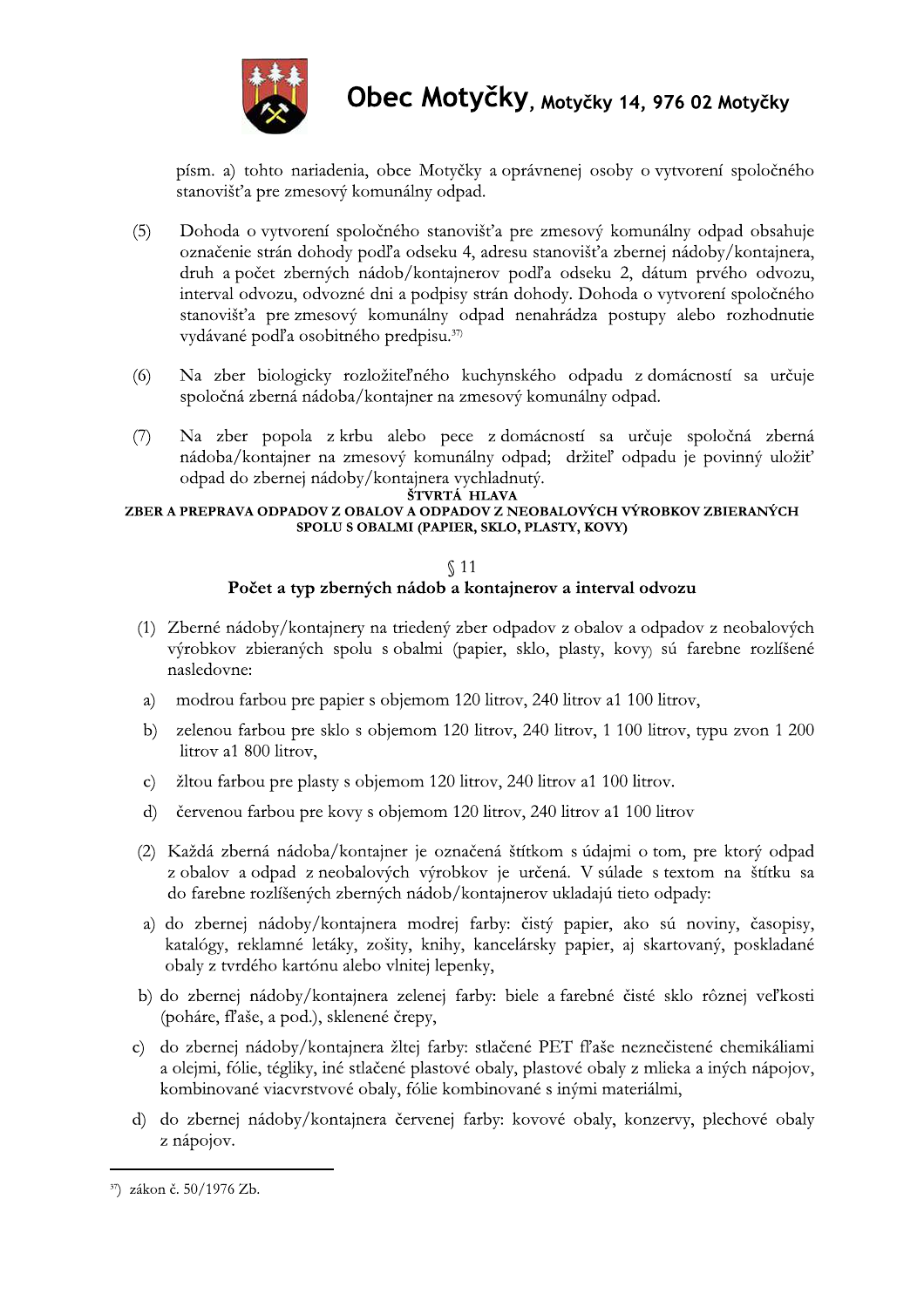

- (3) Do triedeného zberu odpadov z obalov a odpadov z neobalových výrobkov zbieraných spolu s obalmi (papier, sklo, plasty, kovy) nepatria asfaltovaný a dechtovaný papier, mokrý, mastný alebo inak znečistený papier, samoprepisovací a voskovaný papier, hygienické potreby, použité plienky, keramika, drôtené a lepené sklo, vrstvené bezpečnostné sklo, autosklo, zrkadlá, porcelán, televízne obrazovky, počítačové monitory, sklo s obsahom chemických látok, horniny, obaly s obsahom nebezpečných látok (napr. obaly z chemikálií, farieb, motorových olejov a pod.), novodurové rúrky a odpady obdobného charakteru, podlahové krytiny, guma, molitan, alobal, kovové obaly kombinované s iným obalom.
- (4) Kovy väčších rozmerov, ktoré by mohli poškodiť mechanizmus zvozovej techniky oprávnenej osoby, odovzdá držiteľ odpadu na zberný dvor.
- (5) Tabuľové sklo a iné sklo, ako je uvedené v odseku 2 písm. b) a tiež keramiku a porcelán, držiteľ odpadu odovzdá ako objemný odpad na zbernom dvore, na mieste určenom na zhromažďovanie odpadu alebo oprávnenej osobe počas kalendárového zberu v súlade s harmonogramom zberu podľa § 19 ods. 2 písm. b) tohto nariadenia alebo oprávnenej osobe mimo harmonogramu zberu podľa § 19 ods. 3 tohto nariadenia.
- (6) Polystyrén odovzdá držiteľ odpadu na zbernom dvore alebo priamo oprávnenej osobe; zoznam oprávnených osôb obec Motyčky zverejňuje na svojom webovom sídle.
- (7) Interval odvozu pre triedený zber odpadov z obalov a odpadov z neobalových výrobkov zbieraných spolu s obalmi (papier, sklo, plasty, kovy) je jeden až dvakrát za týždeň, prípadne podľa potreby v závislosti od skutočnej produkcie odpadu. Interval odvozu pre kontajnery typu zvon je jedenkrát za štyri týždne, prípadne podľa potreby v závislosti od skutočnej produkcie odpadu.

## $\S 12$ Miesto určené na zber triedeného odpadu z papiera, skla, plastov, kovov

- (1) Miestom určeným na zber triedeného odpadu papiera, skla a plastov je zberná nádoba/ kontajner umiestnená na stanovišti určenom v písomnom potvrdení o dodaní a prevzatí zbernej nádoby/kontajnera podľa § 6 ods. 5 tohto nariadenia.
- (2) V zástavbe rodinných domov je stanovišťom triedeného zberu spoločné stanovište (ďalej len "zberné hniezdo") umiestené:
	- a) na verejnom priestranstve, ktoré je určené na základe dohody obce Motyčky a oprávnenou osobou o vytvorení spoločného stanovišťa alebo
	- b) na pozemku vo vlastníctve fyzickej osoby alebo právnickej osoby určenom na základe dohody vlastníka pozemku, najmenej piatich správcov nehnuteľností podľa § 2 ods. 11 písm. a) tohto nariadenia, obce Motyčky a oprávnenej osoby o vytvorení spoločného stanovišťa.
- (3) Na zbernom hniezde sa poskytuje kontajner s objemom 1 100 litrov pre zber papiera a plastov a kontajner typu zvon s objemom 1 200 litrov a 1 800 litrov pre zber skla.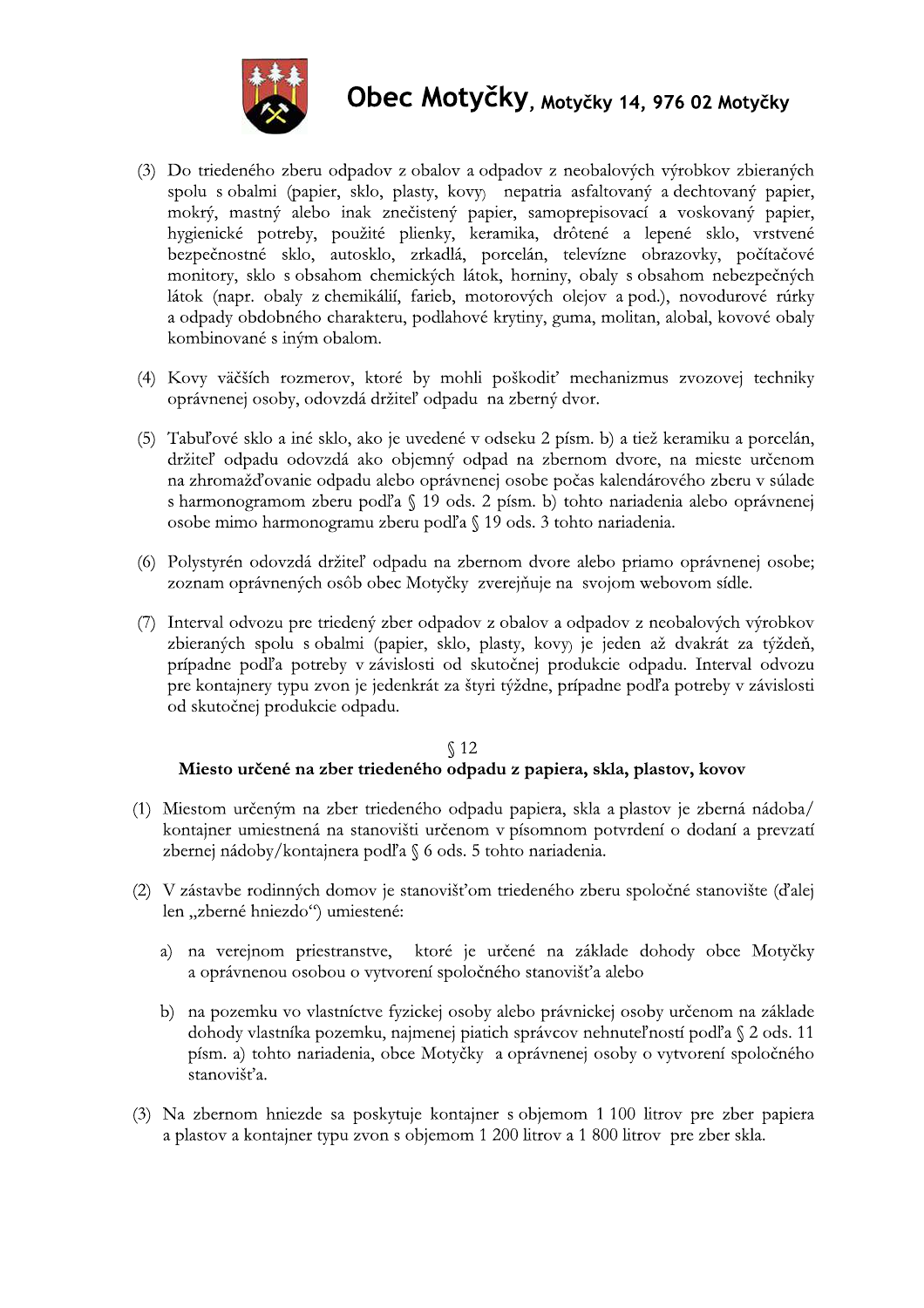

- (4) Dohoda o vytvorení zberného hniezda obsahuje označenie strán dohody, adresu stanovišťa zbernej nádoby/kontajnera, druh a počet zberných nádob/kontajnerov, dátum prvého odvozu, interval odvozu, odvozné dni a podpisy strán dohody; dohoda o vytvorení spoločného stanovišťa nenahrádza postupy alebo rozhodnutie vydávané osobitného predpisu.<sup>3832)</sup> o dodaní podľa Potvrdenie a prevzatí zbernej nádoby/kontajnera podľa § 6 ods. 5 tohto nariadenia sa vydáva vlastníkovi alebo správcovi pozemku.
- (5) V oblasti individuálnej rodinnej zástavby, v ktorej nie je možné určiť vhodný pozemok na zberné hniezdo alebo na vzniknutom zbernom hniezde dochádza k opakovanému nezákonnému ukladaniu komunálneho odpadu alebo iného odpadu, obec Motyčky zabezpečí minimálne jedenkrát za mesiac kalendárový zber spočívajúci v pristavení vozidla alebo zberných nádob na mieste a v čase určenom v harmonograme zberu. Harmonogram zberu bude zverejňovaný na webovom sídle obce Motyčky, prípadne aj iným obvyklým spôsobom.
- (6) Pre nebytovú budovu<sup>3915)</sup>, inžiniersku stavbu<sup>4016)</sup> a inú nehnuteľnosť vo vlastníctve, v správe alebo v inom užívaní fyzickej osoby – podnikateľa alebo právnickej osoby<sup>4130</sup>obec určí typ zbernej nádoby/kontajnera podľa § 11 ods. 1 tohto nariadenia Motvčky a interval odvozu na základe predpokladanej produkcie triedeného odpadu papiera, skla a plastov pri zapojení do systému zberu alebo na základe skutočnej produkcie odpadu pri zmene v zapojení v systéme zberu.
- (7) Pre nehnuteľnosti slúžiace na individuálnu rekreáciu (napríklad chata, chatová osada, byt, nebytový priestor, záhrada, záhradkárska osada) platia primerane ustanovenia odseku 2 až  $\overline{4}$ .
- (8) Držiteľ odpadu môže odovzdať papier, sklo, plasty a kovy oprávnenej osobe vykonávajúcej zber a výkup tohto odpadu v zariadení pre zber (výkup) odpadu. Zoznam oprávnených osôb obec Motyčky zverejňuje na svojej webovej stránke.

#### PIATA HLAVA NAKLADANIE S BIOLOGICKY ROZLOŽITEĽNÝM KOMUNÁLNYM ODPADOM

#### $$13$ Odpad zo záhrad a parkov vrátane odpadu z cintorínov

- (1) Držiteľ odpadu je povinný prednostne predchádzať vzniku odpadu zo záhrad individuálnym alebo komunitným kompostovaním v kompostovacom zariadení; ak toto nie je možné alebo účelné, odpad odovzdá osobe oprávnenej nakladať s týmto odpadom.
- (2) Držiteľom odpadu zo zelene vznikajúceho pri správe a údržbe cintorínov na území obce Motyčky je správca cintorína.
- (3) Držiteľom odpadu zo zelene vznikajúceho pri správe a údržbe parkov na území obce Motyčky je správca parku.

<sup>32)</sup> zákon č. 50/1976 Zb.

<sup>&</sup>lt;sup>15</sup>) § 43c zákona č. 50/1976 Zb. v znení zákona č. 237/2000 Z. z.

<sup>&</sup>lt;sup>16</sup>) § 43a ods. 3 písm. j) až p) zákona č. 50/1976 Zb. v znení neskorších predpisov.

<sup>&</sup>lt;sup>30</sup>) §18 zákona č. 40/1967 Zb. Občiansky zákonník.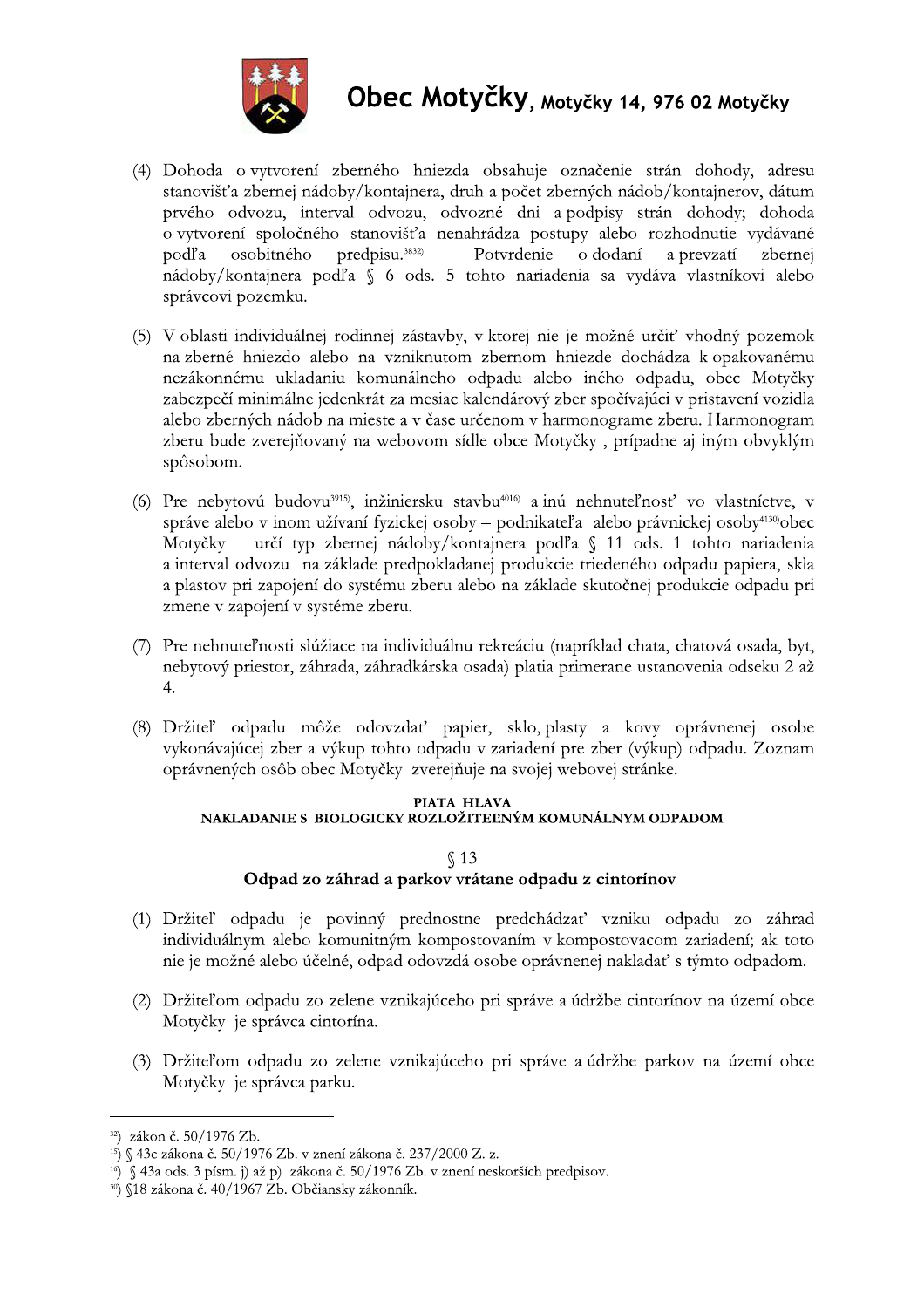

- (4) Držiteľ odpadu zo zelene vznikajúceho pri údržbe záhrad v individuálnej bytovej výstavbe je povinný zhromažďovať a zhodnocovať odpad v kompostovacom zásobníku.
- (5) Do kompostovacieho zásobníka patria kvety, štiepky, piliny, pokosená tráva, konáre, lístie, zvyšky po zbere ovocia a zeleniny, zhnité ovocie, burina; kompostovací zásobník nie je určený na biologicky rozložiteľný odpad z domácností živočíšneho pôvodu najmä mliečne a mäsové výrobky.
- (6) Odpad zo zelene môže držiteľ odpadu odovzdať na:
- a) zbernom dvore alebo
- b) na stálom zbernom mieste alebo inom zbernom mieste určenom obcou na zber odpadu zo záhrad; zber odpadu zo záhrad sa vykonáva do veľkokapacitných kontajnerov.
- (7) Odpad zo zelene môže držiteľ odpadu odovzdať v rámci kalendárového zberu organizovaného obcou pristavením vozidla; obec o tomto zbere informuje obyvateľov vopred na svojom webovom sídle alebo iným spôsobom v mieste obvyklým.
- (8) Zber a prepravu odpadu zo zelene zabezpečuje oprávnená osoba, ktorá je povinná odovzdať vytriedený biologicky rozložiteľný odpad zo záhrad na kompostovanie.
- (9) Obec umožní zriadenie komunitného kompostoviska, ak o to požiada držiteľ biologicky rozložiteľného odpadu.
- (10) Vzor žiadosti je zverejnený na webovom sídle obce.
- (11) Obec po posúdení žiadosti a splnení podmienok uvedených v odseku 12 vydá v lehote do 30 dní k žiadosti o zriadenie komunitného kompostoviska stanovisko a pridelí komunitnému kompostovisku registračné číslo.
- (12) Komunitné kompostovisko je možné umiestniť a zriadiť len na pozemku majetkovoprávne vysporiadanom s vlastníkom pozemku, a ak je:
	- a) umiestnené mimo ochranného pásma vodného zdroja, dlhodobo zamokrených pozemkov alebo v záplavovom území, mimo ihrísk a športovísk, nevytvára prekážku na pozemnej komunikácii,
	- b) zabezpečené proti prístupu zvierat uzavretím z každej strany, proti hlodavcom a iným nežiaducim živočíchom aj zo spodnej časti pletivom s okom rozmerov maximálne 1 x 1 cm alebo iným vhodným spôsobom tak, aby sa nezabránilo prirodzenému odtoku prebytočnej vlhkosti do pôdy a prístupu mikroorganizmov a makroorganizmov do kompostoviska,
	- c) na kompostovisku spracovávaný len odpad zo surových rastlinných zvyškov,
	- d) v dostupnej vzdialenosti všetkým členom komunity,
	- e) zabezpečené oznamom umiestneným na viditeľnom mieste s pokynmi, ktoré odpady do kompostoviska patria, zoznamom odpadov, ktoré je zakázané do kompostoviska ukladať a kontaktom na zodpovednú osobu,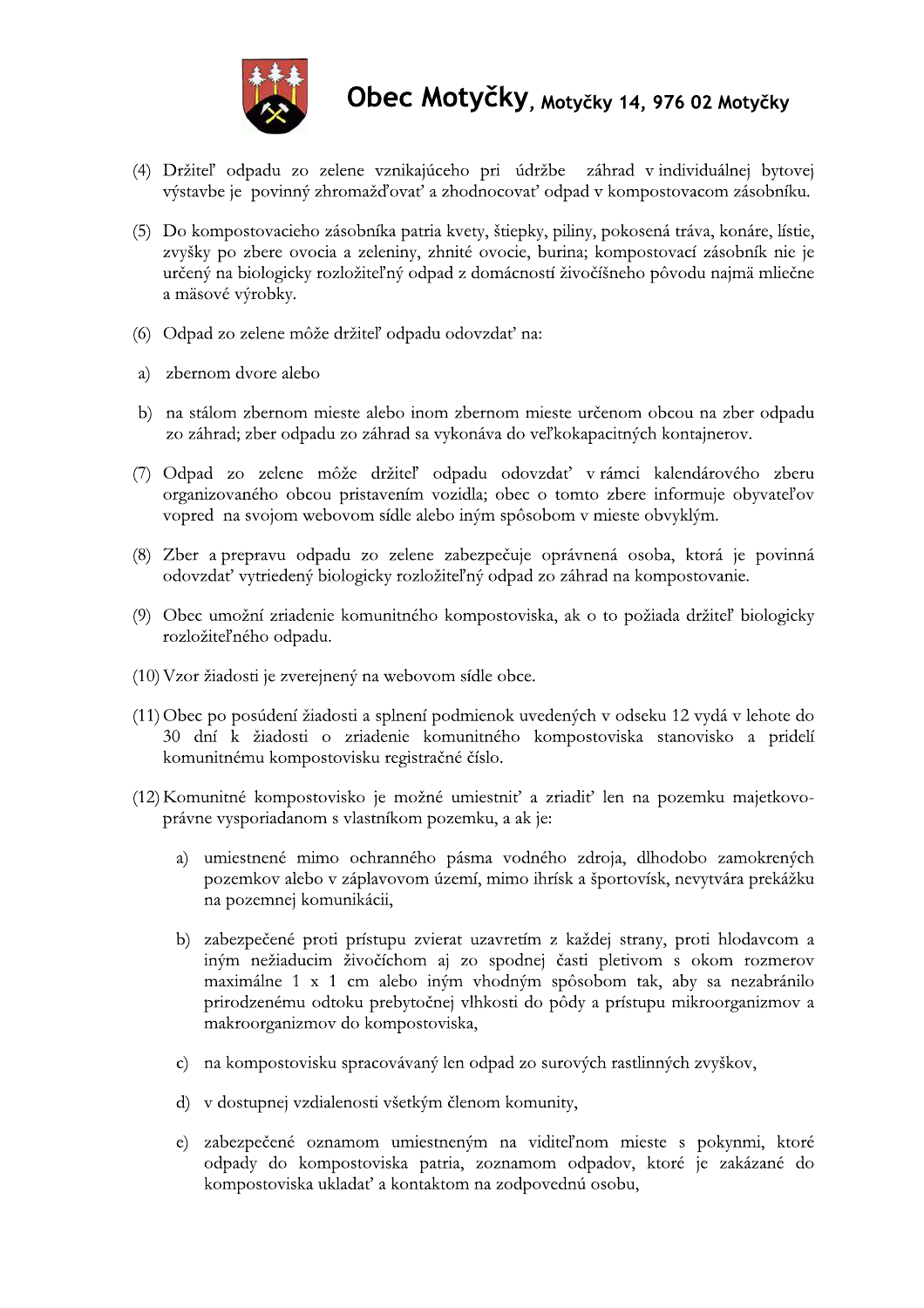

f) zabezpečené tak, aby bolo prístupné len zaškoleným členom komunity.

## $\sqrt{14}$ Kuchynský a reštauračný odpad od prevádzkovateľ a kuchyne

- (1) Prevádzkovateľ kuchyne je povinný zabezpečovať nakladanie s biologicky rozložiteľným kuchynským a reštauračným odpadom v súlade s osobitnými predpismi<sup>42</sup>) a v súlade s hierarchiou odpadového hospodárstva podľa § 3 ods. 1 tohto nariadenia. Prevádzkovateľ kuchyne prednostne predchádza vzniku kuchynského a reštauračného odpadu kompostovaním použitím certifikovaného zariadenia určeného na tento účel v súlade s osobitným predpisom.<sup>43)</sup>
- (2) Prevádzkovateľom kuchyne je aj právnická osoba alebo fyzická osoba podnikateľ, ktorá zabezpečuje dočasne spoločné stravovanie na verejnom priestranstve (napríklad stánok s občerstvením, bufet); na tohto prevádzkovateľa kuchyne sa primerane vzťahujú ustanovenia odseku 4, 6 až 8.
- (3) Prevádzkovateľ kuchyne primerane zabezpečí zhromažďovanie biologicky rozložiteľného komunálneho odpadu v zberných nádobách na to určených do doby odovzdania na jeho spracovanie tak, aby sa k obsahu kontajnera nedostali hlodavce, iné živočíchy a hmyz a aby neobťažoval okolie zápachom.
- (4) Zberné nádoby musia byť umiestnené v priestoroch prevádzkovateľa kuchyne.
- (5) Interval odvozu je v mesiacoch apríl až september minimálne dvakrát za týždeň a v mesiacoch október až marec minimálne jedenkrát za týždeň.
- (6) Ak prevádzkovateľ kuchyne zabezpečuje zber, prepravu a ďalšie nakladanie s odpadom prostredníctvom inej osoby, musí mať na tento účel s ňou uzatvorenú zmluvu. Táto osoba musí byť oprávnená na nakladanie s odpadmi v súlade osobitnými predpismi.<sup>33)</sup>
- (7) Prevádzkovateľ kuchyne písomne oznámi obci Motyčky, či nakladanie s biologicky rozložiteľným kuchynským a reštauračným odpadom si zabezpečuje sám alebo prostredníctvom inej osoby, s ktorou uzatvoril zmluvu, a to do jedného mesiaca odo dňa podpísania zmluvy alebo odo dňa začatia samostatného zabezpečovania nakladania s biologicky rozložiteľným kuchynským a reštauračným odpadom.

#### ŠIESTA HLAVA

#### SPÔSOB A PODMIENKY TRIEDENÉHO ZBERU OSTATNÝCH KOMUNÁLNYCH ODPADOV

## $$15$ Jedlé oleje a tuky

 $42$ ) Napríklad zákon č. 79/2015 Z. z., zákon č. 39/2007 Z. z., zákon č. 355/2007 Z. z. o ochrane, podpore a rozvoji verejného zdravia a o zmene a doplnení niektorých zákonov v znení neskorších predpisov, nariadenie (ES) č. 1069/2009.

<sup>&</sup>lt;sup>43</sup>) Zákon č. 79/2015 Z. z., zákon č. 39/2007 Z. z. o veterinárnej starostlivosti v znení neskorších predpisov, nariadenie (ES) č. 1069/2009 v platnom znení.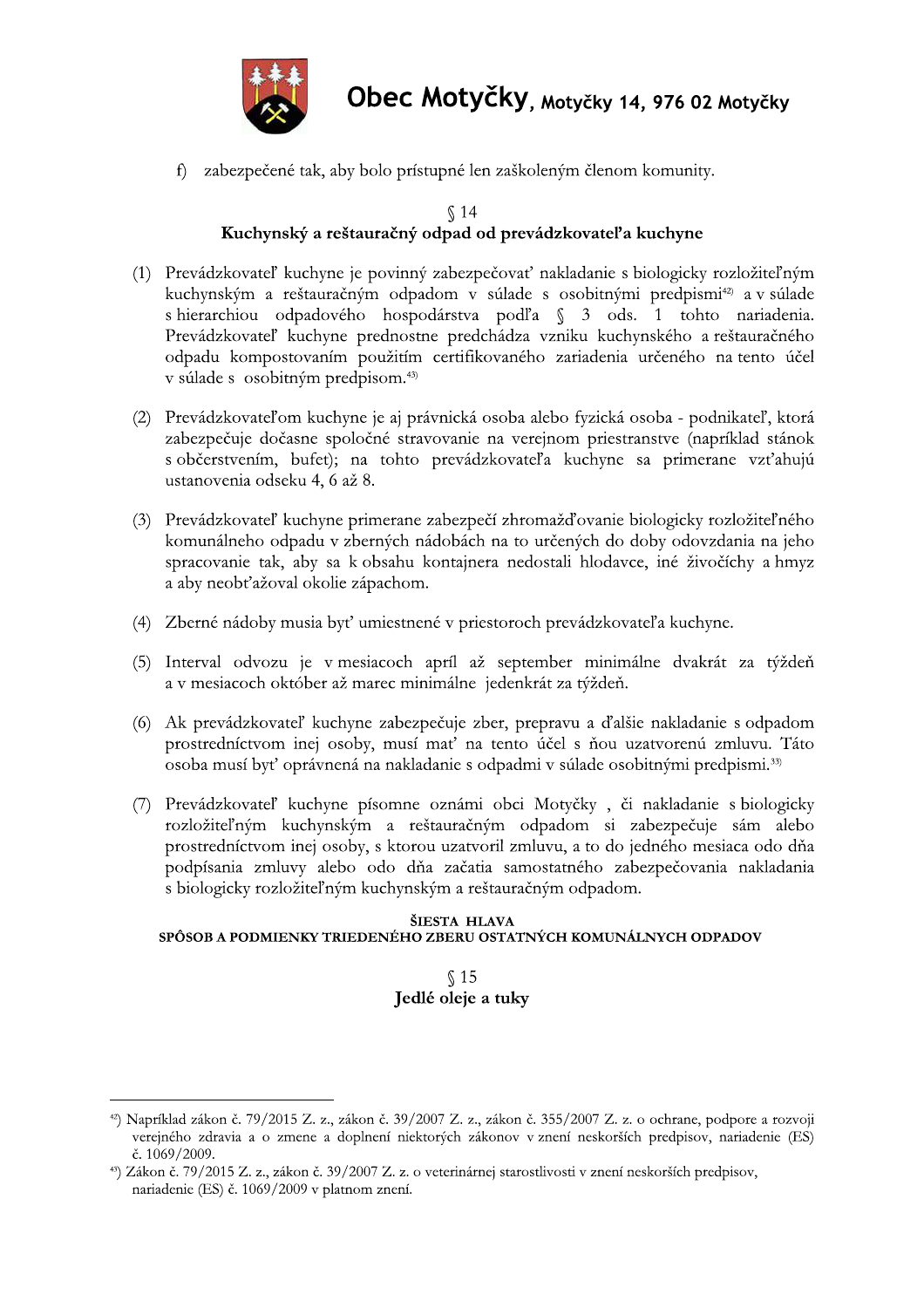

- (1) Držiteľ odpadu jedlých olejov a tukov z domácností zhromažďuje jedlé oleje a tuky oddelene od iných zložiek komunálnych odpadov vo vhodných uzatvárateľných nádobách, napríklad plastových fľašiach bez obsahu vody, alkoholu a zvyškov jedál.
- (2) Miestom určeným pre zber jedlých olejov a tukov z domácností je:
- a) zberný dvor,
- b) zberné miesto určené v harmonograme zberu v rámci kalendárového zberu komunálneho odpadu z domácností s obsahom škodlivých látok podľa § 20 ods. 2 písm. b) tohto nariadenia,
- c) iné zberné miesto, na ktorom je umiestnená zberná nádoba/kontajner určená výlučne na zber jedlých olejov a tukov z domácností na základe zmluvy s obcou a oprávnenou osobou alebo
- d) spoločná zberná nádoba/kontajner pre zmesový komunálny odpad.
- (3) Držiteľ odpadu odovzdá jedlé oleje a tuky z domácností:
	- a) na mieste určenom pre zber jedlých olejov a tukov z domácností alebo
	- b) priamo oprávnenej osobe; zoznam oprávnených osôb obec Motyčky zverejňuje na svojom webovom sídle.

#### $\S$  16 Elektroodpad z domácností

Elektroodpad z domácností bez narušenia celistvosti držiteľ odpadu odovzdá:

- na mieste alebo spôsobom určeným v rámci zavedeného systému oddeleného zberu a) elektroodpadu z komunálnych odpadov v obci Motyčky výrobcom elektrozariadení alebo organizáciou zodpovednosti výrobcov zastupujúcou výrobcov elektrozariadení; konkrétne miesta zberu elektroodpadu z domácností, prípadne spôsob objednávania odvozu obec Motyčky zverejňuje na svojom webovom sídle,
- b) priamo oprávnenej osobe; zoznam oprávnených osôb zverejňuje obec Motyčky na svojom webovom sídle,
- c) na zbernom mieste elektroodpadu;ak ide o elektroodpad zo svetelných zdrojov a veľmi malý elektroodpad do zberných nádob určených na zber tohto odpadu,
- d) na zbernom mieste určenom v harmonograme zberu v rámci kalendárového zberu komunálneho odpadu s obsahom škodlivých látok podľa § 20 ods. 2 písm. b) tohto nariadenia.
- na zbernom dvore alebo  $\epsilon$ )
- v rámci spätného zberu priamo distribútorovi elektrozariadenia.<sup>44)</sup> f).

#### $\S$  17

#### Použité prenosné batérie a akumulátory a automobilové batérie a akumulátory

<sup>&</sup>lt;sup>44</sup>) § 32 ods. 23 zákona č. 79/2015 Z. z.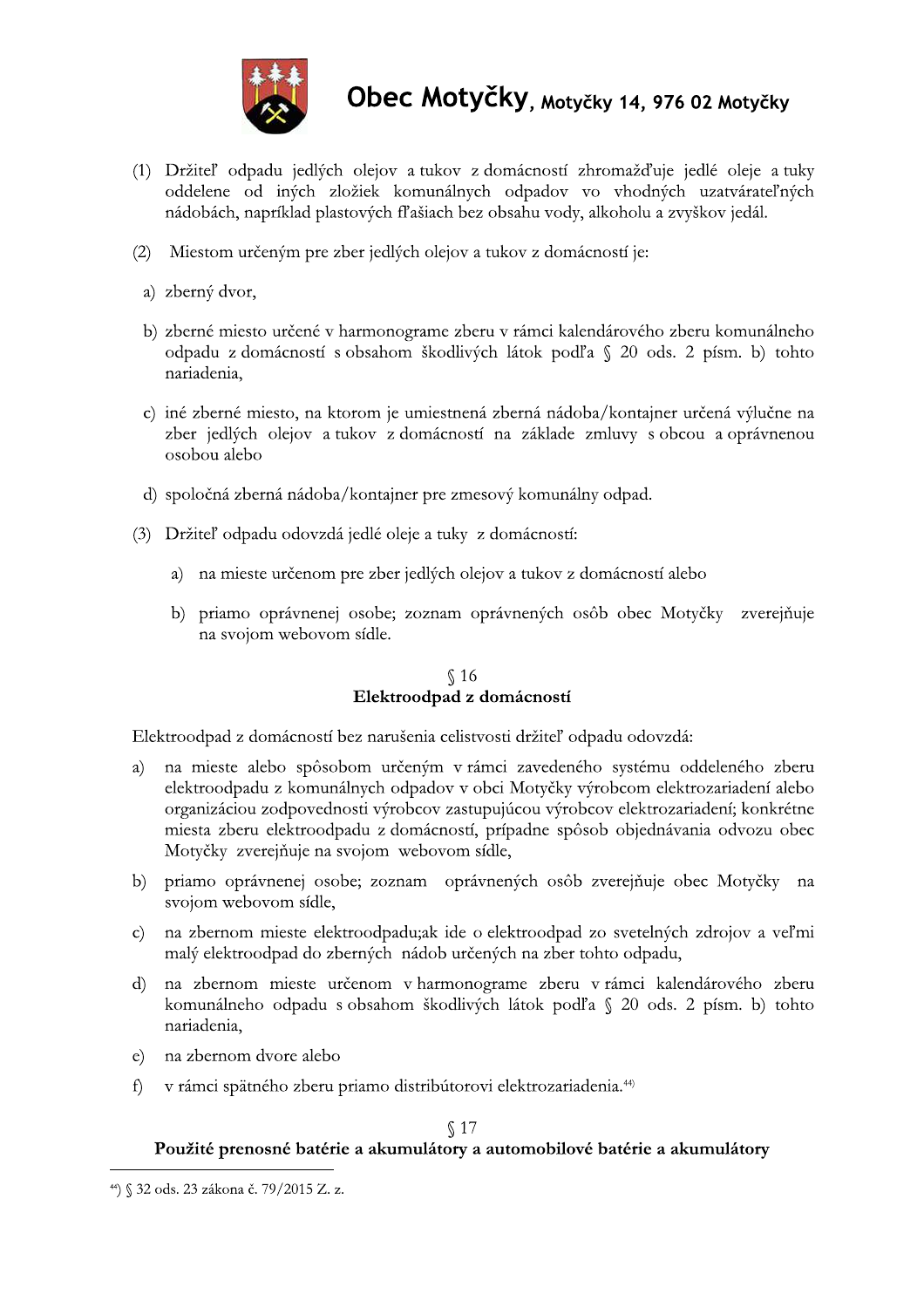

Použité prenosné batérie a akumulátory a automobilové batérie a akumulátory bez narušenia celistvosti držiteľ odpadu odovzdá:

- nádob určených na zber tohto odpadu na mieste určenom v rámci a) do zberných zavedeného systému oddeleného zberu batérií a akumulátorov z komunálnych odpadov v obci Motyčky výrobcom batérií a akumulátorov alebo tretej osobe alebo organizácii zodpovednosti výrobcov pre batérie a akumulátory; konkrétne miesta zberu batérií a akumulátorov obec Motyčky zverejňuje na svojom webovom sídle,
- b) použité prenosné batérie a akumulátory priamo oprávnenej osobe; zoznam oprávnených osôb zverejňuje obec Motyčky na svojom webovom sídle,
- c) na zbernom mieste určenom v harmonograme zberu v rámci kalendárového zberu komunálneho odpadu z domácností s obsahom škodlivých látok podľa § 20 ods. 2 písm. b) tohto nariadenia,
- d) na zbernom dvore alebo
- e) v rámci spätného zberu priamo distribútorovi batérií a akumulátorov.<sup>45)</sup>

#### $$18$ Veterinárne lieky a humánne lieky nespotrebované fyzickými osobami a zdravotné pomôcky

Veterinárne a humánne lieky a zdravotné pomôcky nespotrebované fyzickými osobami držiteľ odpadu odovzdá verejnej lekárni.<sup>46)</sup>

#### **SIEDMA HLAVA**

#### SPÔSOB ZBERU OBJEMNÉHO ODPADU, ODPADU Z DOMÁCNOSTÍ S OBSAHOM NEBEZPEČNÝCH LÁTOK A DROBNÉHO STAVEBNÉHO ODPADU

#### $$19$ Objemný odpad a drobný stavebný odpad

- (1) Držiteľ odpadu je povinný zhromažďovať objemný odpad a drobný stavebný odpad bezpečným spôsobom mimo verejného priestranstva a odovzdať ho na mieste určenom pre zber objemného odpadu alebo pre zber drobného stavebného odpadu.
- $(2)$ Miestom určeným pre zber objemného odpadu je:
	- zberný dvor alebo a)
	- zberné miesto určené v harmonograme zberu v rámci kalendárového zberu  $b)$ zabezpečovaného obcou Motyčky minimálne dvakrát ročne; harmonogram kalendárového zberu objemných odpadov zverejňuje obec Motyčky na svojom webovom sídle pred jeho realizáciou alebo ho oznamuje aj iným spôsobom v mieste obvyklým,
	- iné stále zberné miesto na zber objemného odpadu určené obcou.  $\mathbf{c}$

<sup>&</sup>lt;sup>45</sup>) § 42 ods. 23 zákona č. 79/2015 Z. z.

<sup>46) §74</sup> ods. 3 zákon č. 362/2011 Z. z. o liekoch a zdravotníckych pomôckach a o zmene a doplnení niektorých zákonov.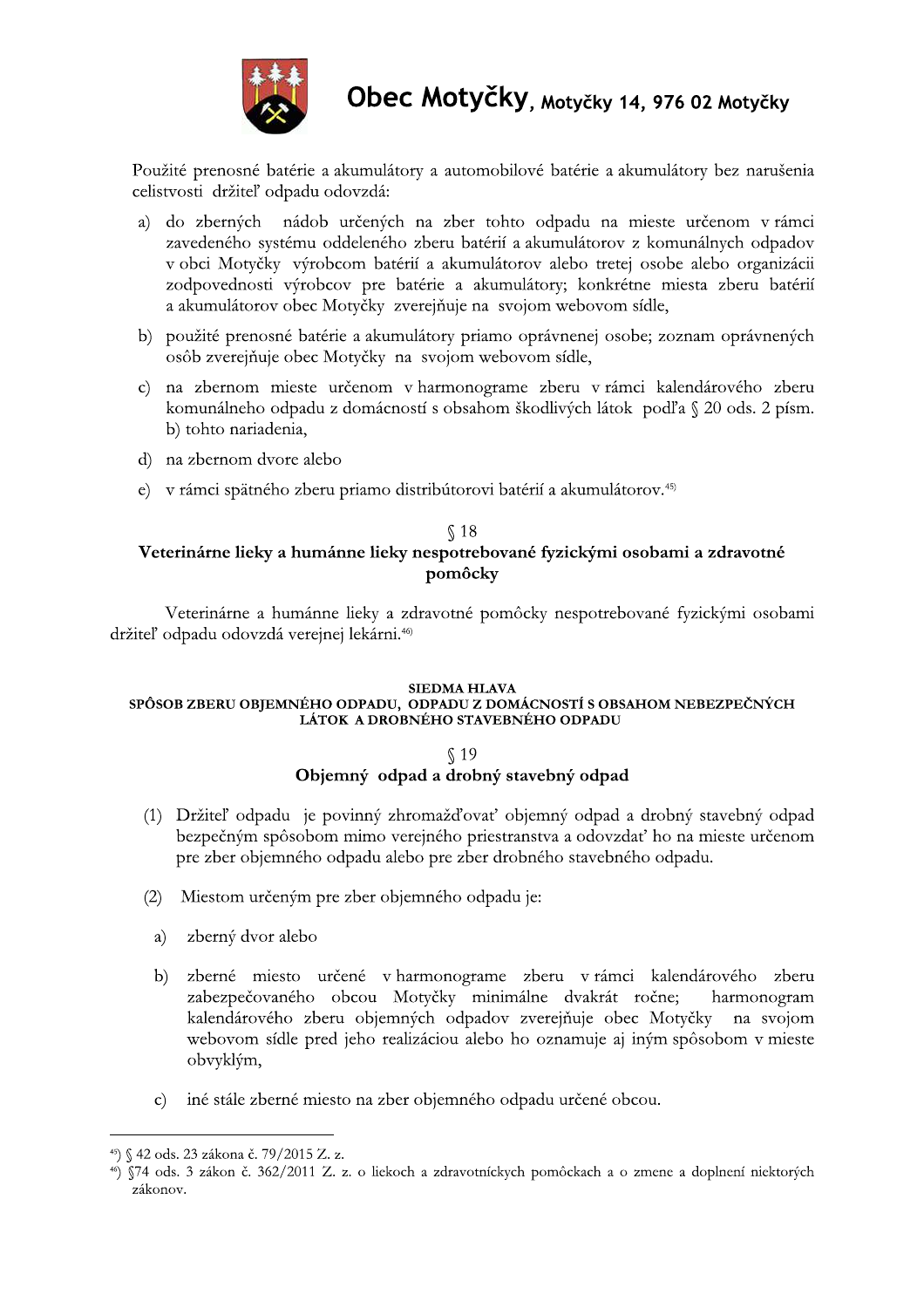

- (3) Zber objemného odpadu podľa odseku 2 písm. b) sa vykonáva pristavením veľkokapacitných kontajnerov na miestach a v čase určených v harmonograme zberu najviac na jeden deň alebo pristavením vozidla na miestach a v čase určenýchy harmonograme zberu, v takom prípade držiteľ odpadu odovzdá odpad priamo zamestnancovi oprávnenej osoby.
- (4) Držiteľ odpadu je oprávnený požiadať oprávnenú osobu o zber a prepravu objemného odpadu mimo kalendárového zberu; zoznam oprávnených osôb a podmienky prepravy objemného odpadu zverejňuje obec na svojom webovom sídle.
- (5) Na území obce je zavedený množstvový zber drobného stavebného odpadu.
- (6) Miestom určeným pre zber drobného stavebného odpadu je zberný dvor.
- (7) Prevádzkovateľ zberného dvora zabezpečí odváženie jeho množstva, vystavenie vážneho lístka na držiteľa odpadu, ktorý je poplatníkom na území obce Motyčky. Vážny lístok slúži ako podklad pre účely určenia miestneho poplatku obcou Motyčky podľa osobitného predpisu.<sup>47)</sup>

#### $\sqrt{20}$ Odpad z domácností s obsahom nebezpečných látok

- Držiteľ odpadu je povinný zhromažďovať odpad z domácností s obsahom  $(1)$ nebezpečných látok, ako sú rozpúšťadlá, oleje, pesticídy, farby, lepidlá alebo iný tekutý komunálny odpad v identifikovateľných (pôvodný obal, pôvodný štítok alebo iné označenie), uzavretých, pevných obaloch, z ktorých sa odpad neuvoľňuje/nevyteká.
- Miestom určeným pre zber odpadu z domácností s obsahom nebezpečných látok je:  $(2)$ 
	- a) zberný dvor alebo
	- zberné miesto určené v harmonograme zberu v rámci kalendárového zberu odpadu  $b)$ z domácností s obsahom nebezpečných látok zabezpečovaného obcou minimálne dvakrát ročne; harmonogram kalendárového zberu odpadu z domácností s obsahom nebezpečných látok zverejňuje obec pred jeho realizáciou na svojom webovom sídle a lebo ho oznamuje aj iným spôsobom v mieste obvyklým.
- Zber odpadu z domácností s obsahom nebezpečných látok podľa odseku 2 písm. b)  $(3)$ vykonáva oprávnená osoba pristavením vozidla na mieste a v čase určenom v harmonograme zberu. Držiteľ odpadu odovzdá odpad priamo zamestnancovi oprávnenej osoby.

<sup>&</sup>lt;sup>47</sup>) zákon č. 582/2004 Z.z.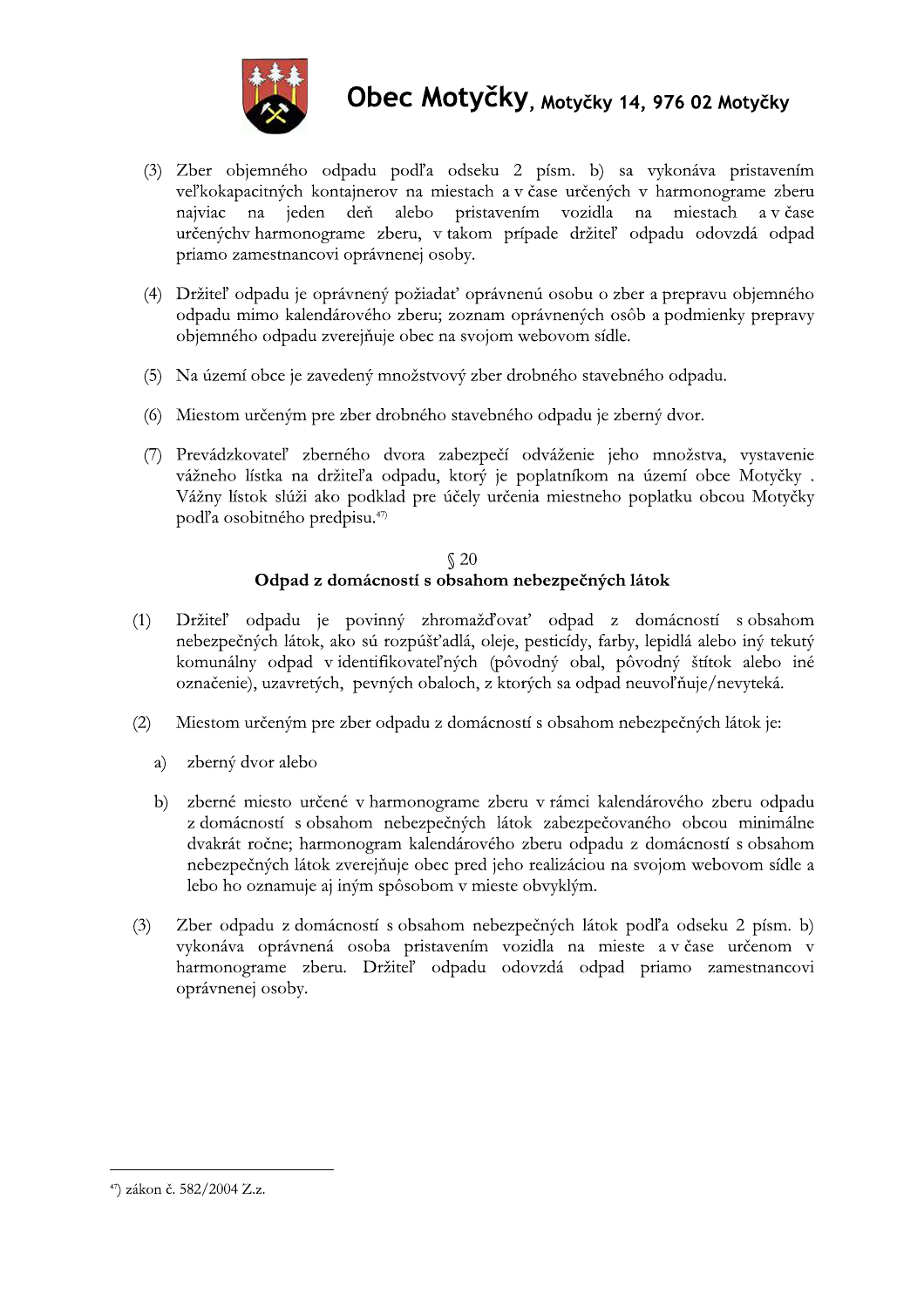

**UDEC MOTYCKY**, Motyčky 14, 976 02 Motyčky

- **Experimentational System Moltyčky, Motyčky 14, 976 02 Motyčky<br>
SPÓSOB SPÄTNÉHO ZBERU PNEUMATÍK<br>
SPÁTNY 2013<br>
(1) Spätný zber odpadových pneumatík je realizovaný spôsobom bezplatného zberu<br>
odpadovej pneumatiky distribútor**
- (2) Pneumatika na účely tohto nariadenia je súčasť sústavy kolesa, určeného pre motorové vozidlá a nemotorové vozidlá, vyrobená z prírodného kaučuku alebo syntetického kaučuku bez ráfikov. Pneumatikou je aj protektorovaná pneumatika.
- (3) Protektorovaná pneumatika je pneumatika, ktorej opotrebované časti boli obnovené studenou metódou protektorovania alebo teplou metódou protektorovania.
- (4) Odpadová pneumatika je pneumatika, ktorá je odpadom.
- (5) Konečný používateľ pneumatiky je povinný pneumatiku po tom, ako sa stala odpadovou pneumatikou, odovzdať distribútorovi pneumatík okrem odpadových pneumatík umiestnených na kolesách starého vozidla odovzdávaného osobe oprávnenej na zber starých vozidiel alebo spracovateľovi starých vozidiel. Konečný používateľ pneumatiky je povinný pneumatiku po tom, ako sa stala odpadovou pneumatikou odovzdať distribútorovi pneumatík, alebo na zbernom dvore obce Motyčky.
- (6) Distribútor pneumatík je fyzická osoba podnikateľ alebo právnická osoba so sídlom alebo miestom podnikania na území Slovenskej republiky, ktorá poskytuje pneumatiky v rámci svojej podnikateľskej činnosti konečnému používateľovi samostatne alebo ako súčasť servisu; za distribútora pneumatík sa považuje aj ten, kto vykonáva výmenu pneumatík bez ich predaja. alebo miestom podnikania na uzemi Slovenskej republiky, ktorá poskytuje pneumatiky v<br>
rámci svojej podnikateľskej činnosti konečnému používateľovi samostatne alebo ako<br>
súčasť servisu; za distribútora pneumatík sa považuje

- -
- 5- biologicky rozložiteľný odpad zo záhrad,<br>
5. kovy, najmä železný šrot,
- c) kovy, najmä železný šrot,<br>d) papier a lepenku,
- d) papier a lepenku,<br>e) plasty vrátane po
- e) plasty vrátane polystyrénu,<br>f) sklo,
- 
- f) sklo,<br>g) ostat ostatný komunálny odpad v rozsahu rozhodnutia o súhlase na prevádzkovanie zariadenia na zber odpadov (zberného dvora) vydanom podľa osobitného predpisu.<sup>48)</sup>

<sup>&</sup>lt;sup>48</sup>) § 97 ods. 1 písm. d) zákona č. 79/2015 Z. z.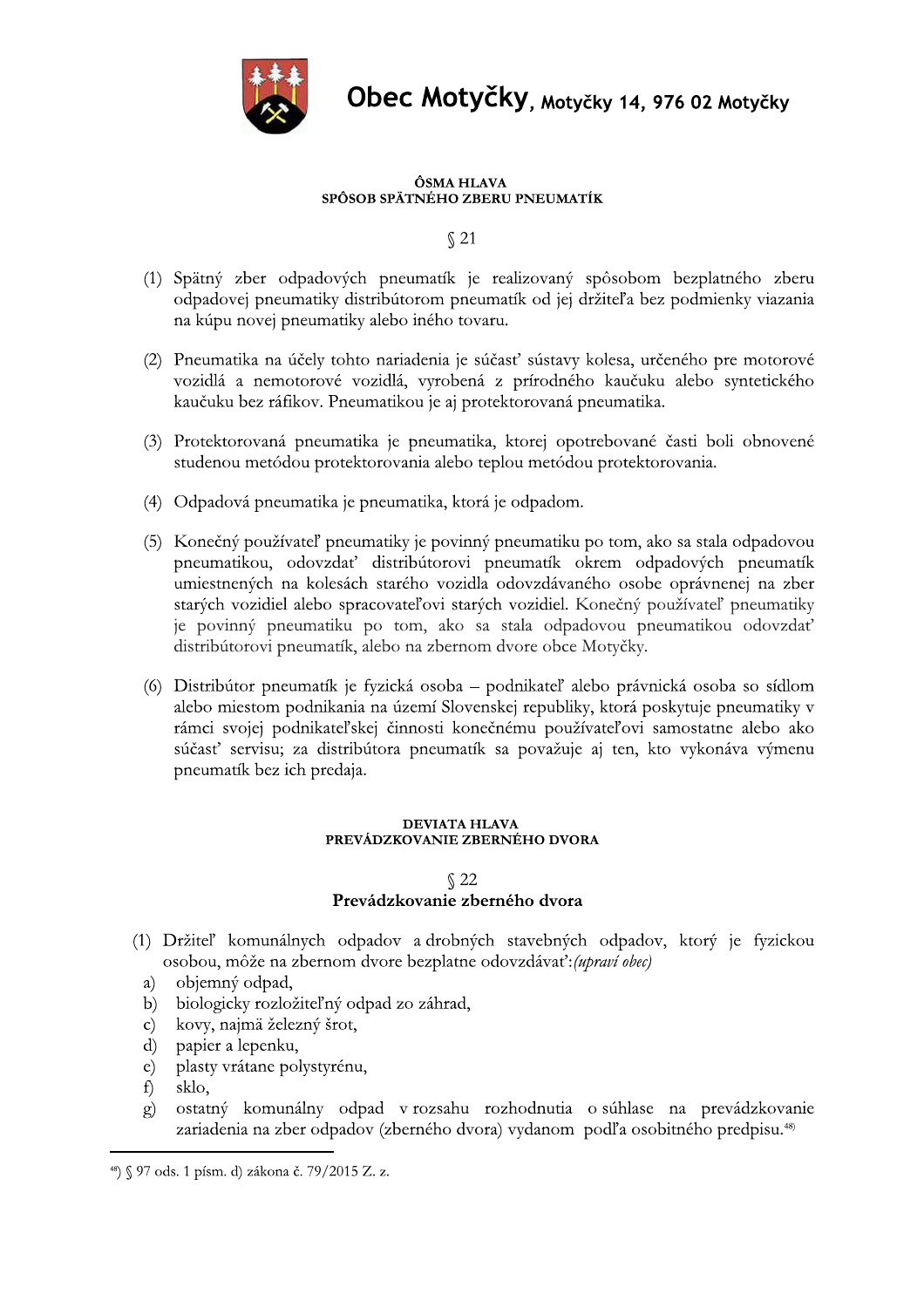

- (2) Držiteľ odpadu odovzdá drobný stavebný odpad na zbernom dvore podľa § 19 ods. 6 až 7 tohto nariadenia.
- (3) Ostatným komunálnym odpadom podľa odseku 1 písm. g) sú:
- jedlé oleje z domácností,  $a)$
- elektroodpad z domácností, svetelné zdroje,  $b)$
- batérie a akumulátory,  $\mathbf{c})$
- $\rm d$ drevo,
- komunálne odpady z domácností s obsahom škodlivých látok.  $\epsilon$ )
- (4) Právnická osoba alebo fyzická osoba podnikateľ môže bezplatne odovzdať oddelene vyzbieraný komunálny odpad z obalov a komunálny odpad z neobalových výrobkov z iných zdrojov na zbernom dvore.
- (5) Na zbernom dvore je vyčlenený priestor pre odovzdanie komunálnych odpadov vhodných na prípravu odpadu na opätovné použitie.
- (6) Komunálny odpad vhodný na prípravu na opätovné použitie môže prevádzkovateľ zberného dvora čistením, úpravou alebo bez akéhokoľvek iného predbežného spracovania pripraviť na ďalšie použitie; odpad neupravený ponúknuť na prípravu na opätovné použitie inej osobe. Komunálny odpad vhodný na prípravu na opätovné použitie je napríklad čisté šatstvo, nečalúnený drevený a kovový nábytok malých rozmerov, knihy a školské potreby. Prevádzkovateľ zberného dvora je povinný zabezpečiť nakladanie s komunálnym odpadom, ktorý nebude opätovne použitý, podľa § 3 tohto nariadenia.
- (7) Držiteľ komunálnych odpadov a drobných stavebných odpadov je povinný riadiť sa prevádzkovým poriadkom zberného dvora.
- (8) Obec zverejňuje na svojom webovom sídle zoznam zberných dvorov, zariadení na zber komunálnych odpadov a drobných stavebných odpadov, stálych zberných miest a informácie o ich prevádzkovom poriadku

#### **DESIATA HLAVA** SPÔSOB NAHLASOVANIA NEZÁKONNE UMIESTNENÉHO ODPADU

#### $$23$

- (1) Umiestnenie odpadu na nehnuteľnosti v územnom obvode obce Motyčky, ktoré je v rozpore so zákonom o odpadoch (ďalej len "nezákonné umiestnenie odpadu") môže akákoľvek fyzická osoba alebo právnická osoba oznámiť<sup>49)</sup> vyplnením formulára na webovom sídle obce v záložke.
- (2) Obec prijíma oznámenia o nezákonne umiestnenom odpade na nehnuteľnosti, ktorá sa nachádza v jej územnom obvode v súlade s osobitným predpisom<sup>39</sup>; spôsob oznámenia nezákonného umiestnenia odpadu zverejňuje obec na svojom webovom sídle.
- (3) Oznámenie nezákonného umiestenia odpadu podľa odseku 1 a 2 musí obsahovať špecifikáciu nehnuteľnosti (lokality), na ktorej sa nezákonne umiestnený odpad nachádza,

<sup>&</sup>lt;sup>49</sup>) §15 ods. 1 zákona č. 79/2015 Z. z.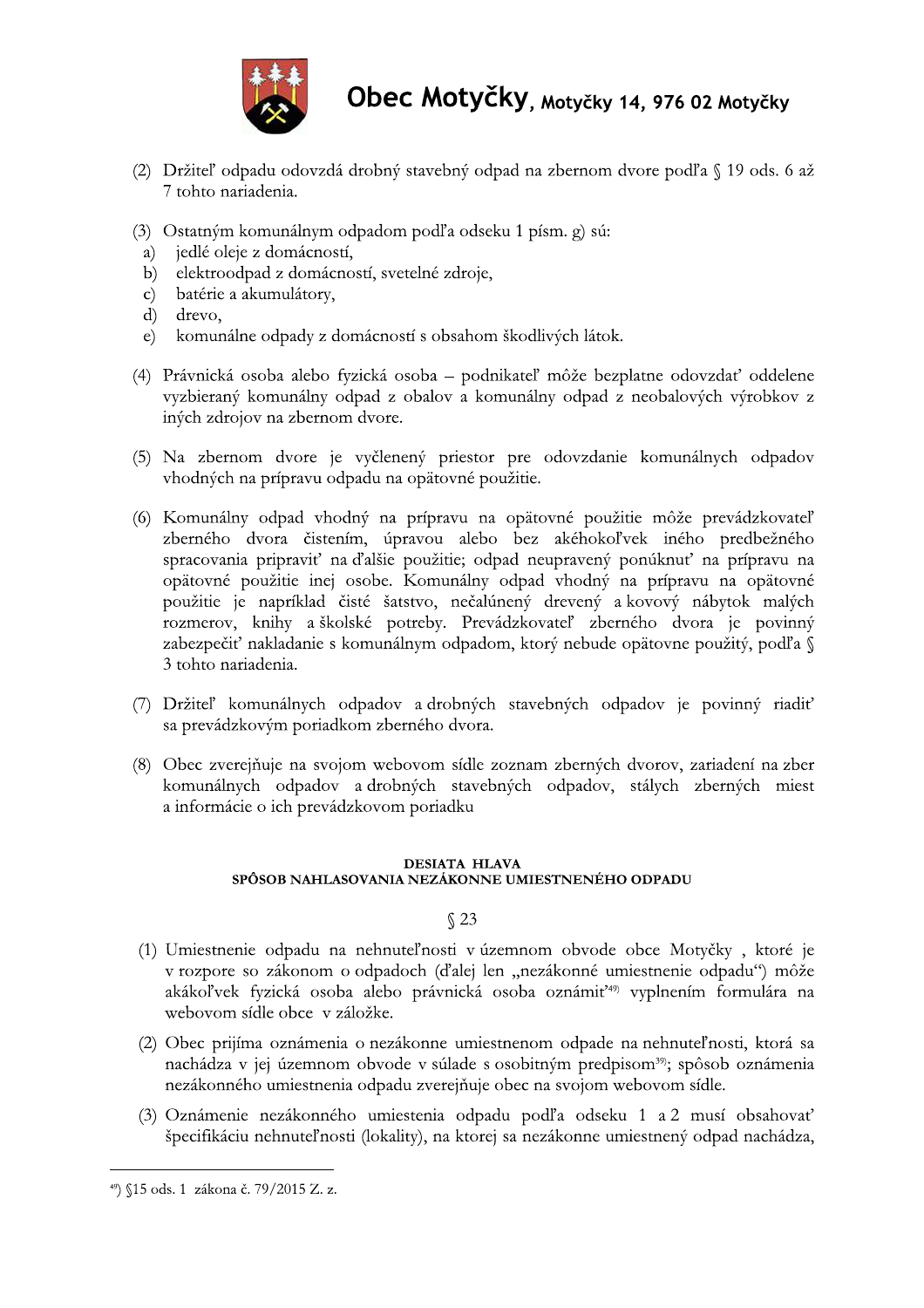

napríklad GPS súradnice, ulicu s popisným číslom nehnuteľnosti, prípadne fotografiu mapy lokality a druh odpadu, napríklad stavebný odpad, drobný stavebný odpad, plasty, objemný odpad.

## **TRETIA ČASŤ**

 $$24$ 

#### Kontrola

(1) Kontrolu dodržiavania tohto nariadenia vykonáva (kontrolný orgán obce) a poverení zamestnanci obecného úradu.

#### $\sqrt{25}$ Sankcie

Za nedodržanie povinností upravených týmto nariadením je možné uložiť sankciu podľa osobitných predpisov.<sup>50)</sup>

# $\sqrt[6]{26}$  Prechodné ustanovenia

- (1) Správca nehnuteľnosti, ktorý bol zapojený do systému zberu podľa doteraz platného nariadenia sa považuje za zapojeného podľa tohto nariadenia.
- (2) Dočasná úprava zapojenia správcu nehnuteľnosti v systéme zberu podľa doteraz platného nariadenia sa považuje za dočasnú úpravu zapojenia v systéme zberu podľa tohto nariadenia.
- (3) Prevádzkovateľ kuchyne písomne oznámi obci, či nakladanie s biologicky rozložiteľným kuchynským a reštauračným odpadom si zabezpečuje sám, alebo prostredníctvom inej osoby, s ktorou uzatvoril zmluvu, a to do jedného mesiaca odo dňa nadobudnutia účinnosti tohto nariadenia.

# $\sqrt{\phantom{0}27}$ Zrušovacie ustanovenie

Zrušuje sa všeobecne záväzné nariadenie obce č. 6/2015 o nakladaní s komunálnymi odpadmi a drobnými stavebnými odpadmi obce Motyčky.

Obecné zastupiteľstvo obce Motyčky sa uznieslo na vydaní tohto VZN dňa 09.12.2020 uznesením č.8 a toto VZN nadobúda účinnosť 15. dňom odo dňa jeho vyvesenia na úradnej tabuli a webovom sídle obce Motyčky t. j. dňa 24.12.2020.

1. Príloha č. 1 vrátane nadpisu znie:

"Príloha č. 1

<sup>40) §115</sup> ods. 1 písm. a) až k) a § 117 zákona č. 79/2015 Z. z.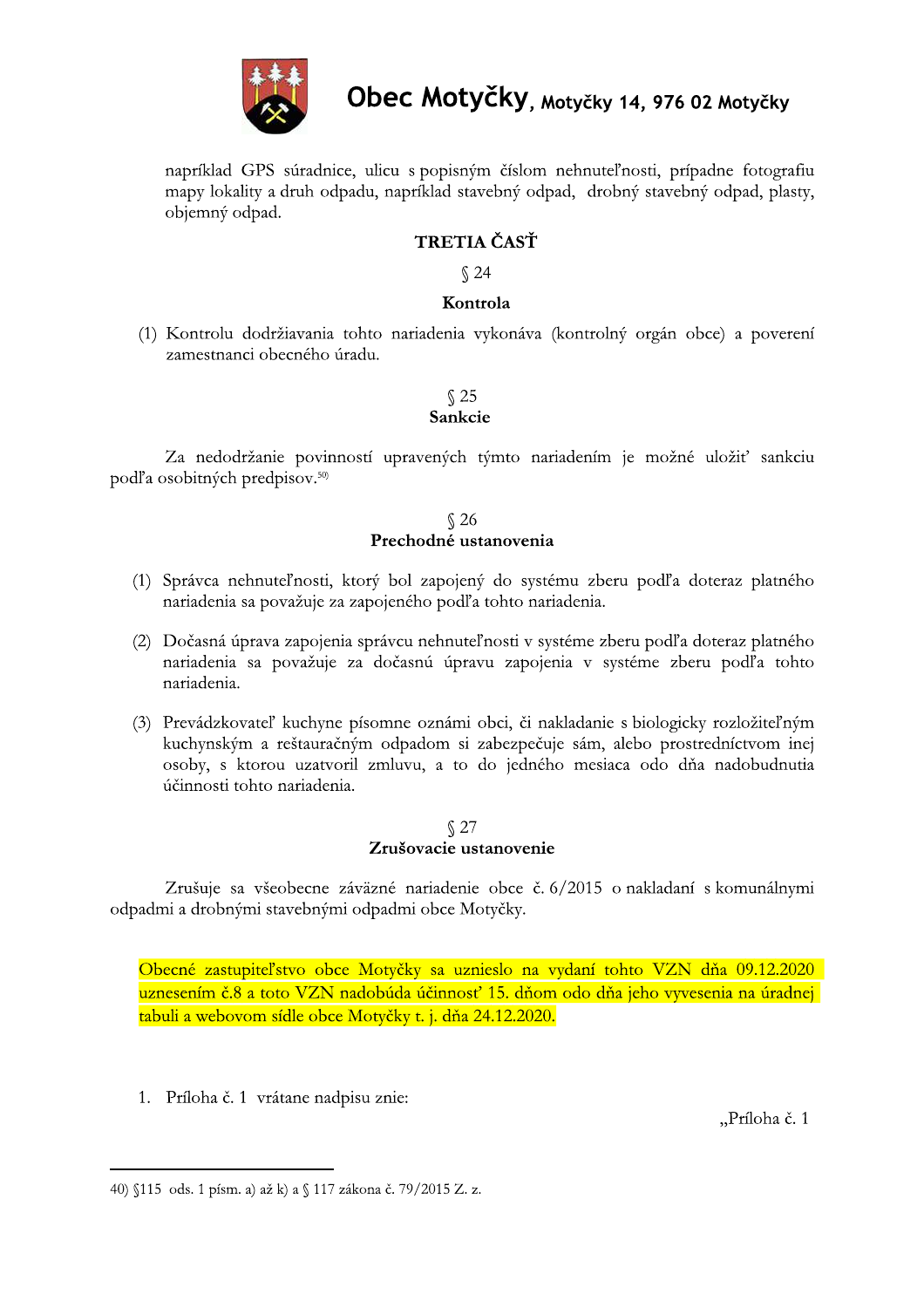

 $\Box$ vznik

Obec Motyčky, Motyčky 14, 976 02 Motyčky

k všeobecne záväznému nariadeniu č. 004/2020 o miestnom poplatku za komunálne odpady a drobné stavebné odpady

OZNÁMENIE O VZNIKU, ZMENE A ZÁNIKU POPLATKOVEJ POVINNOSTI

pre poplatníka podľa §... všeobecne záväzneho nariadenia č. 02/2019 o miestnom poplatku za komunálne odpady a drobné stavebné odpady v znení neskorších predpisov Obec Motyčky

**FO** Ulica obecného úradu PSČ Obec

Evidenčné číslo zapojenia: ........................

## OZNÁMENIE O VZNIKU, ZMENE A ZÁNIKU POPLATKOVEJ POVINNOSTI podľa zákona č. 582/2004 Z. z. o miestnych daniach a miestnom poplatku za komunálne odpady a drobné stavebné odpady v znení neskorších predpisov

**FYZICKÁ OSOBA** 

 $\square$ zmena  $\square$ zánik

| A. IDENTIFIKAČNÉ ÚDAJE POPLATNÍKA                           |
|-------------------------------------------------------------|
|                                                             |
|                                                             |
|                                                             |
|                                                             |
|                                                             |
|                                                             |
| Zástupca:                                                   |
|                                                             |
|                                                             |
|                                                             |
| Bankový účet, z ktorého sa bude plniť poplatková povinnosť: |
|                                                             |
|                                                             |
|                                                             |
|                                                             |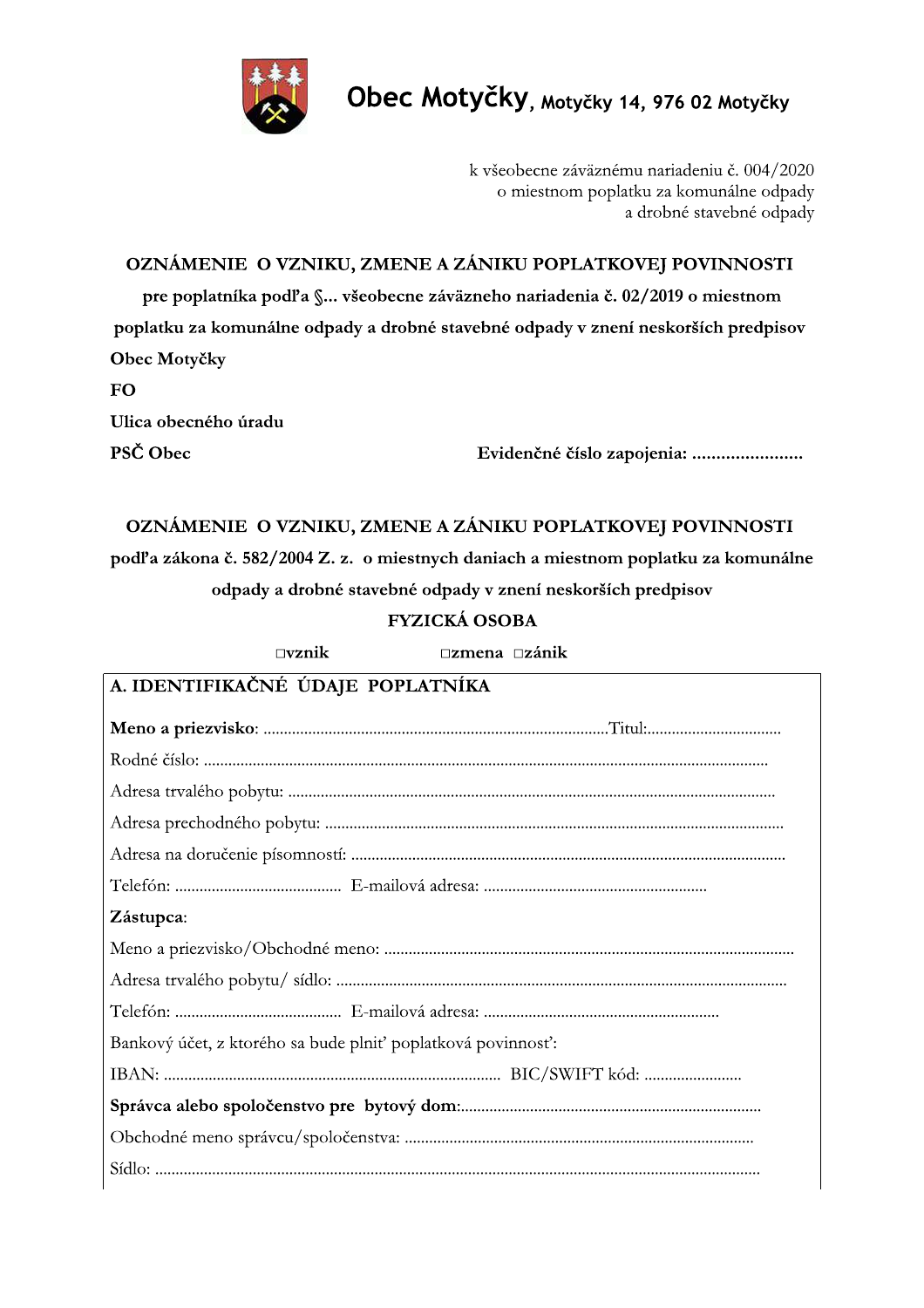

| Bankový účet, z ktorého sa bude plniť poplatková povinnosť: |  |
|-------------------------------------------------------------|--|
|                                                             |  |

## B. ÚDAJE O ODVOZNOM MIESTE

## C. ÚDAJE O VŠETKÝCH POPLATNÍKOCH, KTORÍ MAJÚ V NEHNUTEĽNOSTI TRVALÝ ALEBO PRECHODNÝ POBYT, ALEBO SÚ OPRÁVNENÍ UŽÍVAŤ PREDMETNÚ NEHNUTEĽNOSŤ

|                  | Meno, priezvisko, titul | Rodné číslo | Adresa trvalého / prechodného pobytu |
|------------------|-------------------------|-------------|--------------------------------------|
| 1.               |                         |             |                                      |
| $\overline{2}$ . |                         |             |                                      |
| 3.               |                         |             |                                      |
| 4.               |                         |             |                                      |
| ♪.               |                         |             |                                      |
| 6.               |                         |             |                                      |

Poznámka:

Správca bytového domu alebo spoločenstvo vlastníkov bytov a nebytových priestorov v bytovom dome podľa zákona Slovenskej národnej rady č. 182/1993 Z. z. o vlastníctve bytov a nebytových priestorov preukazuje údaje o poplatníkoch predložením kópie zmluvy o výkone správy s menným zoznamom poplatníkov v bytovom dome, ktorá tvorí prílohu oznámenia.

## D. ÚDAJE ROZHODUJÚCE NA URČENIE POPLATKU

Údaje rozhodujúce na určenie poplatku sú uvedené v žiadosti o zapojenie, zmenu alebo zánik zapojenia do systému zberu komunálneho odpadu podľa osobitného predpisu.<sup>511)</sup>

Žiadosť o zapojenie, zmenu alebo zánik zapojenia do systému zberu komunálneho odpadu tvorí prílohu k oznámeniu.

Poplatníkom je:

vlastník  $\Box$ 

nájomca alebo iný užívateľ

 $\Box$ správca

 $\Box$ 

<sup>1)</sup> Všeobecne záväzné nariadenie č.004/2020 o nakladaní s komunálnymi odpadmi a drobnými stavebnými odpadmi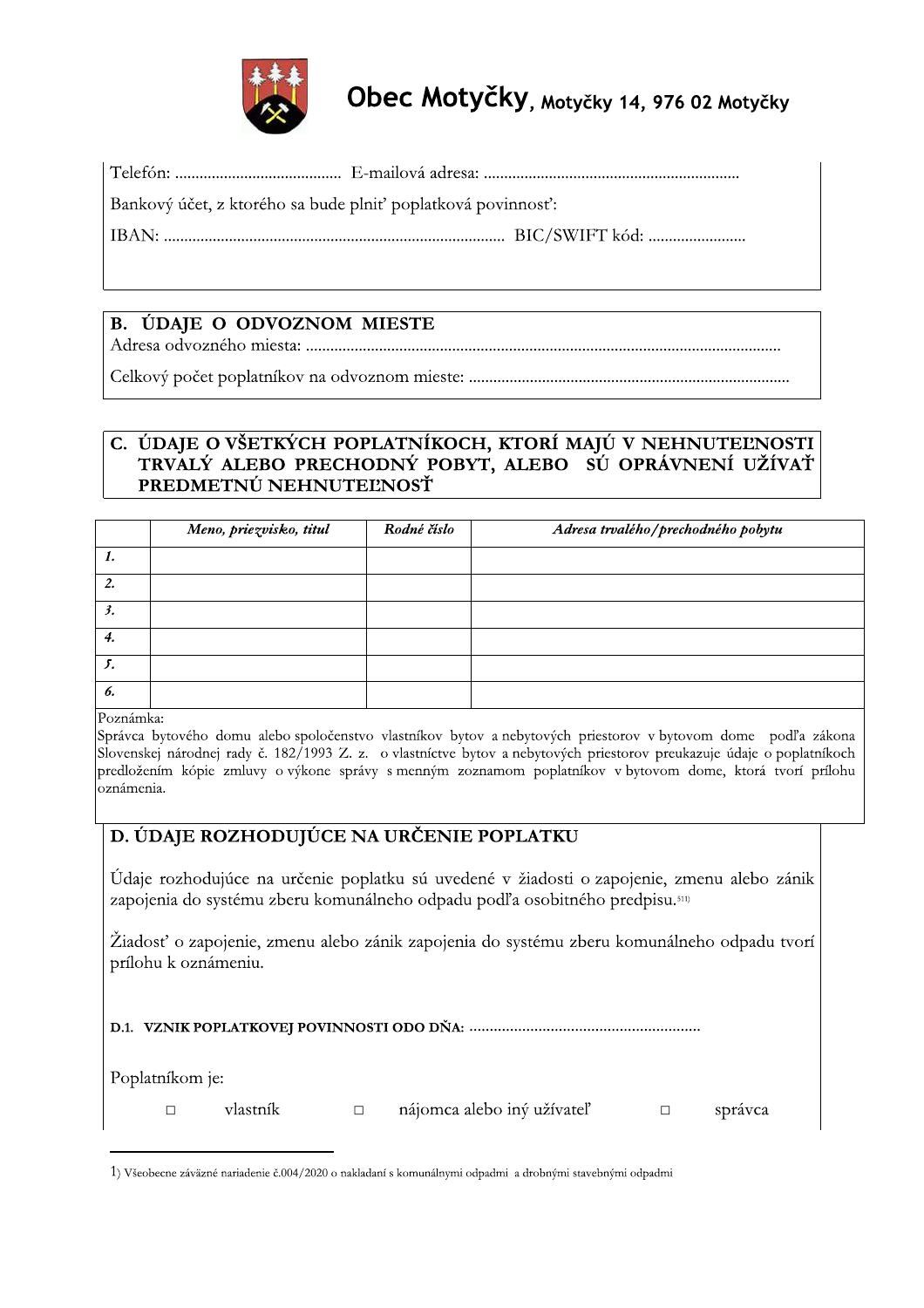

**Obec Motyčky, <sub>Motyč</sub>ky 14, 976 02 Motyčky**<br>
D2 2MENA POPLATKOVEJ POVINNOSTI KU DNU:<br>
DAvod:<br>
Σ zmena počtu osób v nehnuteľnosti<br>
Σ zmena skuchnosti podľa hodu B zapejenia do systému zheru<br>
Σ zmena skuchnosti podľa hodu

- 
- 
- 

- 
- 
- □ v hotovosti do pokladne správcu poplatku<br>□ prostredníctvom SIPO (len FO)
- prostredníctvom SIPO (len FO) číslo SIPO:

MMMMMMMMMMMMMMMMMMMMMMMMMMMMMMMMMMMMMMMMMMMMMMMMMMMMMMMMMM □ prostredníctvom SEPA inkasného príkazu 522)

<sup>e</sup> \*fghijklm\*n' MMMMMMMMMMMMMMMMMMMMMMMMMMMMMMMMMMMMMMMMMMMMMMMMMMMMMMMMMMMMMMMMMMMMMMMMMMMMMMMMMMMMMMMMMMMMMMMMMMMMMMMMMMMMMMMMMMMMMMMMMMMMMMMMMMMMMMMMMMMMMMMMMMMMMMMMMMMMMMMMMMMMMM MMMMMMMMMMMMMMMMMMM MMMMMMMMMMMMMMMMMMMMMMMMMMMMMMMMMMMMMMMMMMMMMM <sup>e</sup> \*opqgrq \43F261GA-E0-34;>11B-4.1P/>S-4:C>-;.1>As-./017-2Y.P1>A-343F26A4;0E-34;>11486>-?4-tu-?1G-4?4- ?X2-E0E-;.1>A7M-].1P/01>0-E0-/4R1J-34?2S-7Y83KP;C7-343F26A7-484:10-2F0:4-12-2?K080L-]:0C1B- DK2?-v46I5AIM-\43F261GAs-A64KB-10/9R0-;I86734;2S-82/4862610s-/78G-:IS-.286D301B-8;4EG/-

zákonným zástupcom, opatrovníkom alebo splnomocneným zástupcom v rozsahu písomného plnomocenstva. Ak je oznámenie podávané elektronickými prostriedkami alebo telefaxom, je potrebné ho doručiť písomne najneskôr do piatich dní odo dňa jeho podania.

<sup>2)</sup> Poplatník zriaďuje SEPA inkasný príkaz v banke na základe údajov od správcu poplatku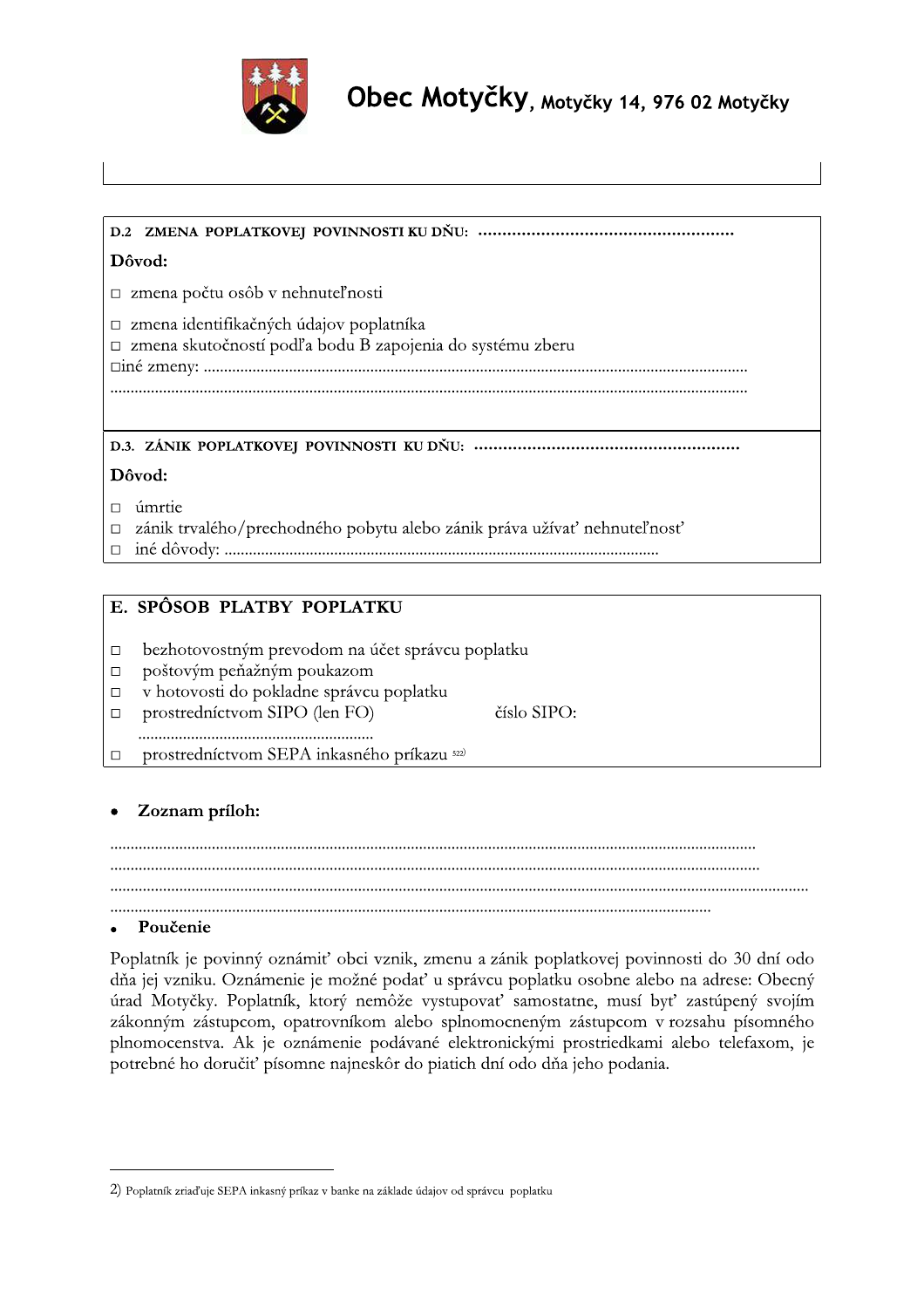

#### Vyhlásenie:  $\bullet$

Týmto vyhlasujem, že všetky uvedené informácie sú správne a úplné a súhlasím bez výhrad, aby tieto údaje boli zhromažďované, spracované a uchovávané v informačnom systéme správcu miestnych daní a poplatkov a poskytnuté na ďalšie spracovanie oprávnenej osobe v súlade so zákonom č. 18/2018 Z. z. o ochrane osobných údajov a o zmene a doplnení niektorých zákonov v znení neskorších predpisov výhradne za účelom zabezpečenia realizácie zberu a prepravy komunálneho odpadu na území hlavného mesta a jeho následného zhodnotenia alebo zneškodnenia.

označenie a podpis poplatníka"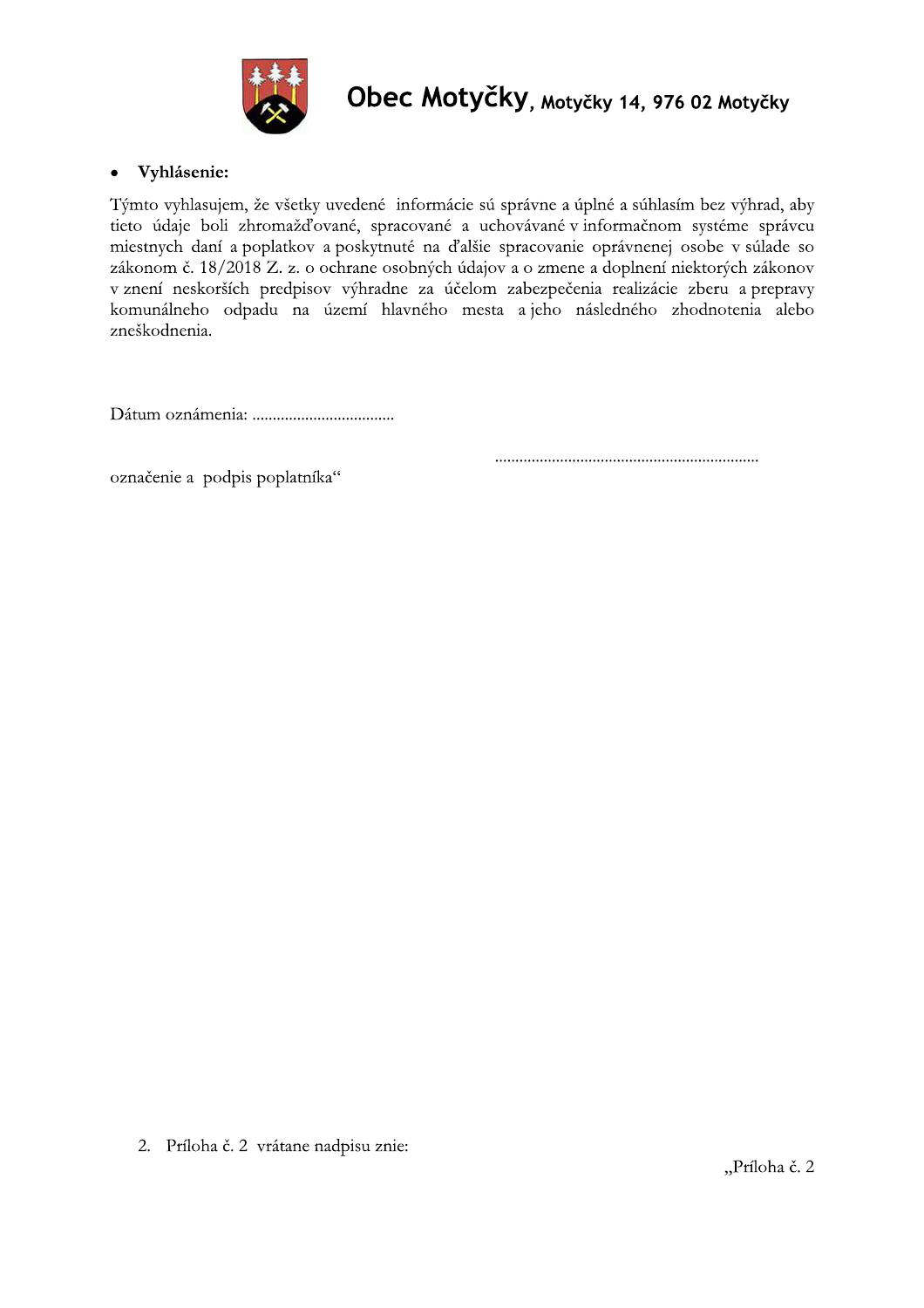

k všeobecne záväznému nariadeniu č. 004/2020 o miestnom poplatku za komunálne odpady a drobné stavebné odpady

OZNÁMENIE O VZNIKU, ZMENE A ZÁNIKU POPLATKOVEJ POVINNOSTI pre poplatníka podľa § ... všeobecne záväzneho nariadenia č. 02/2019 o o miestnom poplatku za komunálne odpady a drobné stavebné odpady v znení neskorších predpisov

Obec Motyčky  $P()$ Ulica obecného úradu PSČ Obec

Evidenčné číslo zapojenia: ........................

## OZNÁMENIE O VZNIKU, ZMENE A ZÁNIKU POPLATKOVEJ POVINNOSTI

podľa zákona č. 582/2004 Z. z. o miestnych daniach a miestnom poplatku za komunálne odpady a drobné stavebné odpady v znení neskorších predpisov

## PRÁVNICKÁ OSOBA/ FYZICKÁ OSOBA - podnikateľ

| $\square$ zmena $\square$ zánik<br>$\square$ vznik          |
|-------------------------------------------------------------|
| AIDENTIFIKAČNÉ ÚDAJE POPLATNÍKA                             |
|                                                             |
|                                                             |
|                                                             |
|                                                             |
|                                                             |
|                                                             |
| Štatutárny orgán:                                           |
|                                                             |
|                                                             |
|                                                             |
| Bankový účet, z ktorého sa bude plniť poplatková povinnosť: |
|                                                             |
|                                                             |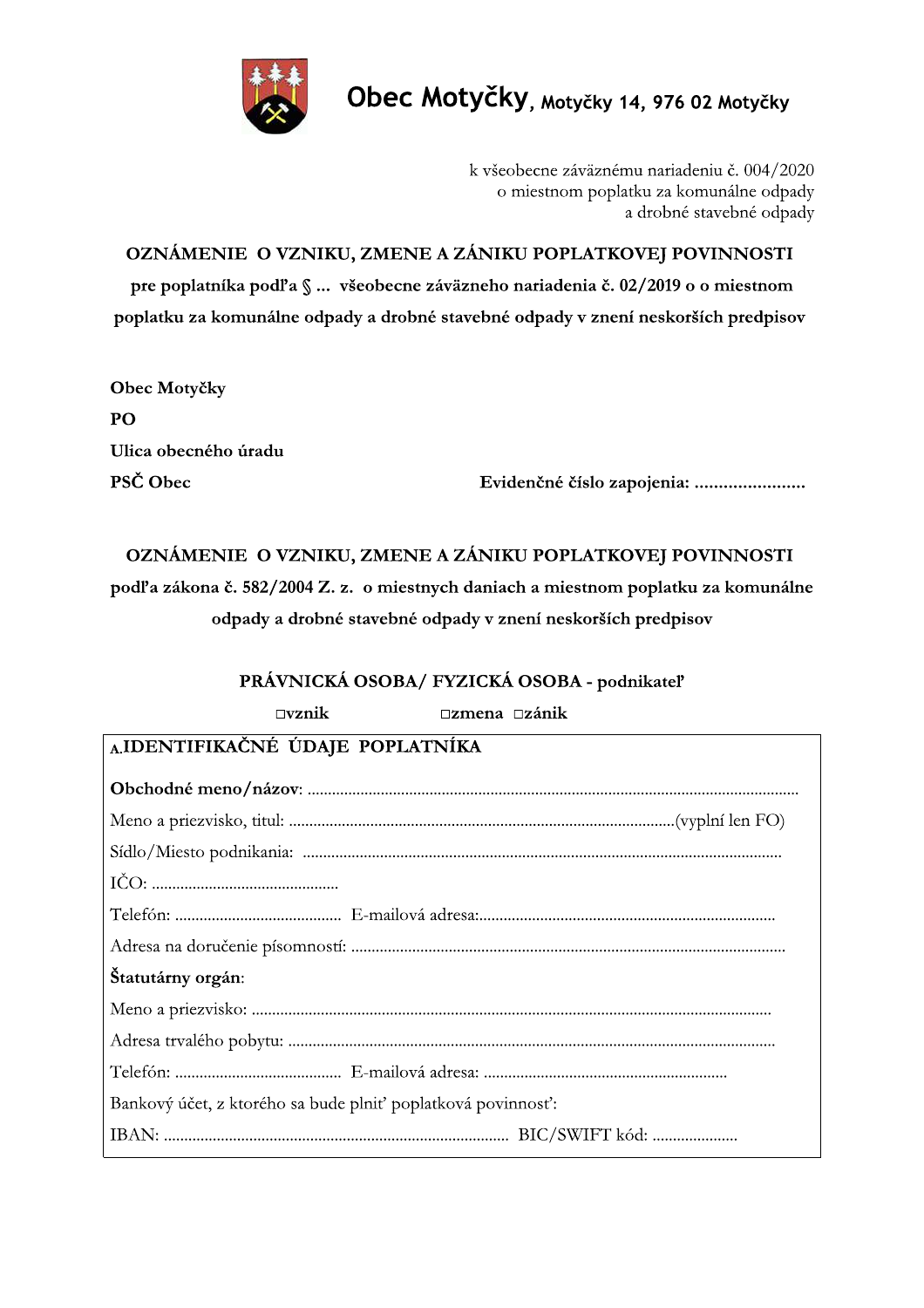

|                |                                                                                                                                                                                                                                                                                                                                                          | VRÁTANE MIESTA PODNIKANIA ALEBO SÍDLA                                |                                                | B. ÚDAJE O VŠETKÝCH PREVÁDZKACH NA ÚZEMÍ HLAVNÉHO MESTA |
|----------------|----------------------------------------------------------------------------------------------------------------------------------------------------------------------------------------------------------------------------------------------------------------------------------------------------------------------------------------------------------|----------------------------------------------------------------------|------------------------------------------------|---------------------------------------------------------|
|                | Názov a adresa prevádzky                                                                                                                                                                                                                                                                                                                                 | Poplatníkom je<br>vlastník/ nájomca<br>alebo iný<br>užívateľ/správca | Predpokladan<br>ý počet<br>osôb v<br>prevádzke | Dátum<br>vzniku/zmeny/zánikuprevádzk<br>у               |
| $\mathcal{I}$  |                                                                                                                                                                                                                                                                                                                                                          |                                                                      |                                                |                                                         |
| $\overline{2}$ |                                                                                                                                                                                                                                                                                                                                                          |                                                                      |                                                |                                                         |
| $\mathfrak{Z}$ |                                                                                                                                                                                                                                                                                                                                                          |                                                                      |                                                |                                                         |
| $\overline{4}$ |                                                                                                                                                                                                                                                                                                                                                          |                                                                      |                                                |                                                         |
|                |                                                                                                                                                                                                                                                                                                                                                          |                                                                      |                                                |                                                         |
| 5              |                                                                                                                                                                                                                                                                                                                                                          |                                                                      |                                                |                                                         |
| 6              |                                                                                                                                                                                                                                                                                                                                                          |                                                                      |                                                |                                                         |
| 7              |                                                                                                                                                                                                                                                                                                                                                          |                                                                      |                                                |                                                         |
|                |                                                                                                                                                                                                                                                                                                                                                          |                                                                      |                                                |                                                         |
|                | C. ÚDAJE ROZHODUJÚCE NA URČENIE POPLATKU<br>Údaje rozhodujúce na určenie poplatku sú uvedené v žiadosti o zapojenie, zmenu alebo zánik<br>zapojenia do systému zberu komunálneho odpadu podľa osobitného predpisu. <sup>531)</sup><br>Žiadosť o zapojenie, zmenu alebo zánik zapojenia do systému zberu komunálneho odpadu tvorí<br>prílohu k oznámeniu. |                                                                      |                                                |                                                         |
|                |                                                                                                                                                                                                                                                                                                                                                          |                                                                      |                                                |                                                         |
|                |                                                                                                                                                                                                                                                                                                                                                          |                                                                      |                                                |                                                         |
|                |                                                                                                                                                                                                                                                                                                                                                          |                                                                      |                                                |                                                         |
|                |                                                                                                                                                                                                                                                                                                                                                          |                                                                      |                                                |                                                         |

- 
- 
- 
- 

<sup>1)</sup> Všeobecne záväznénariadenie č..../2020 o nakladaní s komunálnymi odpadmi a drobnými stavebnými odpadmi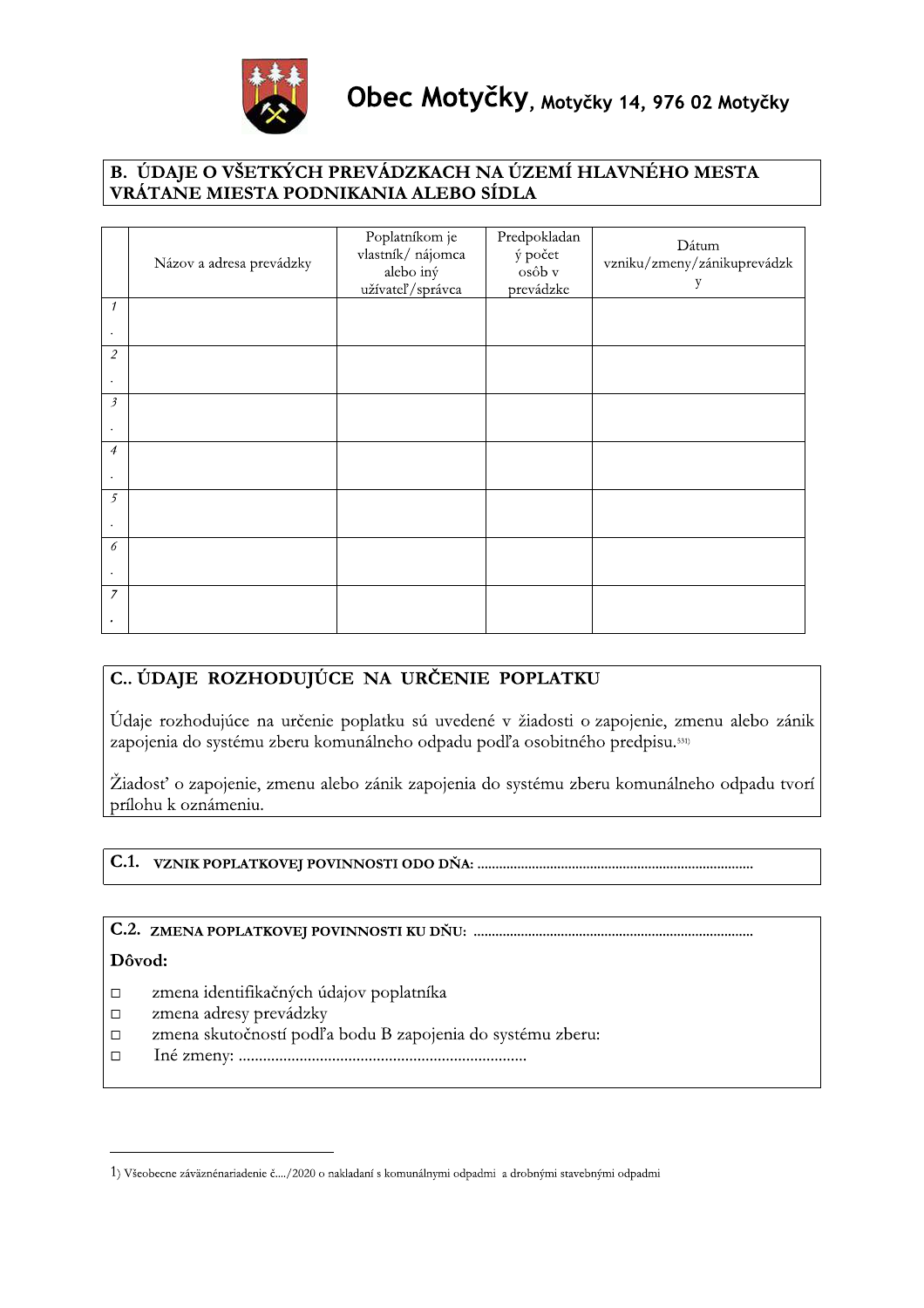

## 

## Dôvod:

- zánik právnickej osoby/ oprávnenia na podnikanie  $\Box$
- $\Box$
- $\Box$ iné dôvody

## D. SPÔSOB PLATBY POPLATKU:

- $\Box$ bezhotovostným prevodom na účet správcu poplatku
- poštovým peňažným poukazom  $\Box$
- v hotovosti do pokladne správcu poplatku  $\Box$
- $\Box$ prostredníctvom SEPA inkasného príkazu<sup>542)</sup>

## Zoznam príloh:

## Poučenie

Poplatník je povinný oznámiť obci vznik, zmenu a zánik poplatkovej povinnosti do 30 dní odo dňa jej vzniku. Oznámenie je možné podať u správcu poplatku osobne alebo na adrese: obecný úrad Motyčky. Poplatník, ktorý nemôže vystupovať samostatne, musí byť zastúpený svojím zákonným zástupcom, opatrovníkom alebo splnomocneným zástupcom v rozsahu písomného plnomocenstva. Ak je oznámenie podávané elektronickými prostriedkami alebo telefaxom, je potrebné ho doručiť písomne najneskôr do piatich dní odo dňa jeho podania.

## Vyhlásenie:

Týmto vyhlasujem, že všetky uvedené informácie sú správne a úplné a súhlasím bez výhrad, aby tieto údaje boli zhromažďované, spracované a uchovávané v informačnom systéme správcu miestnych daní a poplatkov a poskytnuté na ďalšie spracovanie oprávnenej osobe v súlade so zákonom č. 18/2018 Z. z. o ochrane osobných údajov a o zmene a doplnení niektorých zákonov výhradne za účelom zabezpečenia realizácie zberu a prepravy komunálneho odpadu na území hlavného mesta a jeho následného zhodnotenia alebo zneškodnenia.

označeniea podpis poplatníka"

<sup>2)</sup> Poplatník zriaďuje SEPA inkasný príkaz v banke na základe údajov od správcu poplatku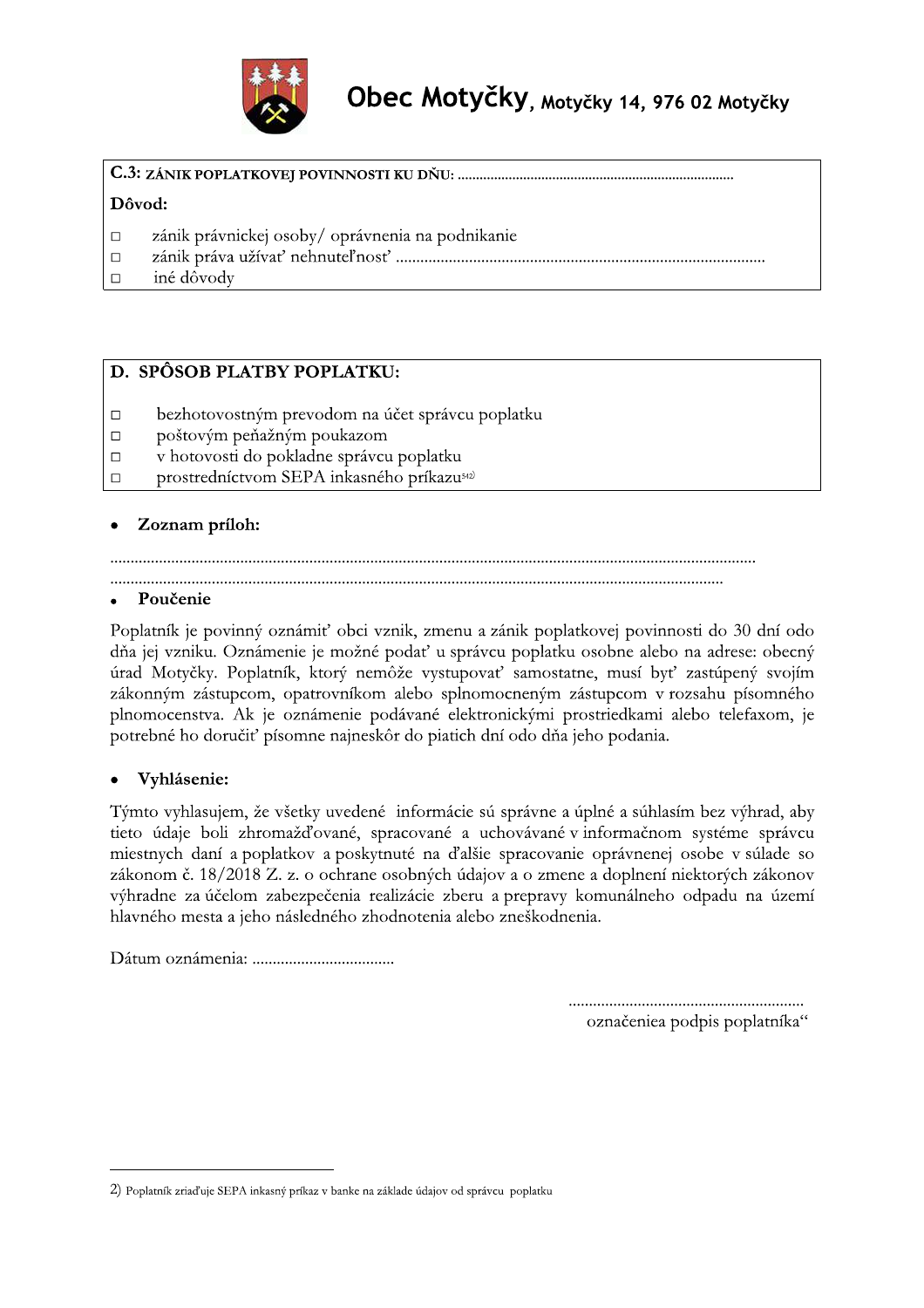

**UDEC MOTYCKY**, Motyčky 14, 976 02 Motyčky

# **Obec Motyčky, Motyčky 14, 976 02 Motyčky<br>
Príloha<br>
k všeobecne záväznému nariadeniu<br>
č. 004/2020<br>
ŽIADOSŤ O ZAPOJENIE, ZMENU ALEBO ZÁNIK ZAPOJENIA DO SYSTÉMU<br>
ZBERU KOMUNÁLNEHO ODPADU<br>
s komunálnymi odpadmi a drobnými sta**

Obec Motyčky

Adresa obecného úradu

PSČ Obec

=ZeM\^f^b8fURlLs8tuvwx"& !v#vy"z \*x,,,,,,,,,,,,,,,,,,,,,,,,,,,,,,,,,,,,,,,,,,,,,

## ŽIADOSŤ O ZAPOJENIE, ZMENU ALEBO ZÁNIK ZAPOJENIA DO SYSTÉMU ZBERU KOMUNÁLNEHO ODPADU podľa §6 ods. 1 písm. a) až c) nariadenia

|  | Sídlo/miesto podnikania/trvalý pobyt/prechodný pobyt: |  |
|--|-------------------------------------------------------|--|
|  |                                                       |  |
|  |                                                       |  |
|  | Adresa na doručenie písomností:                       |  |
|  |                                                       |  |
|  |                                                       |  |
|  |                                                       |  |
|  |                                                       |  |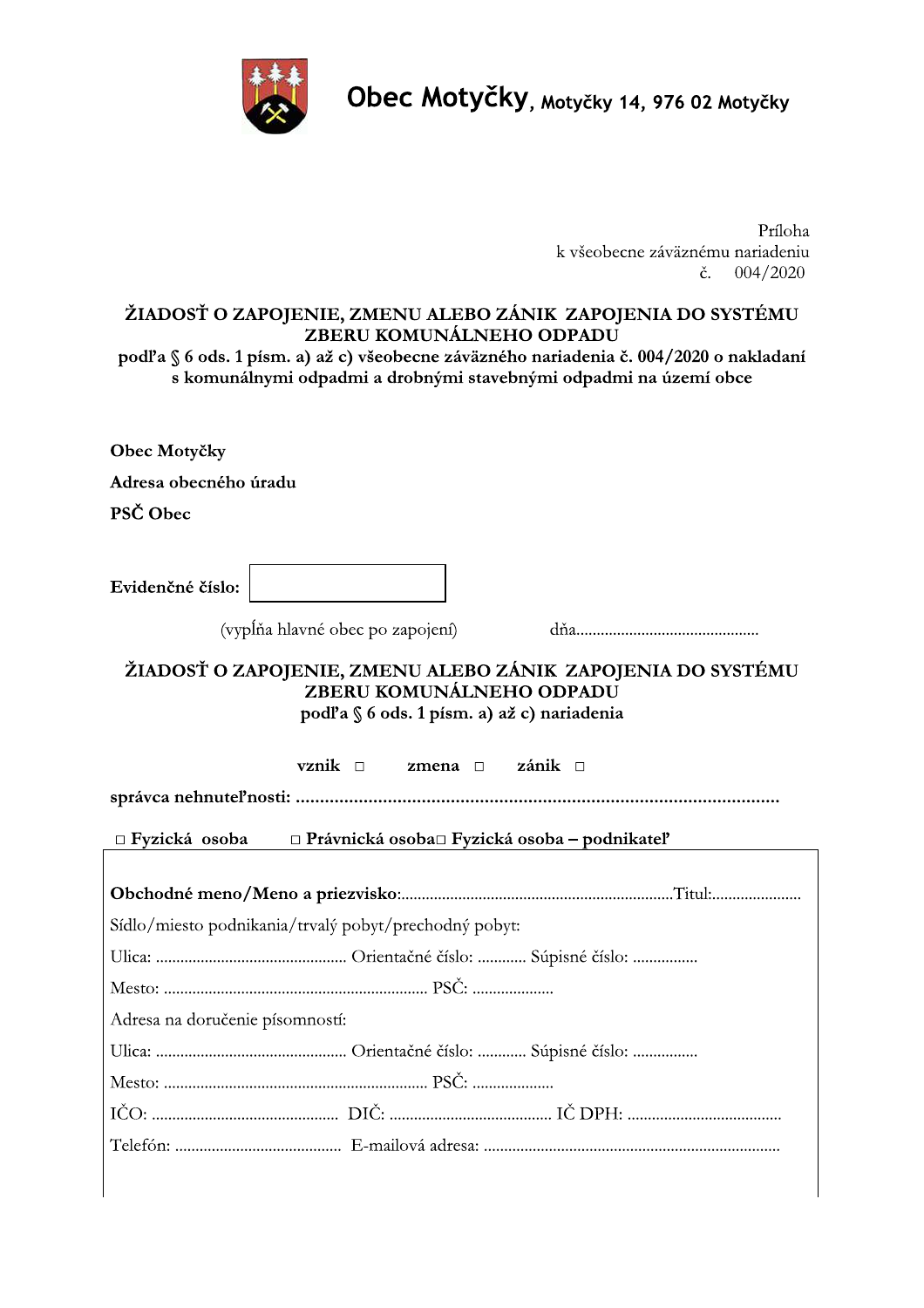

| <b>Zástupca:</b> |
|------------------|
|                  |

| Sídlo/miesto podnikania/trvalý pobyt/prechodný pobyt: |
|-------------------------------------------------------|
|                                                       |
|                                                       |
|                                                       |
|                                                       |
|                                                       |
|                                                       |

#### **VZNIK ZAPOJENIA DO SYSTÉMU ZBERU 551) A.**

## podľa § 6 ods. 1 písm. a) nariadenia

| Typ zbernej nádoby/kontajnera, počet zberných nádob/kontajnerov a interval odvozu:        |
|-------------------------------------------------------------------------------------------|
| zberná nádoba 110/1201 počet: interval<br>$\Box$                                          |
|                                                                                           |
|                                                                                           |
|                                                                                           |
| П                                                                                         |
|                                                                                           |
|                                                                                           |
|                                                                                           |
| Typ zbernej nádoby/kontajnera, počet zberných nádob/kontajnerov pre triedený zber podľa § |
| 11 nariadenia (nevypĺňa správca nehnuteľnosti pre rodinný dom):                           |
| zberná nádoba 110/1201 počet: plasty papier:  sklo:  interval<br>$\Box$                   |
| odvozu:                                                                                   |

zberná nádoba 240 lpočet: plasty .........papier: ........ sklo: ......... interval odvozu:.........  $\Box$ 

kontajner 1100 lpočet: plasty .........papier: ........ sklo: ......... interval odvozu:..........  $\Box$ 

<sup>1)</sup> Vznik zapojenia je správca nehnuteľnosti povinný preukázať relevantným dokladom preukazujúcim túto skutočnosť uvedeným v prílohe zapojenia (napr. list vlastníctva, výpis z OR, výpis z registra spoločenstiev, nájomná zmluva, zmluva o ubytovaní, zmluva o výkone správy  $a \overrightarrow{pod}$ .)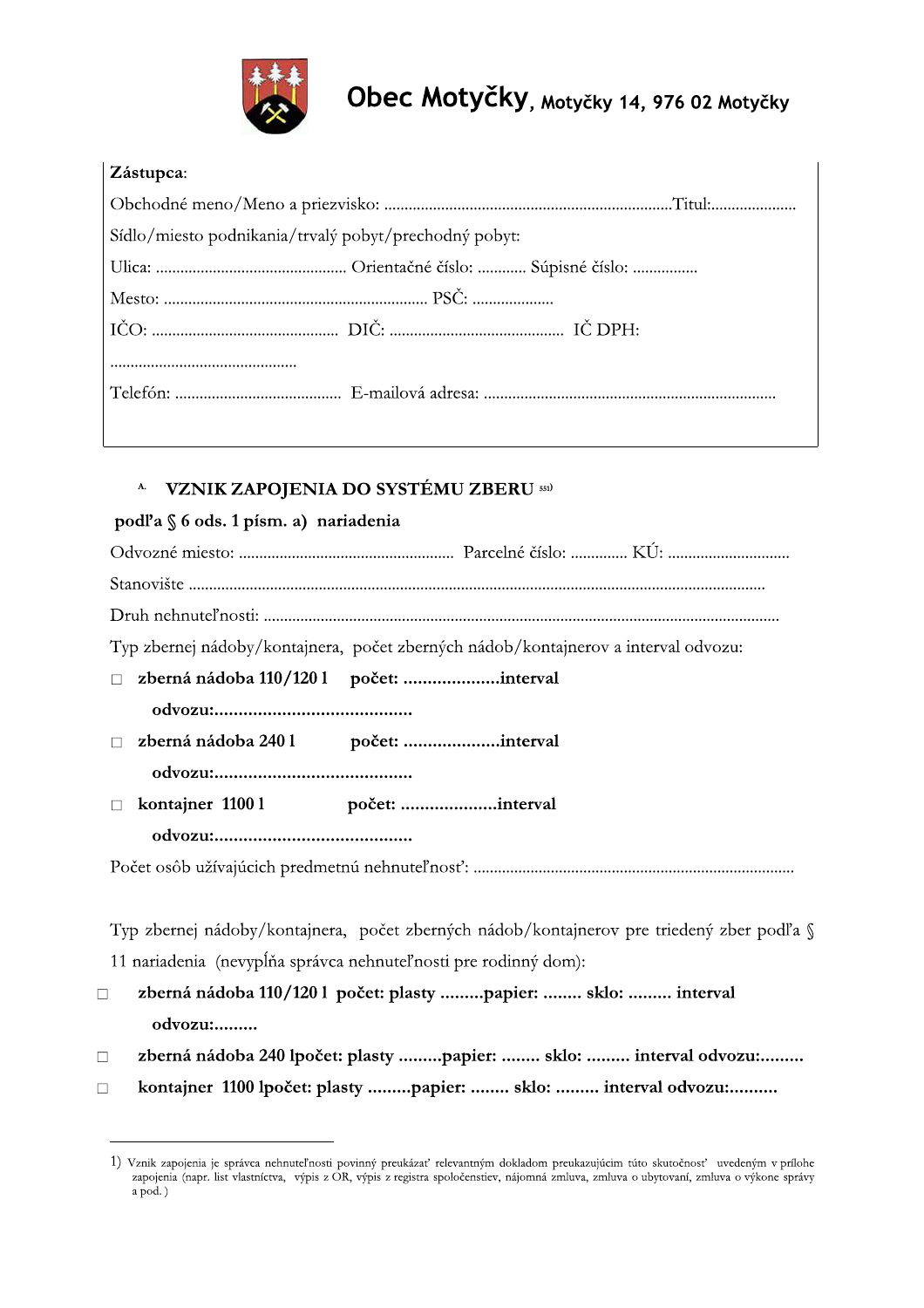

kontajner typu zvon 1 200 l/ 1 800 l pre sklo počet: ....... interval  $\Box$ odvozu:...........................

## B. ZMENA ZAPOJENIA DO SYSTÉMU ZBERU Evidenčné číslo zapojenia:

#### podľa § 6 ods. 1 písm. b) a § 7 nariadenia Pôvodný typ zbernej nádoby/kontajnera, počet zberných nádob/kontajnerov a interval odvozu: zberná nádoba 110/1201  $\Box$ zberná nádoba 2401  $\Box$ kontajner 1100 l  $\Box$ Požadovaný typ zbernej nádoby/kontajnera, počet zberných nádob/kontajnerov a interval odvozu: zberná nádoba 110/1201  $\Box$ zberná nádoba 2401  $\Box$ kontajner 1100 l  $\Box$

Pôvodný typ zbernej nádoby/kontajnera, počet zberných nádob/kontajnerov pre triedený zber podľa § 11 nariadenia (nevypĺňa správca nehnuteľnosti pre rodinný dom):

zberná nádoba 110/1201 počet: plasty .........papier: ........ sklo: ......... interval  $\Box$ odvozu:.........

- zberná nádoba 240 l počet: plasty .........papier: ........ sklo: ......... interval odvozu:.........  $\Box$
- kontajner 1100 l počet: plasty .........papier: ........ sklo: ......... interval odvozu:..........  $\Box$
- kontajner typu zvon 1 200 l/ 1 800 l pre sklo počet: ....... interval  $\Box$ odvozu:........................

Požadovaný typ zbernej nádoby/kontajnera, počet zberných nádob/kontajnerov pre triedený zber podľa § 11 nariadenia (nevypĺňa správca nehnuteľnosti pre rodinný dom):